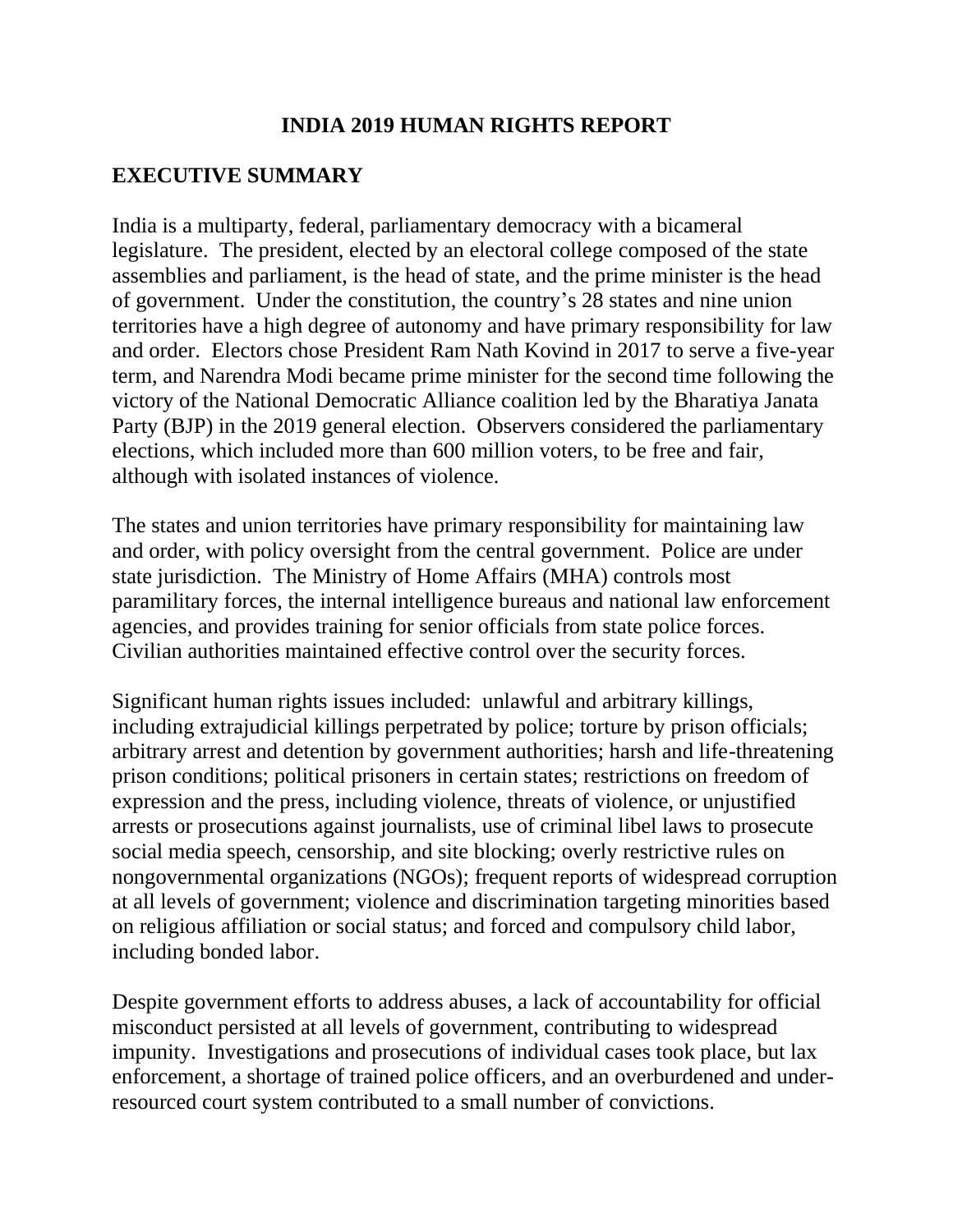Separatist insurgents and terrorists in Jammu and Kashmir, the Northeast, and Maoist-affected areas committed serious abuses, including killings and torture of armed forces personnel, police, government officials, and civilians, and recruited and used child soldiers.

On August 5, the government announced major changes to the constitutional status of Jammu and Kashmir, converting the state into two separate union territories. In the ensuing security crackdown, authorities detained thousands of residents, including local political leaders; shut down mobile and internet services; and imposed restrictions on movement. As of December the government had taken steps to restore normalcy, including partial restoration of telephone and mobile services, but had not yet announced a timeline for local assembly elections.

#### **Section 1. Respect for the Integrity of the Person, Including Freedom from:**

### **a. Arbitrary Deprivation of Life and Other Unlawful or Politically Motivated Killings**

There were reports that the government or its agents committed arbitrary or unlawful killings, including extrajudicial killings of suspected criminals and insurgents.

On February 6, then minister of state for home affairs Hansraj Gangaram Ahir presented in the upper house of parliament data from the National Human Rights Commission (NHRC), noting that 22 alleged "fake encounters" with police occurred between January 2018 and January 20, 2019. Ahir stated that 17 of these alleged encounters occurred in the state of Uttar Pradesh. An "encounter death" is a term used to describe any encounter between the security or police forces and alleged criminals or insurgents that results in a death. The NHRC reported a similar number of cases in 2017-2018. Until January 20, the NHRC recommended 14.5 million rupees (\$203,000) as monetary compensation for 15 "fake encounter" cases. On January 19, four UN human rights experts expressed concern about allegations of at least 59 extrajudicial killings by police in Uttar Pradesh since 2017. The experts sent "detailed information" to the government on 15 of the cases, most deaths involving individuals from Muslim communities.

The South Asian Terrorism Portal, run by the nonprofit Institute for Conflict Management, reported the deaths of 110 civilians, 12 security force members, and 272 terrorists or insurgents throughout the country as of September 16.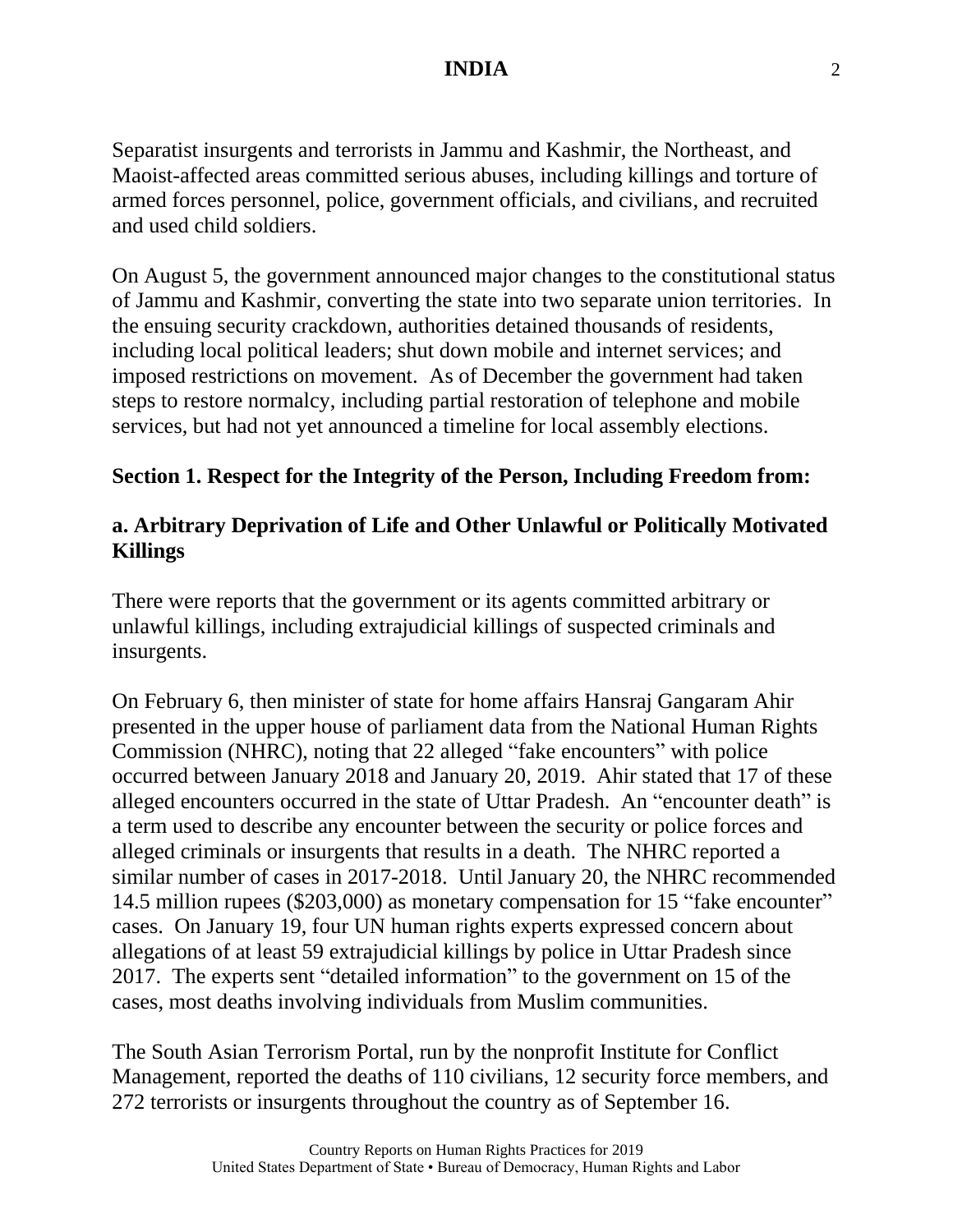Reports of custodial death cases, in which prisoners or detainees were killed or died in police and judicial custody, continued. On July 16, MHA Minister of State G. Kishan Reddy told the lower house of parliament that the NHRC registered 1,933 cases of custodial deaths between 2018 and 2019, of which 1,797 were deaths in judicial custody, while 136 deaths occurred under police custody.

On March 7, Gufran Alam and Taslim Ansari were found in a police station in Dumrah, Bihar State, with nails hammered into their bodies. They had been taken into police custody for allegedly stealing motorcycles. Both died before they reached the hospital; on March 12, media accounts noted the suspension of five police officers for involvement in the deaths. In April the NGO Citizens against Hate petitioned the Supreme Court, alleging that the Bihar police and the doctors who conducted the postmortem colluded to cover up the crime. In June the Supreme Court heard the plea but issued no decision. The Bihar Human Rights Commission started a case on its own motion that confirmed custodial torture. On October 1, the commission ordered the Bihar government to pay compensation to the families of Alam and Ansari.

On the night of March 18-19, Rizwan Pandit, a schoolteacher from the Pulwama District in Jammu and Kashmir, died in police custody. Police were investigating Pandit in a militancy-related case. The victim's relatives alleged that he was tortured in custody. The police started a magisterial inquiry into the death.

There were several reports of killings by terrorist groups. On March 22, terrorists from Lashkar-e-Taiba, a U.S.-designated terrorist organization, killed 12-year-old Atif Mir in Shopian District in Jammu and Kashmir. The terrorists allegedly held Mir hostage during a gunfight with Indian security forces. There were reports in late 2019 of militants in Jammu and Kashmir intimidating businesses and killing migrant laborers in order to constrain economic activity.

On July 3, the Crime Branch of Kerala police arrested seven police officers in connection with the torture and subsequent death of Rajkumar, a financier from Idukki District, while he was in police custody. Law enforcement officials had arrested Rajkumar on June 12 on charges of financial fraud. According to the NGO Human Rights Law Network, police did not record Rajkumar's arrest, and he died in a hospital on June 21. The Kerala government set up a judicial commission to investigate the death and announced financial compensation of 1.6 million rupees (\$23,000).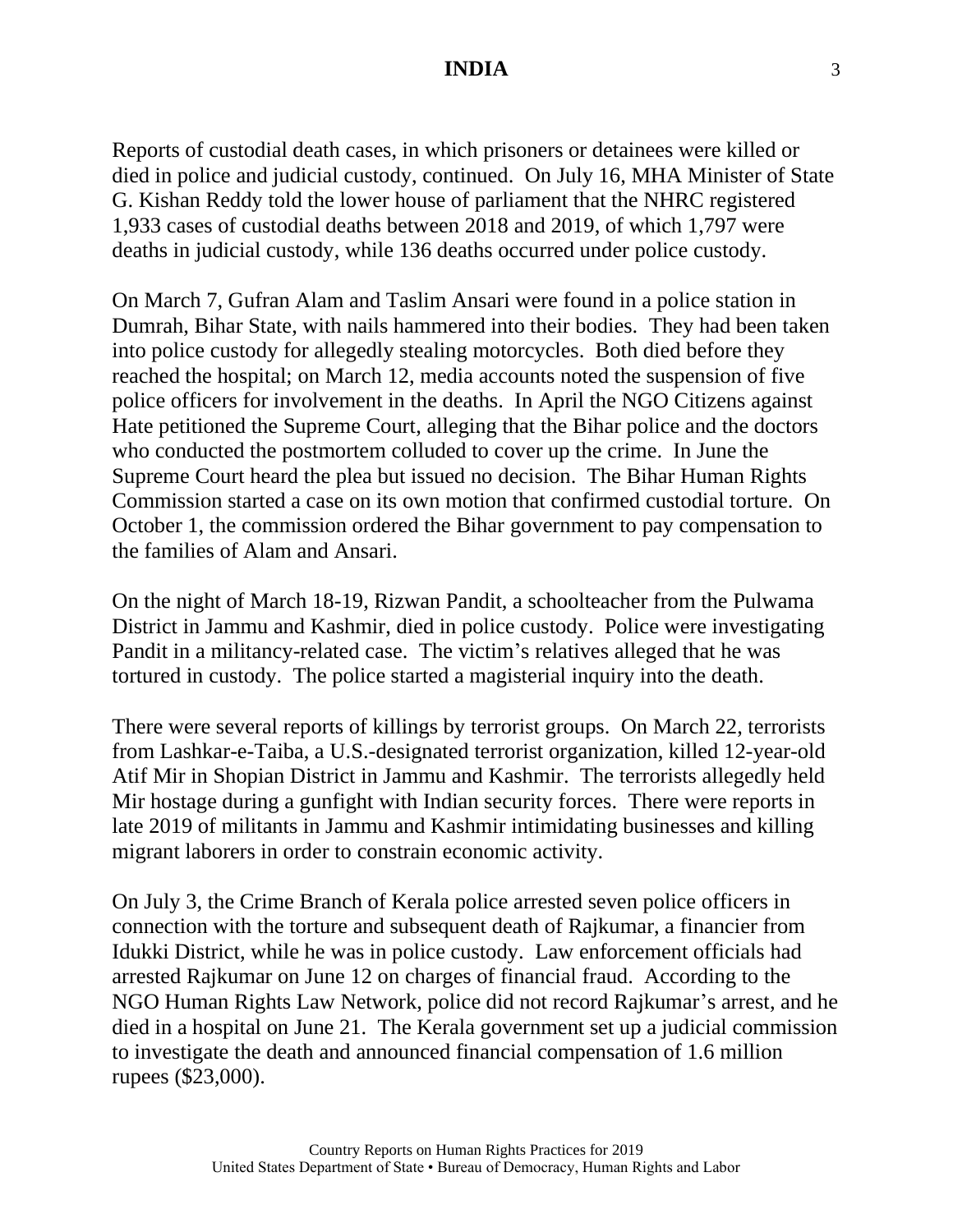The trial regarding the custodial death of Rakbar Khan continued. Rajasthan police filed charges in September 2018 and arrested a fourth suspect in August. In July 2018 authorities suspended a senior police officer in Rajasthan after cattle trader Rakbar Khan died in police custody. Villagers reportedly assaulted Khan on suspicion of cow smuggling before authorities picked him up. Police took four hours to transport Khan to a local hospital 2.5 miles away, reportedly stopping for tea along the way, according to media sources. Doctors declared Khan dead upon arrival. State authorities arrested three individuals in connection with the assault and opened a judicial inquiry into the incident.

Killings by government and nongovernment forces, including insurgents and terrorists, were reported in Jammu and Kashmir, northeastern states, and Maoistaffected areas of the country (see section 1.g.). In Jammu and Kashmir, the Institute for Conflict Management reported 137 killings by security forces from January 1 to September 9. The institute also recorded 75 fatalities on the side of the security forces and 25 civilian fatalities during this period.

Formal charges have yet to be filed in the 2018 killing of *Rising Kashmir* editor in chief Shujaat Bukhari and his two police bodyguards. In June 2018 unidentified gunmen in Srinagar shot and killed Bukhari and the two bodyguards as they departed the office. A police investigation alleged that terrorists belonging to Lashkar-e-Tayyiba targeted Bukhari in retaliation for his support of a governmentbacked peace effort; the prime suspect was killed a shootout with police.

In January the Central Bureau of Investigation (CBI) filed charges against 10 Manipur police personnel for their alleged involvement in a fake encounter incident in 2009. This was the eighth time the CBI filed charges while probing 87 of the 1,528 cases of extrajudicial killings allegedly perpetrated by the army, paramilitary forces, and Manipur police between 1979 and 2012. In 2018 the CBI filed charges against 20 Manipur police personnel; the Supreme Court has not held a hearing in the case since September 2018.

Under the Armed Forces Special Powers Act (AFSPA), a central government designation of a state or union territory as a "disturbed area" authorizes security forces in the state to use deadly force to "maintain law and order" and arrest any person "against whom reasonable suspicion exists" without informing the detainee of the grounds for arrest. The law also provides security forces immunity from civilian prosecution for acts committed in regions under the AFSPA, although in 2016 the Supreme Court stated that every death caused by the armed forces in a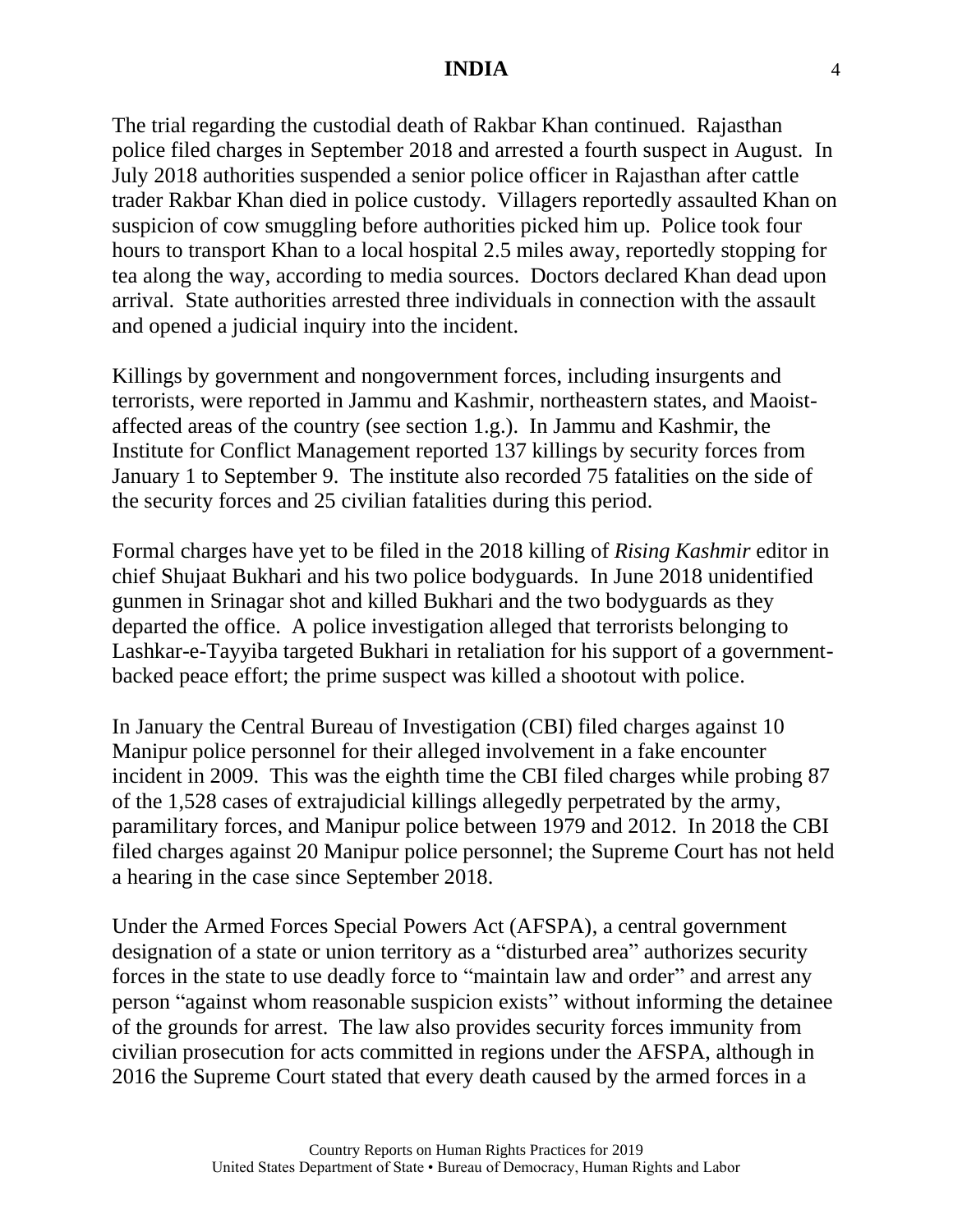disturbed area, whether of a civilian or a terrorist, should be thoroughly investigated, adding that the law must be equally applied.

The AFSPA remained in effect in Nagaland, Manipur, and Assam, and a version of the law was in effect in Jammu and Kashmir. It was renewed in Nagaland and Assam during the year and partially withdrawn from three of the nine districts of Arunachal Pradesh. On July 8, the Office of the UN High Commissioner for Human Rights (OHCHR) published its second report on the situation of human rights in Jammu and Kashmir, covering the period May 2018 to April 2019. The report noted that, in the nearly three decades AFSPA remained in force, the central government had not sanctioned any prosecution of its armed forces personnel. The report called for the repeal of the AFSPA in all states. The call for AFSPA repeal also received public support, including from human rights organizations, particularly in areas that experienced a significant decrease in insurgent attacks.

According to the OHCHR's second *Report on the Situation of Human Rights in Kashmir*, security forces committed 1,081 extrajudicial killings of civilians between 2008 and 2018. Of these, 160 were killed in 2018 alone, including 71 by the Indian security forces; 43 by armed terrorist groups and unidentified gunmen; and 29 allegedly by Pakistani troops. According to the Jammu and Kashmir Coalition of Civil Society, 21 civilians were killed by Indian and Pakistani security forces, armed terrorist groups, and unknown gunmen in the first three months of the year.

Nongovernmental forces, including organized insurgents and terrorists, committed numerous killings and bombings in Jammu and Kashmir, the northeastern states, and Maoist-affected areas (see section 1.g.). Maoists in Jharkhand and Bihar continued to attack security forces and key infrastructure facilities, such as roads, railways, and communication towers. On April 17, government official Sanjukta Digal died in a Maoist attack on a team of government officials involved in conducting general elections in Kandhamal District of Odisha.

#### **b. Disappearance**

There were allegations police failed to file required arrest reports for detained persons, resulting in hundreds of unresolved disappearances. Police and government officials denied these claims. The central government reported state government screening committees informed families about the status of detainees. There were reports, however, that prison guards sometimes required bribes from families to confirm the detention of their relatives.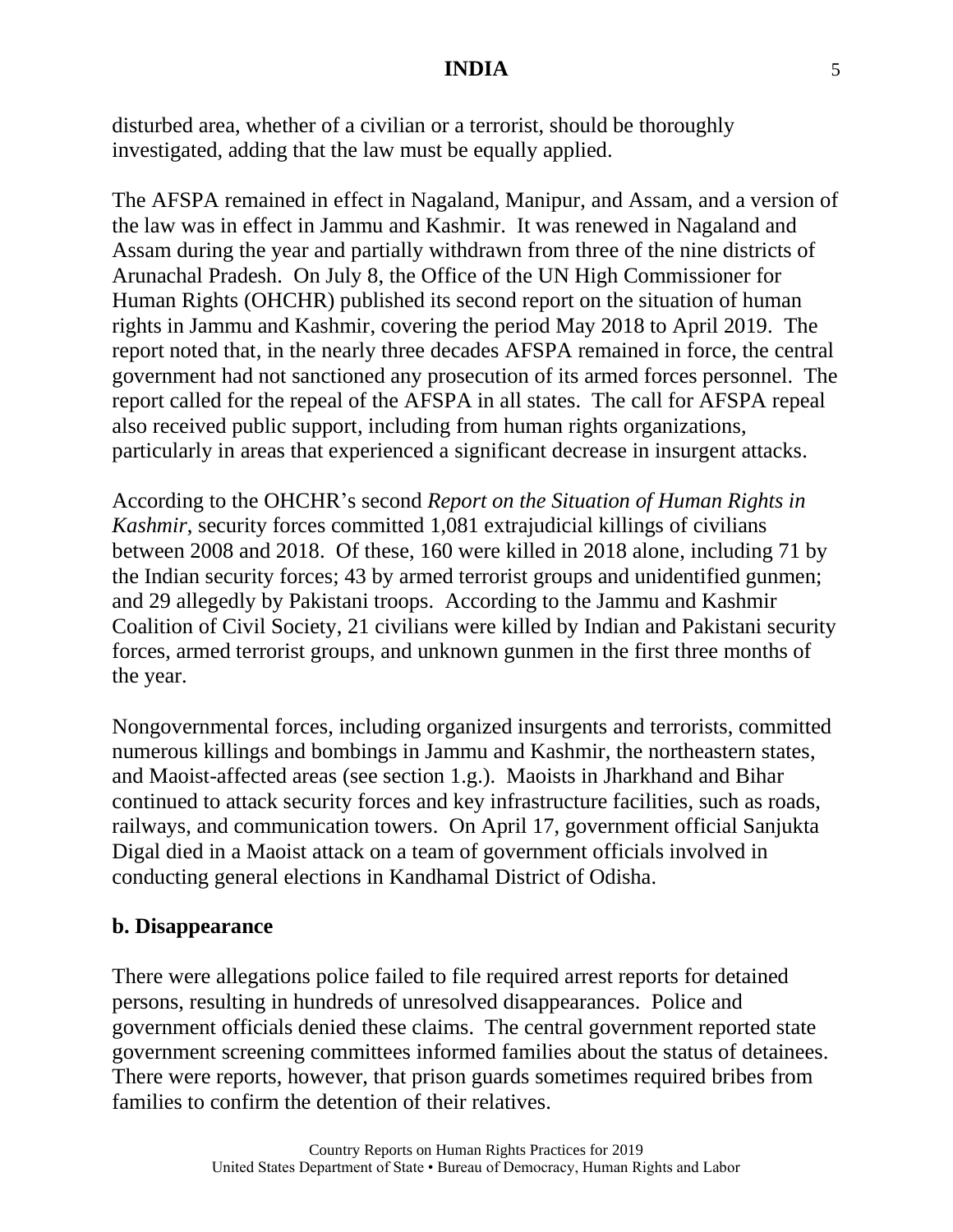Disappearances attributed to government forces, paramilitary forces, and insurgents occurred in areas of conflict during the year (see section 1.g.).

In July the UN Working Group on Enforced or Involuntary Disappearances released its annual report on cases examined between May 2018 and May 2019. The working group informed the government of one urgent appeal and one general allegation concerning individuals who were arrested, detained, or otherwise deprived of rights. It also noted 494 cases of enforced or involuntary disappearances from 1980 to 2019, of which 414 cases were outstanding.

There were allegations of enforced disappearance by the Jammu and Kashmir police. Although authorities denied these charges and claimed no enforced disappearance cases had occurred since 2015, the Association of Parents of Disappeared Persons submitted inquiries for 639 cases of alleged disappearance in Jammu and Kashmir. In July 2018 the Jammu and Kashmir State Human Rights Commission ordered its police wing to investigate these cases. No further information was provided about this investigation.

### **c. Torture and Other Cruel, Inhuman, or Degrading Treatment or Punishment**

The law prohibits torture, but there were reports that police forces allegedly employed such practices.

Police beatings of prisoners resulted in custodial deaths (see section 1.a.).

According to 2017 NCRB data, the latest year for which data is available, as many as 100 custodial deaths occurred that year, with five deaths being ascribed to torture by police.

The law does not permit authorities to admit coerced confessions into evidence, but NGOs and citizens alleged authorities used torture to coerce confessions. Authorities allegedly also used torture as a means to extort money or as summary punishment. According to human rights experts, the government continued to try individuals arrested and charged under the since-repealed Prevention of Terrorism Act and Terrorist and Disruptive Activities Act. Under the repealed laws, authorities treated a confession made to a police officer as admissible evidence in court.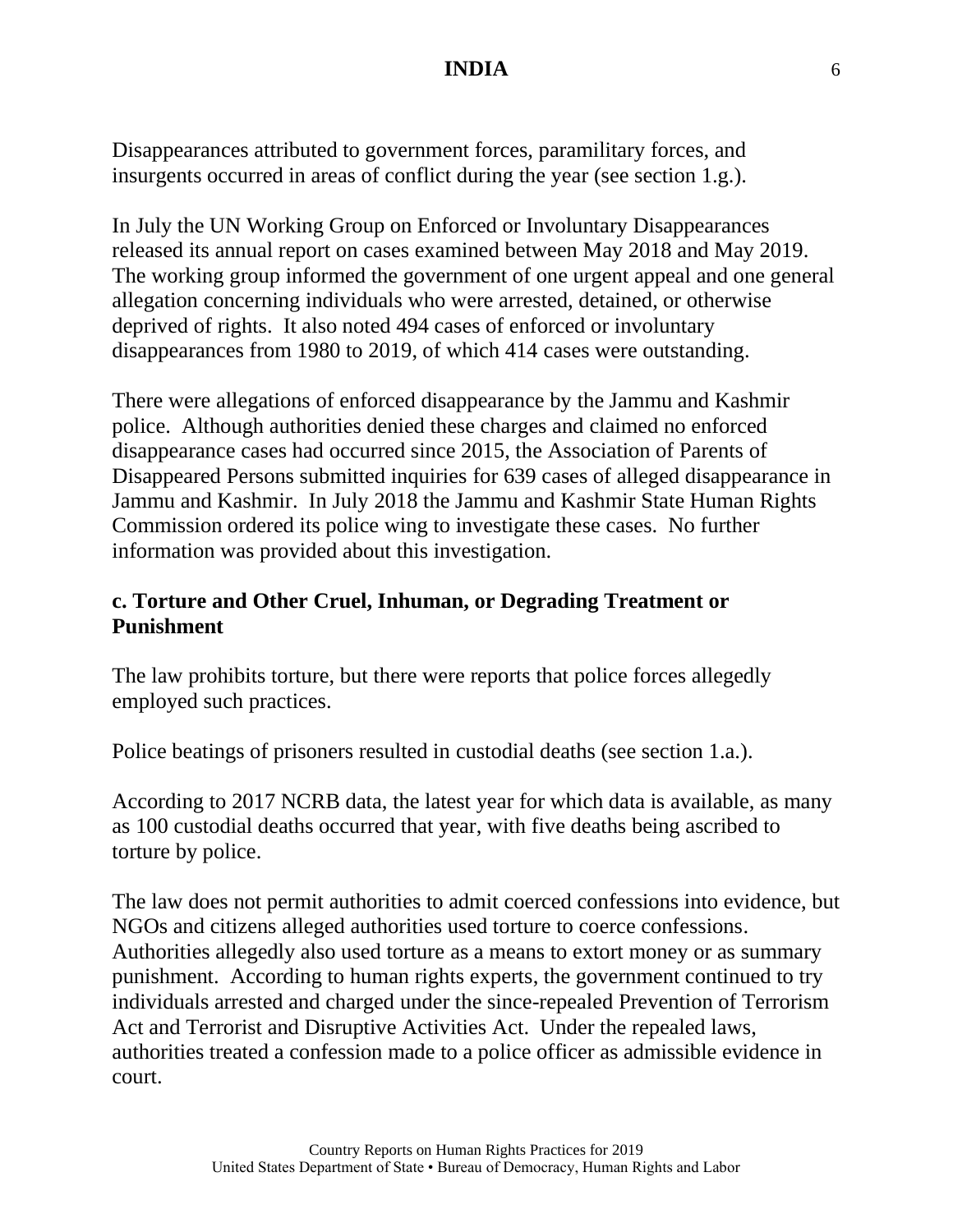In the state of Haryana, there were reports of abuse in prisons at the hands of guards and inmates. On August 25, the Haryana State Legal Services Authority released a study by the NGO Commonwealth Human Rights Initiative of all 19 prisons in the state. The NGO spoke with 475 prisoners between December 2017 and May 2018 and found that nearly 50 percent of inmates, both men and women, were allegedly subjected to degrading and inhuman treatment in police custody. The prisoners reported being assaulted with electric shocks, water boarding, and sleep deprivation.

On June 25, the Karnataka State Human Rights Commission ordered an investigation by the Criminal Investigation Department into the death of Syed Fairoz, an inmate at Parappana Agrahara Central Prison (Bengaluru). Fairoz died January 23 in a hospital while undergoing treatment for the injuries he sustained while in custody. The commission directed the Karnataka government to provide financial compensation of one million rupees (\$14,500) to Fairoz's family and fined responsible prison officials the same amount.

On April 27, Abdul Mannan, a migrant street vendor from Uttar Pradesh, died in police custody in Warangal District of Telangana. The police picked up Mannan and five others from the street and allegedly subjected him to physical and mental torture, besides denying medical help. The Telangana State Minority Commission issued a notice to the Warangal District police commissioner to submit a report on this case.

On March 17, police in the Jajpur District of Odisha picked up human rights activist Tapan Padhi from his residence close to midnight and allegedly tortured him in police custody for two days. Police filed cases against him under several sections, including Section 66A of the Information Technology Act that was struck down by the Supreme Court, charging him with posting derogatory comments against police on Facebook. The Odisha Human Rights Commission sought a report from police on the incident.

There were continued reports that police raped female and male detainees. The government authorized the NHRC to investigate rape cases involving police officers. By law the NHRC may also request information about cases involving the army and paramilitary forces, but it has no mandate to investigate those cases. NGOs claimed the NHRC underestimated the number of rapes committed in police custody. Some rape victims were unwilling to report crimes due to social stigma and the possibility of retribution, compounded by a perception of a lack of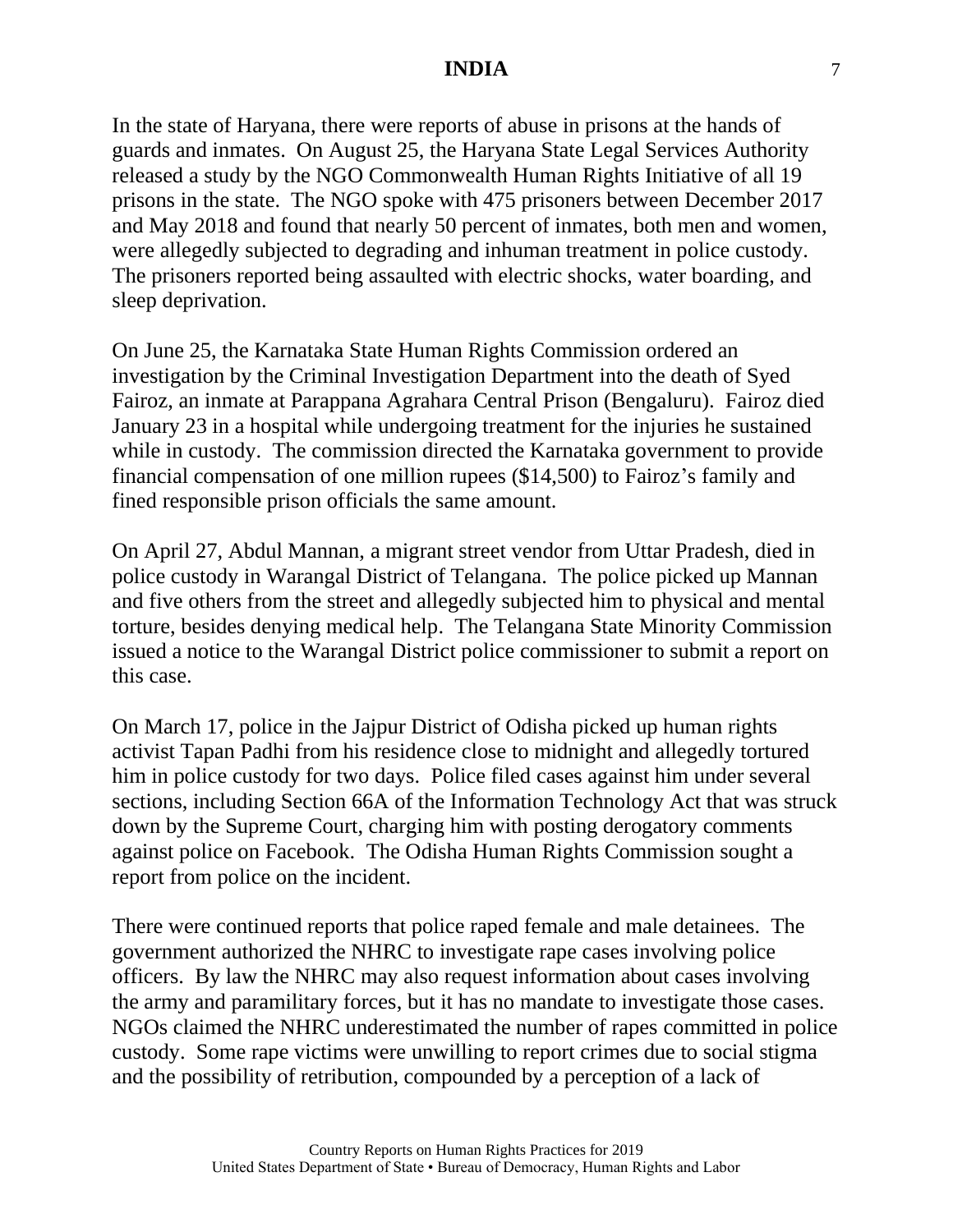oversight and accountability, especially if the perpetrator was a police officer or other official. There were reports police officials refused to register rape cases.

Victims of crime were sometimes subjected to intimidation, threats, and attacks, including by government officials. On July 28, a rape survivor from Uttar Pradesh's Unnao District was critically injured in a head-on road collision. The survivor had accused state BJP lawmaker Kuldeep Sengar of rape in 2017; the BJP later expelled Sengar from the party. The girl's family alleged Sengar planned the crash to kill her. On August 1, the Supreme Court directed the state government to pay compensation to the victim and transferred all litigation related to the victim to Delhi. Sengar's brother allegedly tortured the victim's father after she came forward with the allegation, and the victim's father died in police custody a day later. The victim attempted self-immolation outside the Uttar Pradesh chief minister's home to protest significant delays in arresting Sengar. Sengar has been in prison since April 2018 and was convicted of rape and kidnapping on December 16. Kuldeep Sengar was sentenced to life in prison and ordered to pay 2.5 million rupees (approximately \$35,000) as compensation.

In July, Madhya Pradesh police suspended five police officers and ordered a judicial inquiry into the death of 20-year-old Shivam Mishra, who was arrested for drunk driving. Mishra's family alleged he was beaten to death.

#### **Prison and Detention Center Conditions**

Prison conditions were frequently life threatening, most notably due to inadequate sanitary conditions, lack of medical care, and extreme overcrowding.

Physical Conditions: Prisons were often severely overcrowded, and food, medical care, sanitation, and environmental conditions frequently were inadequate. Potable water was not universally available. Prisons and detention centers remained underfunded, understaffed, and lacked sufficient infrastructure. Prisoners were physically mistreated.

According to the NCRB's *Prison Statistics India 2015* report, there were 1,401 prisons in the country with an authorized capacity of 366,781 persons. The actual incarcerated population was 419,623. Persons awaiting trial accounted for more than two-thirds of the prison population. The law requires detention of juveniles in rehabilitative facilities, although at times authorities detained them in adult prisons, especially in rural areas. Authorities often held pretrial detainees along with convicted prisoners. In Uttar Pradesh, occupancy at most prisons was two-, and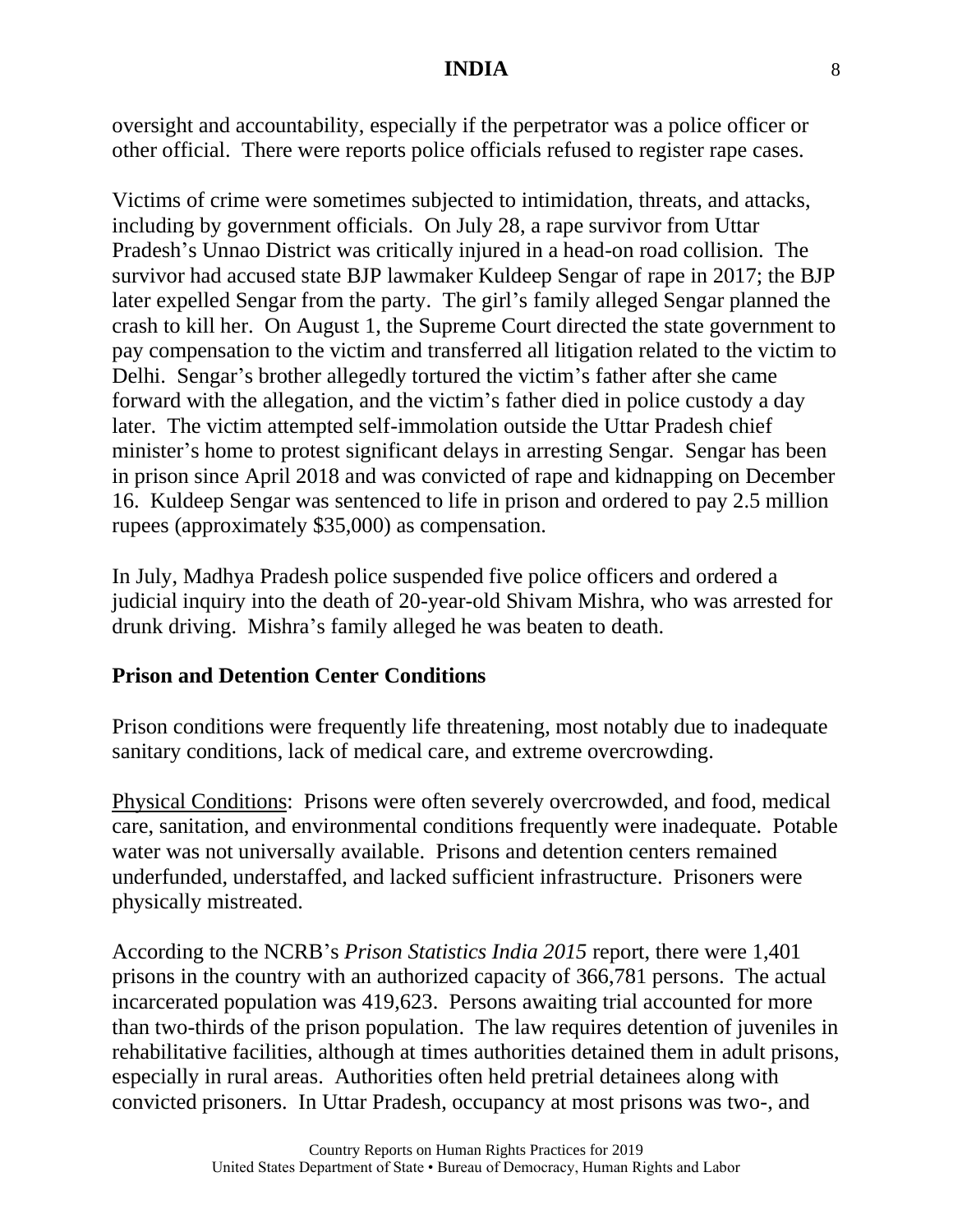sometimes three-, times the permitted capacity, according to an adviser appointed by the Supreme Court.

In May 2018 the NHRC issued notices to all states and union territories seeking statistical reports on the number of children who lived with their mothers in jails. The commission issued notices based on a media report that 46 children, including 25 boys and 21 girls, were in jails with their mothers.

NHRC data cited in a news report on May 30 indicated that 14 deaths occurred in prisons in Telangana during 2017-2018, which was a decline from 29 deaths during 2016-2017. An official in the Telangana prisons department attributed the decline in numbers to various measures, including better provision of medical care and fixing accountability for deaths on the prison superintendent and resident doctor.

On April 25, the Bombay High Court refused bail to the jail warden and five prison officials arrested for the 2017 death of Manjula Shetye, a female convict in Mumbai. In June 2018 prosecutors filed murder, conspiracy, criminal intimidation, and destruction of evidence charges against these individuals for Shetye's death. The officials were arrested in 2017 for allegedly assaulting Shetye following her complaint about inadequate food. A government doctor who signed the death certificate was suspended.

Administration: Authorities permitted visitors limited access to prisoners, although some family members claimed authorities denied access to relatives, particularly in conflict areas, including Jammu and Kashmir.

Independent Monitoring: The NHRC received and investigated prisoner complaints of human rights violations throughout the year, but civil society representatives believed few prisoners filed complaints due to fear of retribution from prison guards or officials.

Authorities permitted prisoners to register complaints with state and national human rights commissions, but the authority of the commissions extended only to recommending that authorities redress grievances. Government officials reportedly often failed to comply with a Supreme Court order instructing the central government and local authorities to conduct regular checks on police stations to monitor custodial violence.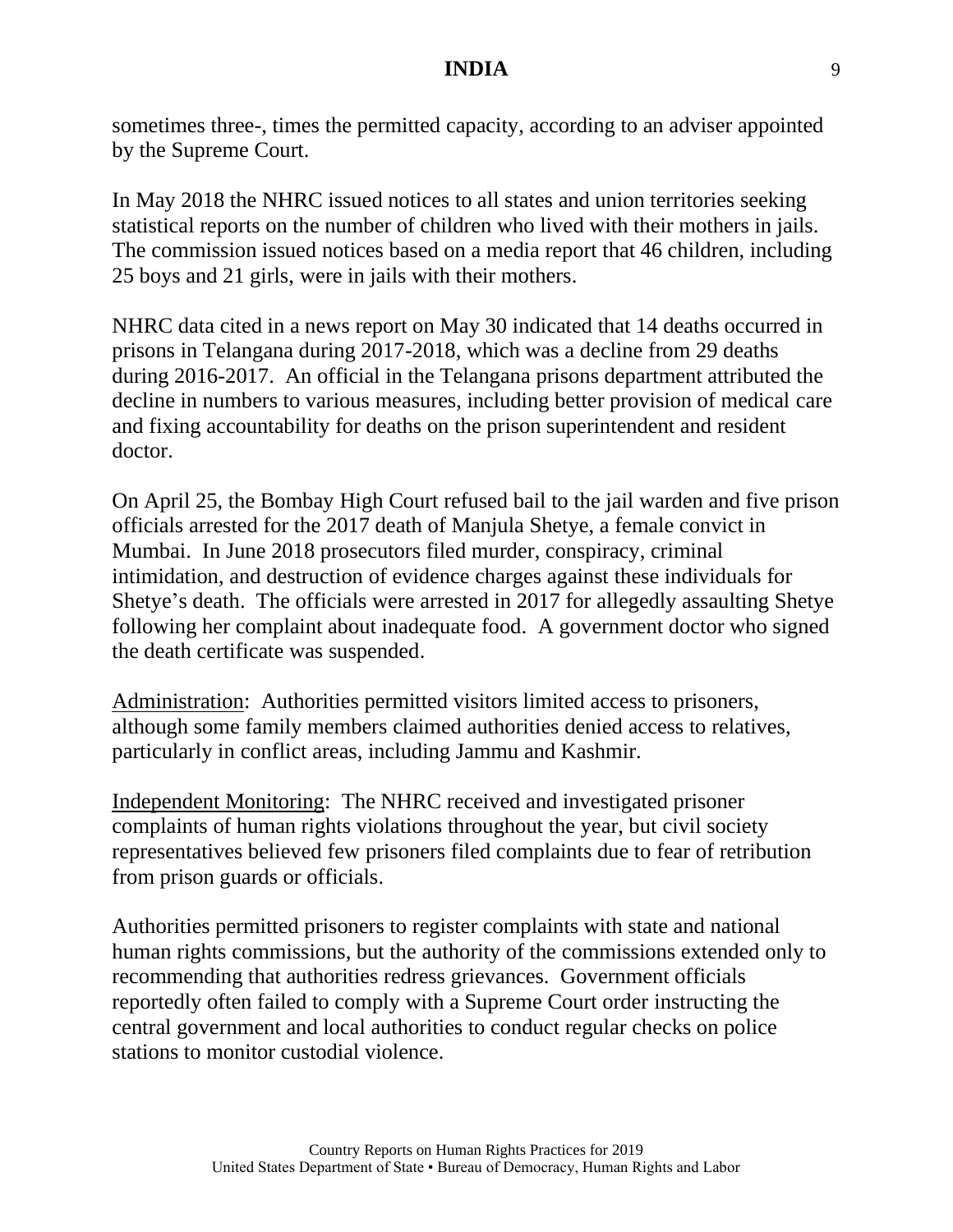In many states the NHRC made unannounced visits to monitor state prisons, including training workshops and seminars for officials, but NHRC jurisdiction does not extend to military detention centers. An NHRC special rapporteur visited state prisons to verify that authorities provided medical care to all inmates. The rapporteur visited prisons on a regular basis throughout the year but did not release a report to the public or the press.

# **d. Arbitrary Arrest or Detention**

The law prohibits arbitrary arrest and detention, but both occurred during the year. Police also used special security laws to postpone judicial reviews of arrests. Pretrial detention was arbitrary and lengthy, sometimes exceeding the duration of the sentence given to those convicted.

According to human rights NGOs, some police used torture, mistreatment, and arbitrary detention to obtain forced or false confessions. In some cases police reportedly held suspects without registering their arrests and denied detainees sufficient food and water.

On August 5, the government abrogated a special constitutional provision for Jammu and Kashmir that had provided a degree of autonomy to the state and shut or severely hindered internet and communication services. Authorities used a public safety law to detain local politicians without trial. The government gradually relaxed restrictions in some areas. The government detained between 3,200 and 4,000 persons after August 5, and while most detainees were released in the following months, a few hundred remained in detention as of December. Those released were made to sign bonds agreeing not to engage in any political activity. Beginning August 5, the government also imposed a shutdown of landline and mobile phones. Media accounts noted landlines were restored in early September while postpaid mobile telephones were restored in October. Local authorities in Jammu and Kashmir stated text messaging would be restored on January 1, 2020. Prepaid mobile telephones and internet access remained limited.

## **Arrest Procedures and Treatment of Detainees**

In cases other than those involving security risks, terrorism, insurgency, or cases arising in Jammu and Kashmir, police may detain an individual without charge for up to 30 days, although an arrested person must be brought before a judge within 24 hours of arrest. Lengthy arbitrary detention remained a significant problem due to overburdened and under-resourced court systems and a lack of legal safeguards.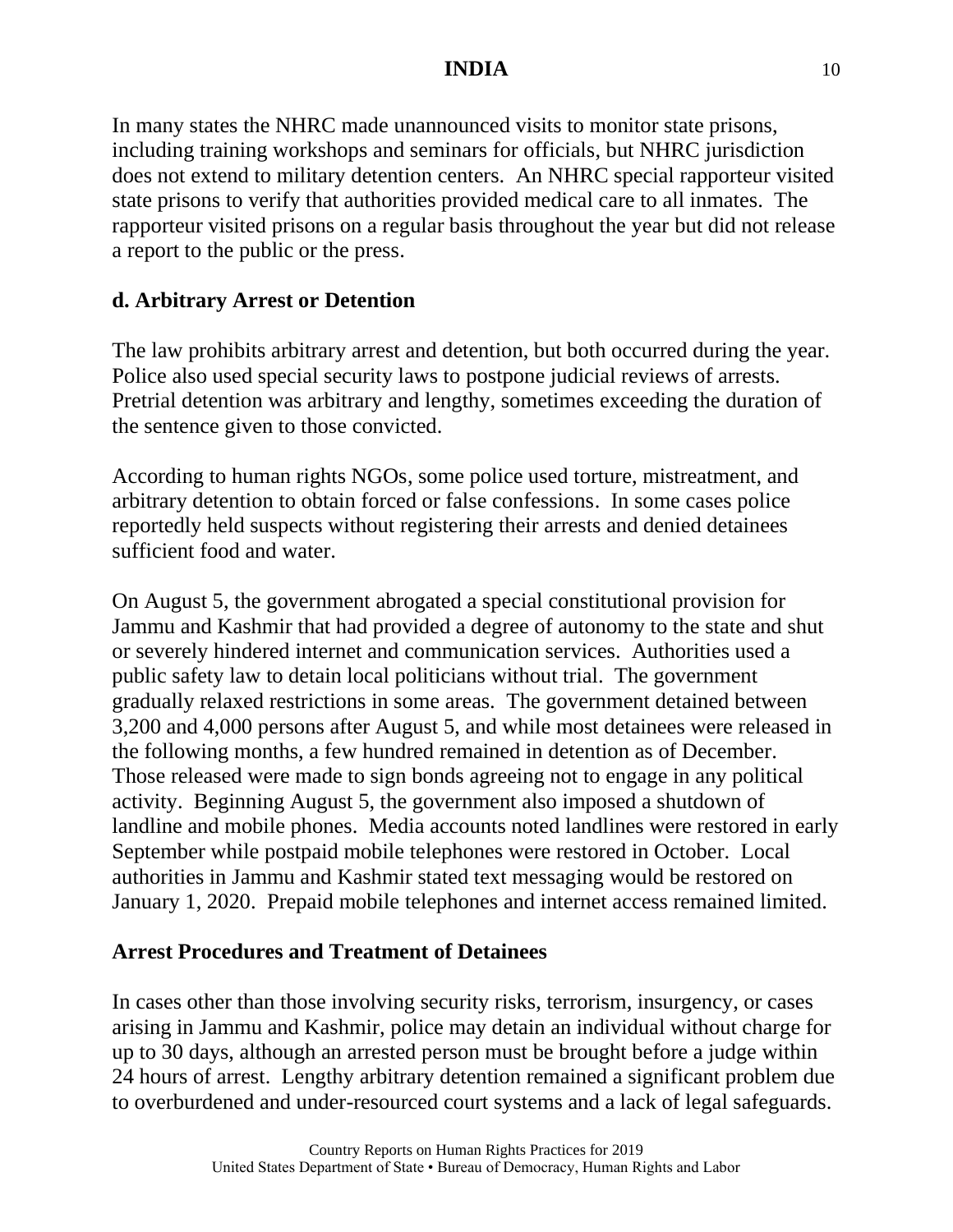Arraignment of detainees must occur within 24 hours unless authorities hold the suspect under a preventive detention law. The law allows police to summon individuals for questioning, but it does not grant police prearrest investigative detention authority. There were incidents in which authorities allegedly detained suspects beyond legal limits. By law authorities must allow family members access to detainees, but this was not always observed.

Other than in Jammu and Kashmir, the National Security Act allows police to detain persons considered security risks without charge or trial for as long as one year. The law allows family members and lawyers to visit national security detainees and requires authorities to inform a detainee of the grounds for detention within five days, or 10 to 15 days in exceptional circumstances. Nonetheless, rights activists noted provisions allowing detainees to meet family or lawyers were not followed in practice, especially in the states of Odisha, Manipur, Andhra Pradesh, and Maharashtra.

The Public Safety Act (PSA), which applies only in Jammu and Kashmir, permits authorities to detain persons without charge or judicial review for up to two years without visitation from family members. Authorities in Jammu and Kashmir allowed detainees access to a lawyer during interrogation; in some instances authorities allegedly denied detainees access to lawyers as well as medical attention. In July 2018 the Jammu and Kashmir government amended the PSA to remove the prohibition on detaining permanent residents of Jammu and Kashmir outside its borders. Between August 5 and 30, authorities used this amendment to detain approximately 285 individuals in Uttar Pradesh.

Authorities must promptly inform persons detained on criminal charges of the charges against them and of their right to legal counsel. By law a magistrate may authorize the detention of an accused person for a period of no more than 90 days prior to filing charges. Under standard criminal procedure, authorities must release the accused on bail after 90 days if charges are not filed. NCRB data from 2015 showed most individuals awaiting trial spent more than three months in jail before they could secure bail, and nearly 65 percent spent between three months and five years before being released on bail.

The law also permits authorities to hold a detainee in judicial custody without charge for up to 180 days (including the 30 days in police custody). The Unlawful Activities Prevention Act (UAPA), which gives authorities the ability to detain persons without charge in cases related to insurgency or terrorism for up to 180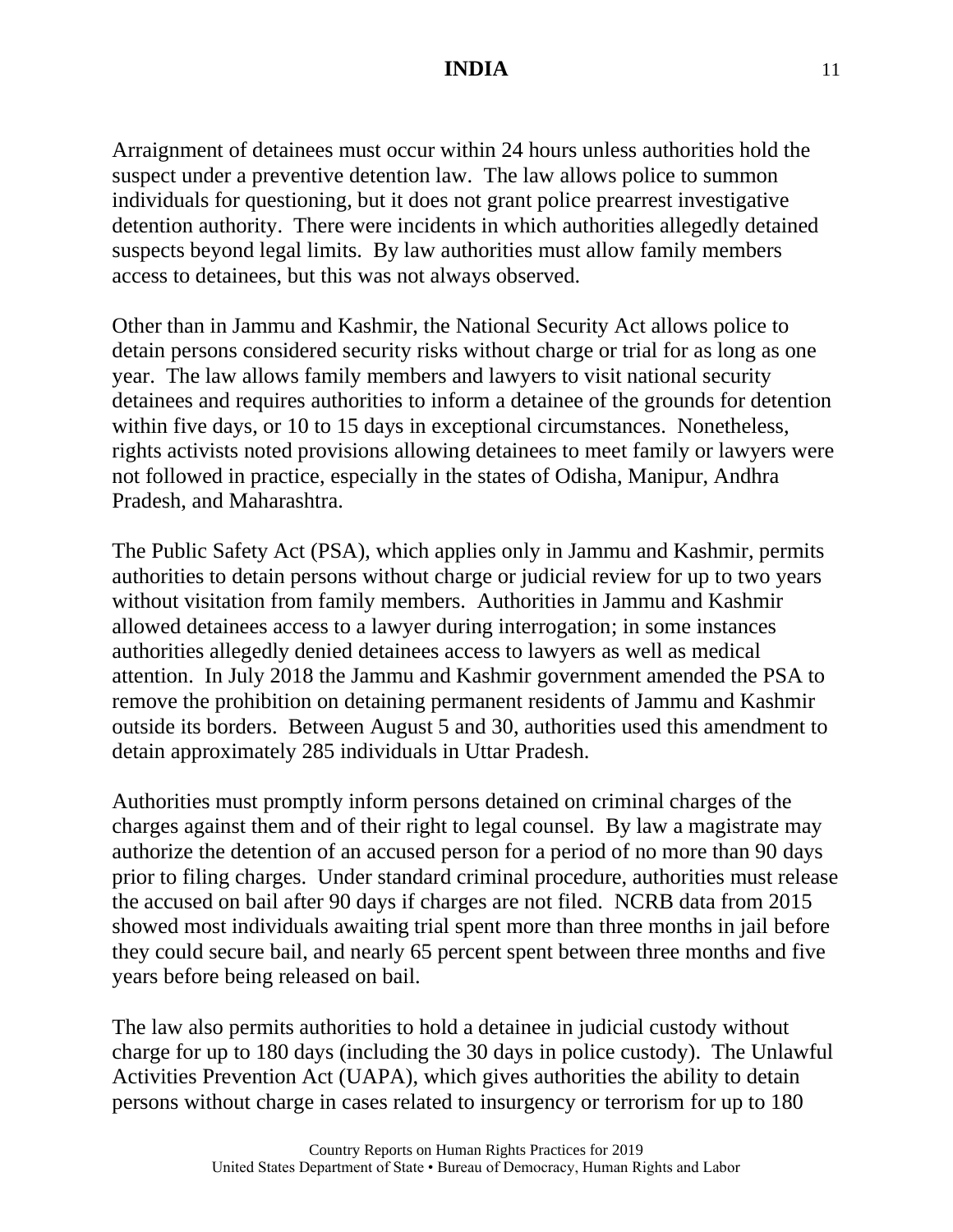days, makes no bail provisions for foreign nationals and allows courts to deny bail in the case of detained citizens. The UAPA presumes the accused to be guilty if the prosecution can produce evidence of the possession of arms or explosives or the presence of fingerprints at a crime scene, regardless of whether authorities demonstrate criminal intent. State governments also reportedly held persons without bail for extended periods before filing formal charges under the UAPA.

On March 23, the MHA declared the Jammu and Kashmir Liberation Front (JKLF), led by Mohammed Yasin Malik, an unlawful organization for five years under the UAPA. An MHA statement accused Malik and the JKLF of participating in the "genocide" of Kashmiri Hindu Pandits in 1989 as well as the murder of Indian Air Force personnel, kidnappings, and funding terrorism.

On August 2, the parliament passed the Unlawful Activities (Prevention) Amendment Bill, 2019. The amendment allows the government to designate individuals as terrorists and provides new authorities to the National Investigation Agency to investigate cases relating to narcotics, terrorism, and trafficking in persons.

On August 8, the Bombay High Court granted temporary bail to Sudha Bharadwaj, permitting her to attend post-funeral rites for her deceased father. Bharadwaj is one of the five human rights activists that Maharashtra police arrested in 2018 in connection with an alleged plot to overthrow the government and assassinate the prime minister. All five asserted wrongful arrest and detention and further claimed that the arrests were intended to muzzle voices of dissent, as all five were active in protesting arrests of other human rights defenders.

Arbitrary Arrest: The law prohibits arbitrary arrest or detention, but in some cases, police reportedly continued to arrest citizens arbitrarily. There were reports of police detaining individuals for custodial interrogation without identifying themselves or providing arrest warrants.

Pretrial Detention: NCRB data reported 308,718 prisoners were awaiting trial at the end of 2017, comprising 68.5 percent of the country's prison population. In 2017 Amnesty International released a report on pretrial detention, which noted that shortages of police escorts, vehicles, and drivers caused delays in bringing prisoners to trial. According to the Amnesty report, the pretrial population is composed of a disproportionate number of Muslims, Dalits, and Adivasis, who made up 53 percent of prisoners awaiting trial. Media reported the high numbers of pretrial detainees contributed to prison overcrowding. Based on 2018 data from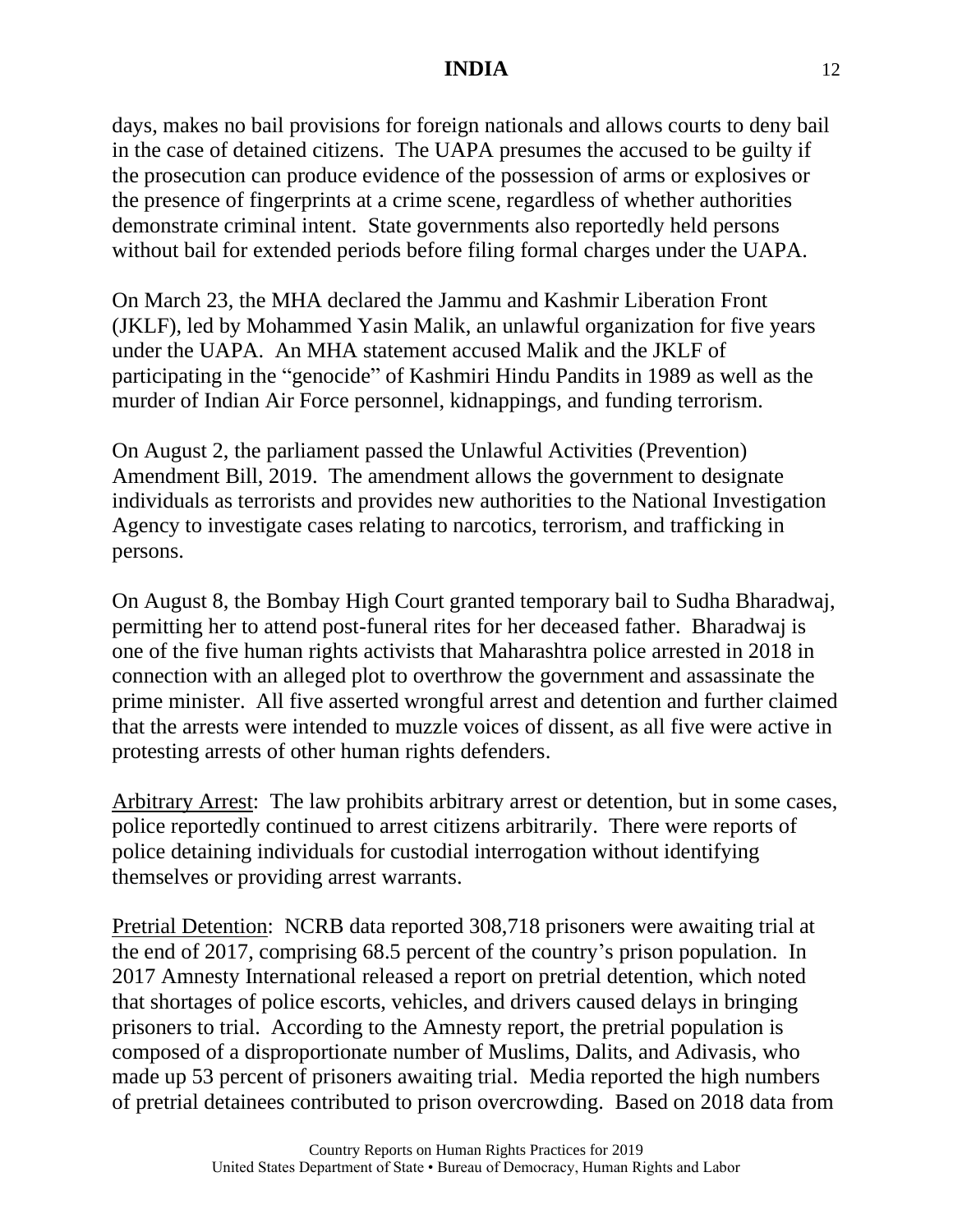the National Legal Services Authority, media sources estimated prisons were at 115 percent capacity nationally and at 227 percent capacity in Delhi.

The government continued efforts to reduce lengthy detentions and alleviate prison overcrowding by using "fast track" courts, which specified trial deadlines, provided directions for case management, and encouraged the use of bail. Some NGOs criticized these courts for failing to uphold due process and requiring detainees unable to afford bail to remain in detention.

### **e. Denial of Fair Public Trial**

The law provides for an independent judiciary, and the government generally respected judicial independence, but the judicial system was plagued by delays, capacity challenges, and corruption.

The judicial system remained seriously overburdened and lacked modern case management systems, often delaying or denying justice. According to Department of Justice statistics released in January, there were 414 judicial vacancies out of 1,079 judicial positions on the country's 24 high courts.

## **Trial Procedures**

The law provides for the right to a fair and public trial, except in proceedings that involve official secrets or state security. Defendants enjoy the presumption of innocence, except as described under UAPA conditions, and may choose their counsel. The constitution specifies the state should provide free legal counsel to defendants who cannot afford it to ensure that opportunities for securing justice are not denied to any citizen, but circumstances often limited access to competent counsel. An overburdened justice system resulted in lengthy delays in court cases, with disposition sometimes taking more than a decade.

There were reported cases in which police denied suspects the right to meet with legal counsel as well as cases in which police unlawfully monitored suspects' conversations and violated their confidentiality rights.

While defendants have the right to confront accusers and present their own witnesses and evidence, defendants sometimes did not exercise this right due to lack of proper legal representation. Defendants have the right not to testify or confess guilt. Courts must announce sentences publicly, and there are effective channels for appeal at most levels of the judicial system.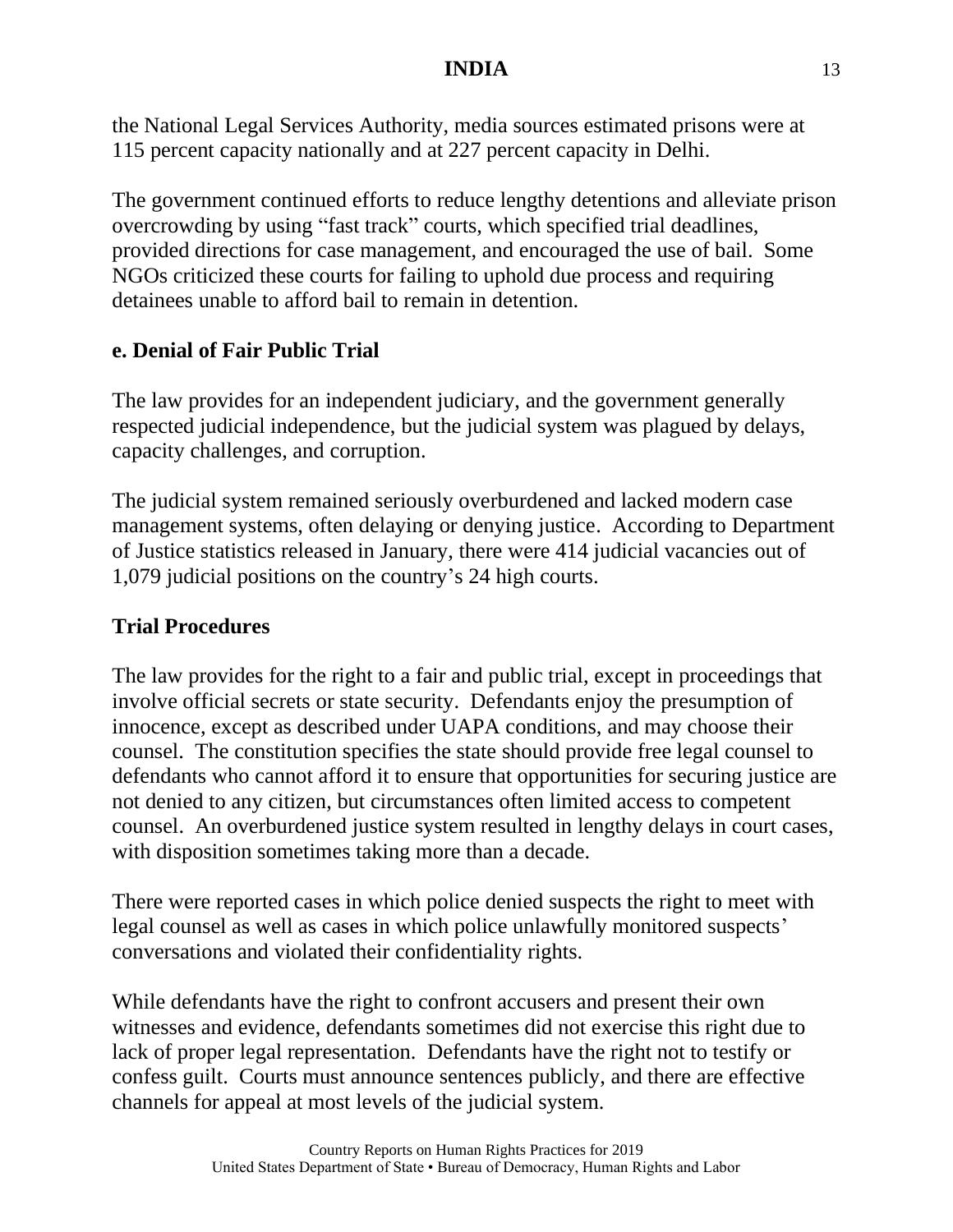#### **Political Prisoners and Detainees**

There were reports of political prisoners and detainees. According to NGOs and several media reports, the government detained between 3,200 and 4,000 individuals in Jammu and Kashmir, including more than 100 mainstream politicians under the Public Safety Act. The government did not officially confirm these large-scale detentions except those of prominent politicians, including former chief ministers Farooq Abdullah, Omar Abdullah, and Mehbooba Mufti.

Suruj Ali, a 77-year-old man from Assam's Nagaon District, died at the Tezpur detention center for declared foreigners. According to media reports, Ali and his wife Golap Jaan were sent to the detention center after a Foreigners' Tribunal declared them to be noncitizens in 2017. Assam's Border Police registered cases against them in 1989.

# **Civil Judicial Procedures and Remedies**

Individuals, or NGOs on behalf of individuals or groups, may file public-interest litigation petitions in any high court or directly to the Supreme Court to seek judicial redress of public injury. Grievances may include a breach of public duty by a government agent or a violation of a constitutional provision. NGOs credited public-interest litigation petitions with making government officials accountable to civil society organizations in cases involving allegations of corruption and partiality.

## **f. Arbitrary or Unlawful Interference with Privacy, Family, Home, or Correspondence**

While the constitution does not contain an explicit right to privacy, the Supreme Court ruled in 2017 that privacy is a "fundamental right."

The law, with some exceptions, prohibits arbitrary interference. The government generally respected this provision, although, at times, authorities infringed upon the privacy rights of citizens. The law requires police to obtain warrants to conduct searches and seizures, except for cases in which such actions would cause undue delay. Police must justify warrantless searches in writing to the nearest magistrate with jurisdiction over the offense.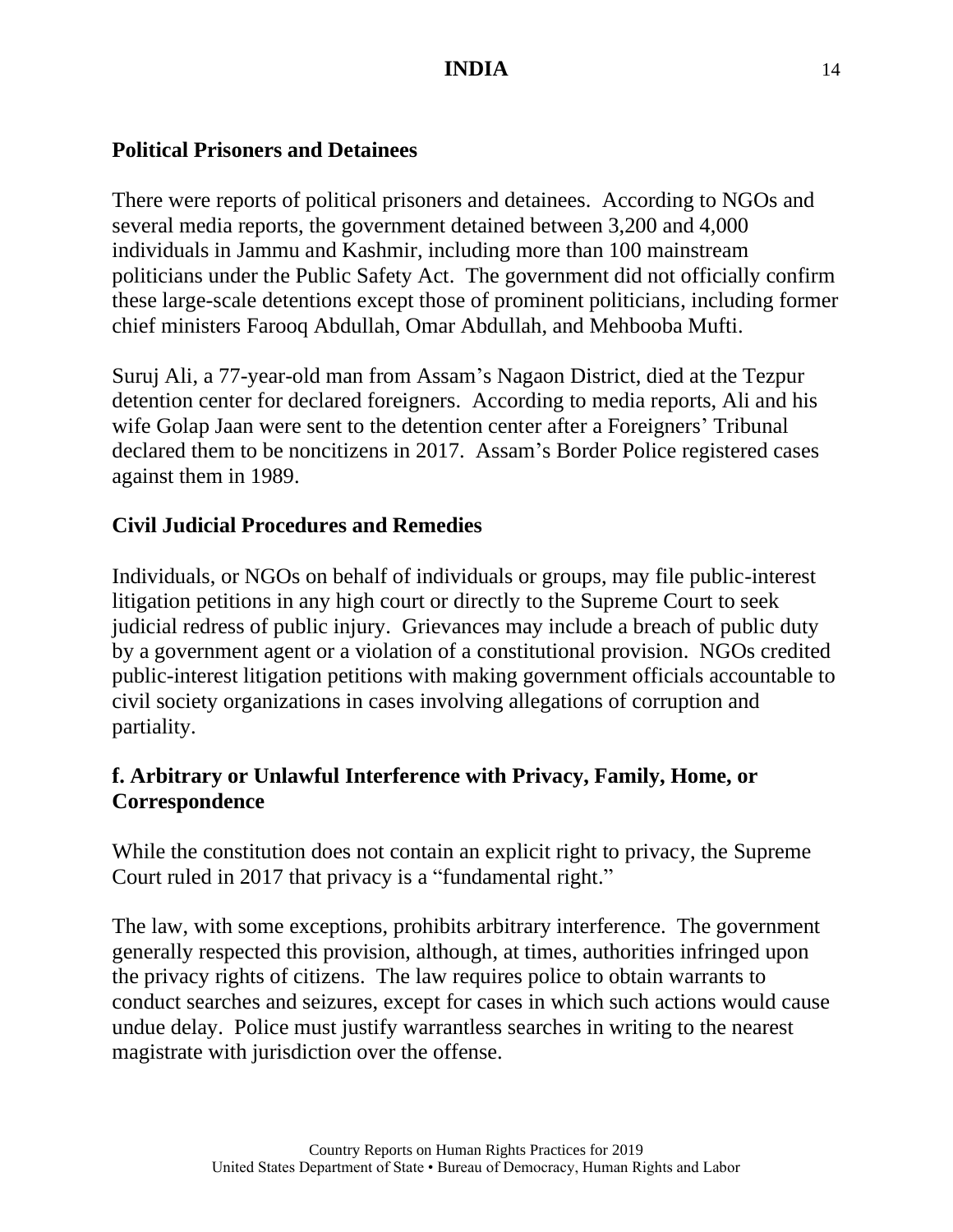Both the central and state governments intercepted communications under legal authority. A Group of Experts on Privacy convened in 2018 by the central government under Justice Srikrishna noted that the country lacks a comprehensive consumer data-protection framework to "protect individuals against such harm."

In addition, the UAPA also allows use of evidence obtained from intercepted communications in terrorist cases. In Jammu and Kashmir, Punjab, and Manipur, security officials have special authorities to search and arrest without a warrant.

### **g. Abuses in Internal Conflict**

The country's armed forces, the security forces of individual states, and paramilitary forces engaged with insurgent groups in several northeastern states, and with Maoist insurgents in the northern, central, and eastern parts of the country, although the intensity of these conflicts continued to decrease significantly. The armed forces and police forces also engaged with separatist insurgents and terrorist groups in Jammu and Kashmir.

The use of force by all parties to the conflicts resulted in deaths and injuries to both conflict participants and civilians. There were reports government security forces committed extrajudicial killings, including staging encounter killings. Human rights groups claimed police refused to release bodies in cases of alleged "encounters." Authorities did not require the armed forces to report custodial deaths to the NHRC.

According to the second UN OHCHR publication, *The Report on Situation of Human Rights in Kashmir*, civil society estimated up to 21 civilians were killed by Indian and Pakistani security forces and other armed groups in the first three months of the year. Media reported in May that the central government had refused to respond to inquiries from three UN special rapporteurs seeking further information on "76 cases of torture and arbitrary killing in Jammu and Kashmir since 1990."

There were few investigations and prosecutions of human rights violations or abuses arising from internal conflicts. In the past, central and state governments and armed forces investigated some complaints and punished some violations committed by government forces, but no investigation was reported during the year. Authorities arrested and tried insurgents under terrorism-related legislation.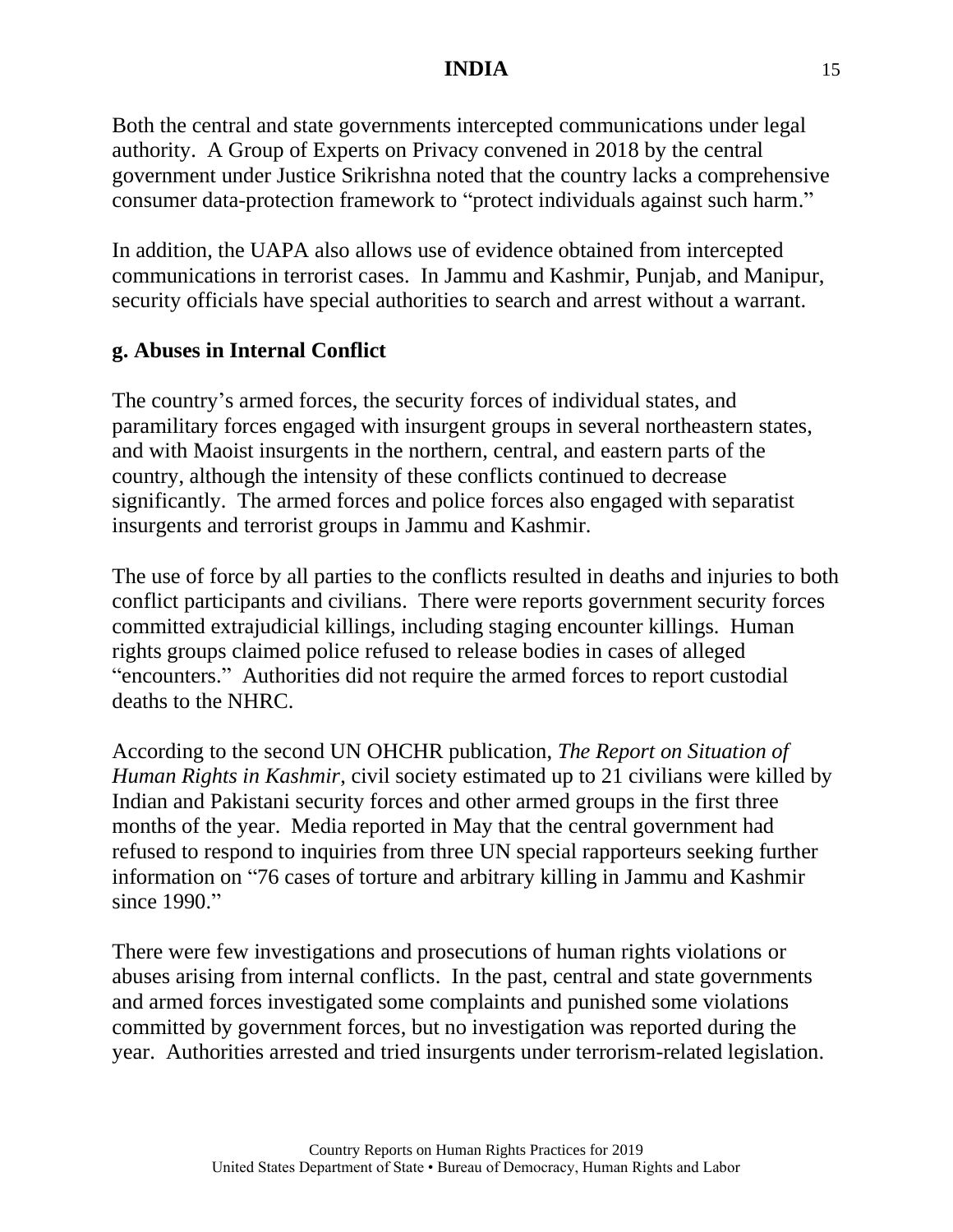Killings: Various domestic and international human rights organizations continued to express serious concern at the use of pellet guns by security forces for crowdcontrol purposes in Jammu and Kashmir. Human Rights Watch (HRW) reported that, according to official government figures, 17 individuals died from pellet-gun injuries between July 2016 and August 2017. According to several media reports, many persons who participated in protests against the government's actions in the state sustained pellet-gun injuries. On September 4, 17-year-old Asrar Ahmed Khan died in a hospital in Srinagar from injuries he sustained during a protest. While police claimed Khan was injured by a rock thrown by protesters, his family cited the postmortem report, which mentioned death due to pellet injuries.

On February 14, more than 40 members of the security forces were killed in a suicide bombing carried out by Jaish-e-Mohammed in Pulwama on the Srinagar-Jammu highway.

In Maoist-affected areas, there were reports of abuses by insurgents and security forces. In May 2018, seven police officers were killed when their vehicle ran over an improvised explosive device (IED) allegedly planted by Maoist insurgents along the road in the Dantewada District in southern Chhattisgarh.

On May 28, cadres affiliated to the Communist Party of India (Maoists) reportedly triggered a series of IED blasts at Rai Sindri hills of Jharkhand's Sarikela-Kharsawan District. According to media reports, 26 personnel of the CoBRA battalion of the Central Armed Police Force and Jharkhand state police were injured.

On August 1, the NGO Human Rights Forum described the alleged encounter killing of a Maoist rebel, Poonam Lingayya, in Bhadradri Kothagudem District of Telangana as a "cold blooded murder," based on its investigation and interviews with eyewitnesses. The NGO alleged police killed Lingayya from close range, although he was incapacitated after being wounded in police firing; the NGO called for registering murder charges against police officials allegedly responsible for the killing.

On March 15, two members of indigenous groups, Batti Bhushanam and Sidaari Jamadhar, died in an alleged exchange of fire between police and Maoists in Visakhapatnam District of Andhra Pradesh. The NGO Human Rights Forum, however, rejected the police explanation and reported the killings resulted from "unprovoked and unilateral firing" by police.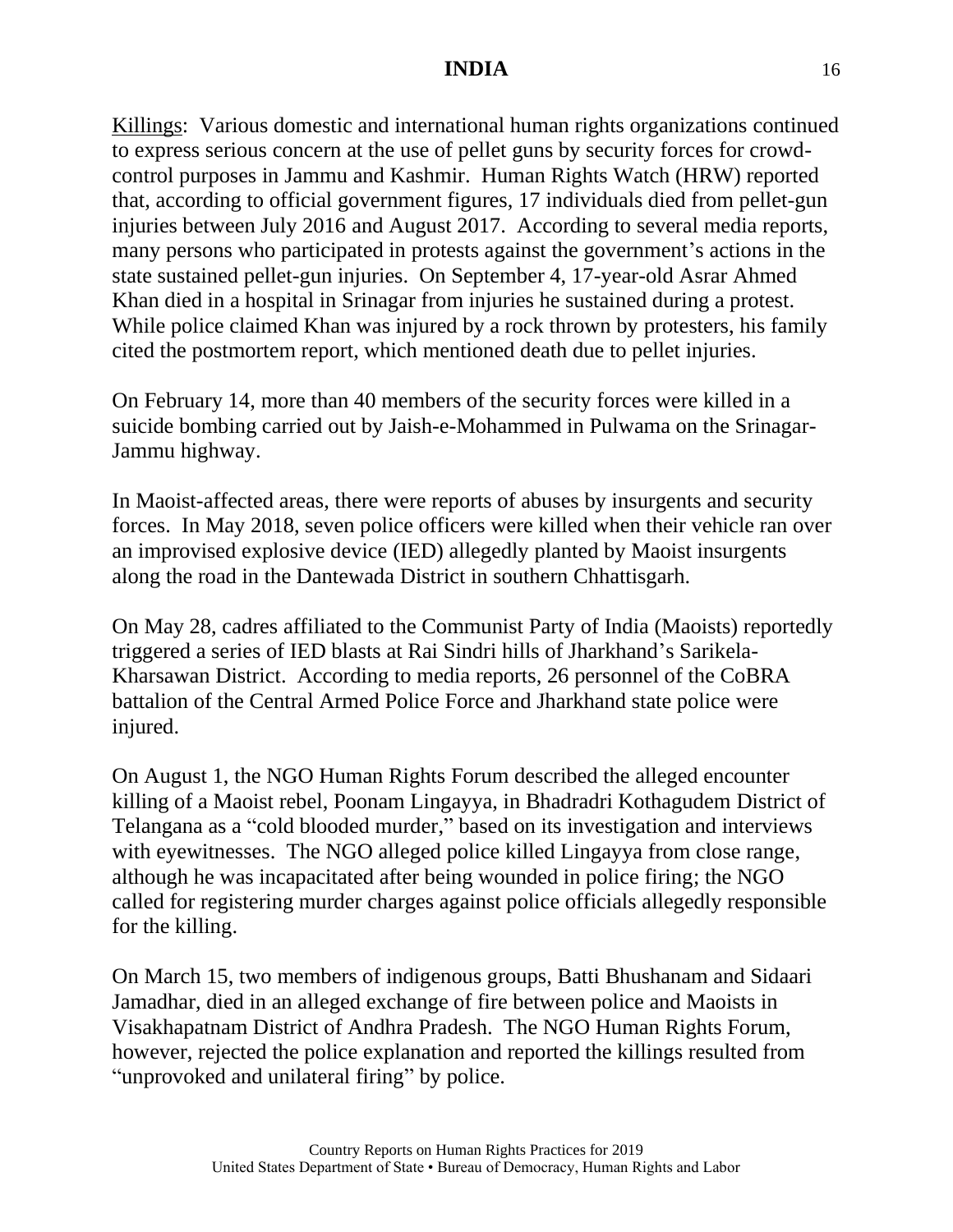Abductions: Human rights groups maintained that military, paramilitary, and insurgent forces abducted numerous persons in Manipur, Jharkhand, Jammu and Kashmir, and Maoist-affected areas.

Physical Abuse, Punishment, and Torture: There were reports government security forces tortured, raped, and mistreated insurgents and alleged terrorists in custody and injured demonstrators. Human rights activists alleged some prisoners were tortured or killed during detention.

A May report by the Jammu and Kashmir Coalition of Civil Society and the Association of Parents of Disappeared Persons alleged that police, military, and paramilitary forces in Jammu and Kashmir used torture against civilians and opposition over the past four decades. The association documented 430 testimonies from individuals who claimed to have been tortured. There were continued allegations of physical abuse and torture following the government's enhanced security measures in Jammu and Kashmir after the August 5 move to abrogate Article 370 of the Indian constitution.

Child Soldiers: Insurgent groups reportedly used children to attack government entities. In June 2018 the annual UN *Children and Armed Conflict* report found that children continued to be affected by violence between armed groups and the government, particularly in Chhattisgarh, Jharkhand, and Jammu and Kashmir. Maoist groups, particularly in Chhattisgarh and Jharkhand, allegedly continued to recruit children and reportedly used a "lottery system" to conscript children in Jharkhand. Three incidents of child recruitment and conscription by separatist groups were reported in Jammu and Kashmir; unverified reports also indicated children were used as informants and spies by national security forces.

In addition, nonstate armed groups reportedly forced children to serve as spies, couriers, and soldiers in the states of Bihar, Chhattisgarh, Jharkhand, Maharashtra, West Bengal, and Odisha and as soldiers in Jammu and Kashmir. According to government sources, Maoist groups sometimes used children as human shields in confrontations with security forces. Some female child soldiers reported that commanders recruited and used them in part for sexual exploitation.

Although the United Nations was not able to verify all allegations of child soldiers, NGO observers reported children as young as 12 were members of Maoist youth groups and allied militia. The children reportedly handled weapons and IEDs. Maoists reportedly held children against their will and threatened severe reprisals, including the killing of family members, if the children attempted to escape. The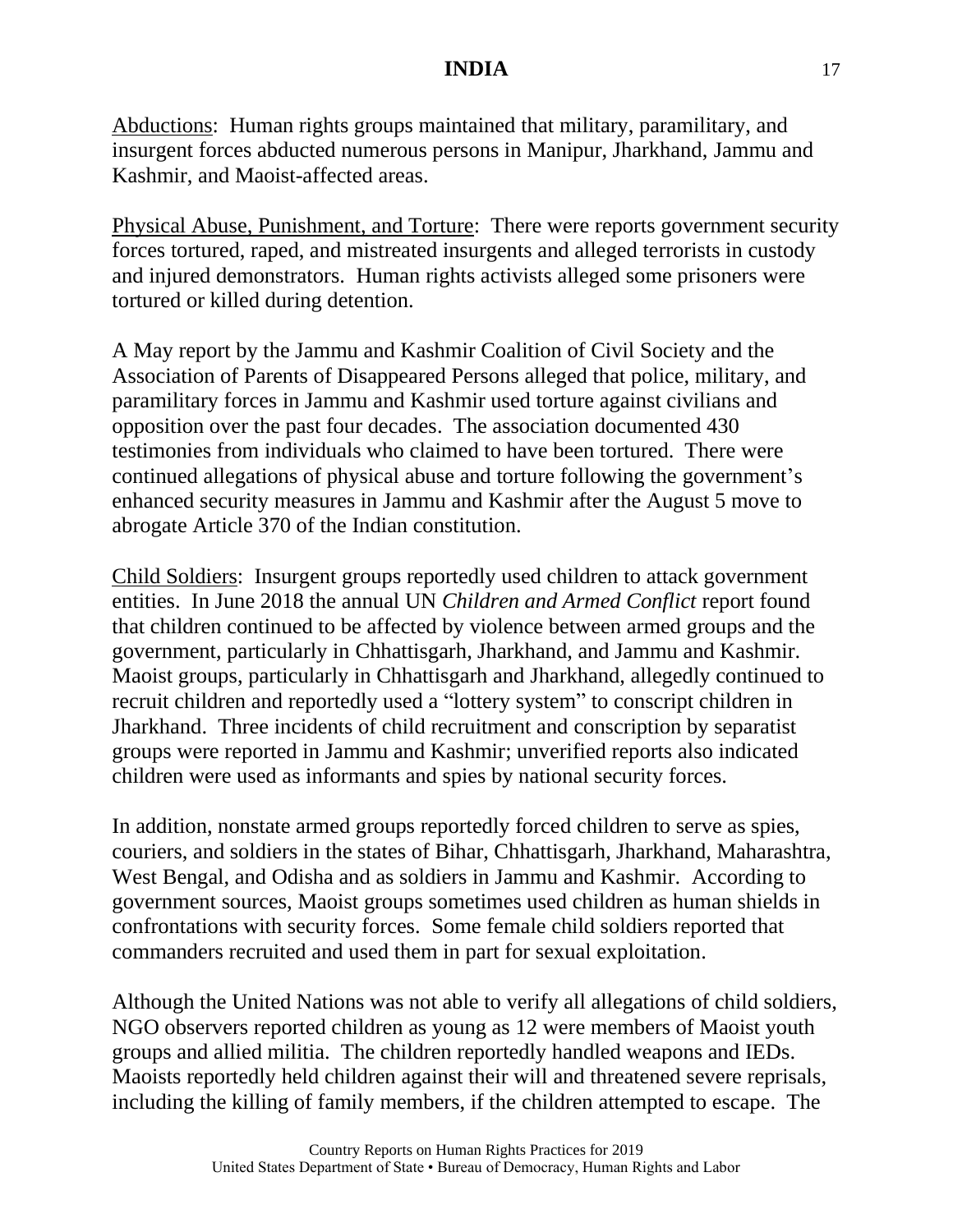government claimed, based on statements of several women formerly associated with Maoist groups, that sexual violence, including rape and other forms of abuse, was a practice in some Maoist camps. NGOs quoting police contacts stated that children employed by Maoist groups in Jharkhand were made to carry IED triggers with them.

Attacks on schools by Maoists continued to affect children's access to education in affected areas. There were continued reports on the use of schools as military barracks and bases. The deployment of government security forces near schools remained a concern. There were reports armed groups recruited children from schools in Chhattisgarh.

In January the Observer Research Foundation think tank released the report *Children as combatants and the failure of state and society: The case of the Kashmir conflict*. Building on a 2018 UN report describing the recruitment of juveniles by militant groups in Kashmir, the report highlighted the conditions that encouraged minors in Jammu and Kashmir to join such groups. The report discussed the involvement of children in acts of violence, such as stone pelting and arson, which was then followed by a heavy-handed crackdown by security forces. It stated that, in the absence of a juvenile justice mechanism, the law-and-order apparatus failed to differentiate between children and adults, in turn provoking an ever greater degree of anger among the populace.

Other Conflict-related Abuse: During August the Associated Press conducted an investigation into alleged abuses by Indian forces in Jammu and Kashmir. The investigation, which included more than 50 interviews with residents, found allegations of routine nighttime raids, slaughter of livestock, and destruction or contamination of foodstuffs. An army spokesperson based in Srinigar denied these allegations. Another investigation carried out by the Indian NGO People's Union for Civil Liberties highlighted allegations of torture being played on loudspeakers during its fact-finding mission to Jammu and Kashmir.

In the central and eastern areas, armed conflicts between Maoist insurgents and government security forces over land and mineral resources in tribal forest areas continued. According to the South Asian Terrorism Portal's existing-conflict map, Maoist-affected states included Madhya Pradesh, Maharashtra, Karnataka, Kerala, Tamil Nadu, Andhra Pradesh, Telangana, Odisha, Chhattisgarh, Jharkhand, West Bengal, Bihar, Uttar Pradesh, and Assam. Human rights advocates alleged the government's operations sought not only to suppress the Maoists, but also to force tribal populations from their land, allowing for its purchase by the private sector.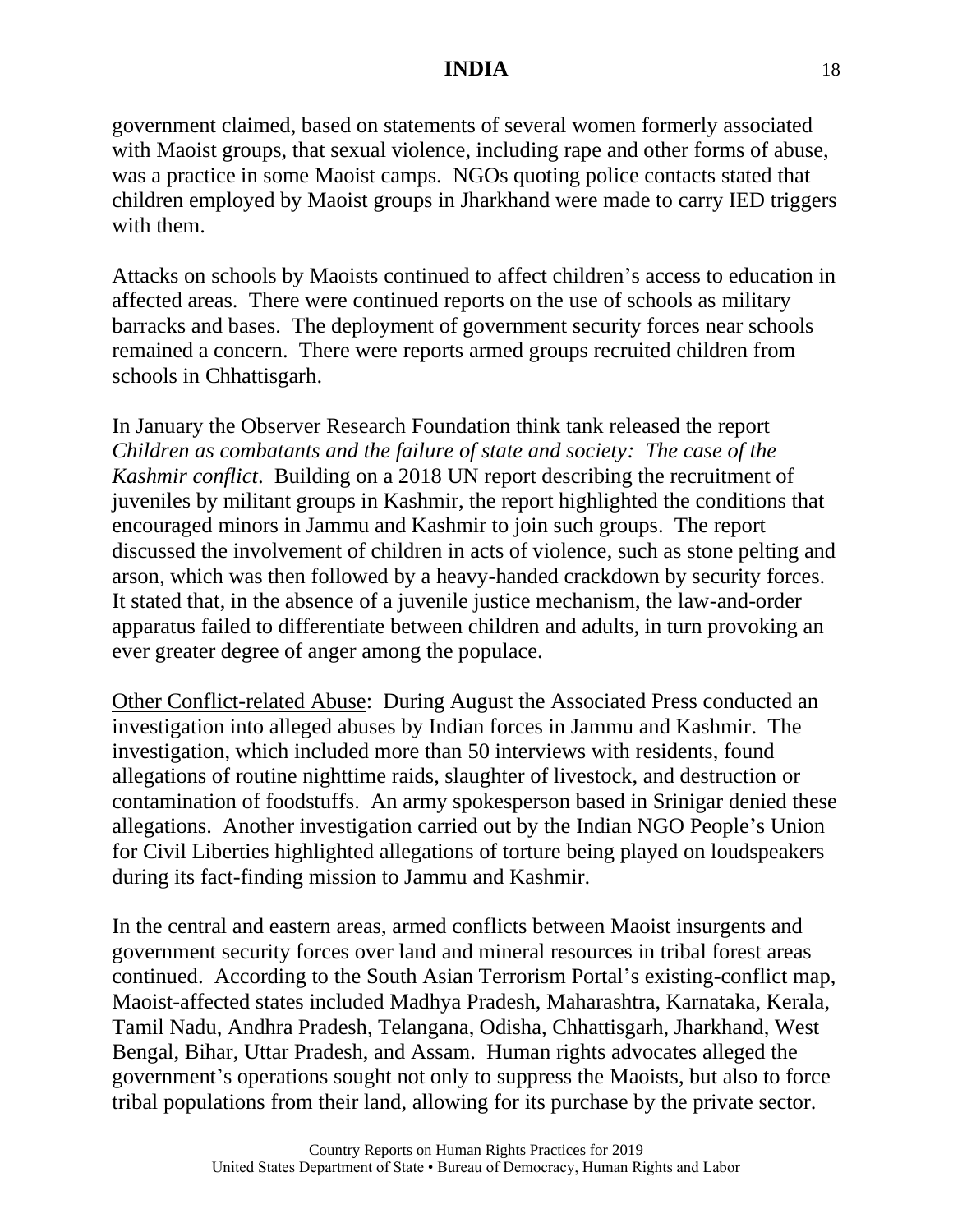Internally displaced person (IDP) camps continued to operate in Chhattisgarh for tribal persons displaced during the 2005 fighting between Maoists and the subsequently disbanded state-sponsored militia Salwa Judum.

### **Section 2. Respect for Civil Liberties, Including:**

#### **a. Freedom of Expression, Including for the Press**

The constitution provides for freedom of expression, but it does not explicitly mention freedom of the press. The government generally respected this right, although there were several instances in which the government or actors considered close to the government allegedly pressured or harassed media outlets critical of the government, including through online trolling. There were also reports of extremists perpetrating acts of killing, violence, and intimidation against journalists critical of the government.

Freedom of Expression: Individuals routinely criticized the government publicly and privately. According to HRW, however, sedition and criminal defamation laws were used to prosecute citizens who criticized government officials or opposed state policies. In certain cases, local authorities arrested individuals under laws against hate speech for expressions of political views. Freedom House, in its most recent report, asserted that freedom of expression was weakening in the country and noted the government's silence regarding direct attacks on free speech. The report stated authorities have used security, defamation, and hate speech laws, as well as contempt-of-court charges, to curb critical voices in media outlets. In some instances the government reportedly withheld public-sector advertising from media outlets that criticized the government, causing some outlets to practice selfcensorship.

On January 8, a trial court in Bengaluru ordered the closure of a sedition case filed against Amnesty India after a Hindu nationalist student group, Akhil Bharatiya Vidyarthi Parishad (ABVP), protested Amnesty's "Broken Families" event for Kashmiri families. The event invited Kashmiri families to narrate personal stories of strife in the Kashmir Valley, which the ABVP claimed was anti-Indian.

On January 10, Assam's prominent academic Hiren Gohain, activist Akhil Gogoi, and journalist Manjit Mahanta were arrested in Guwahati and charged with sedition for their comments during a protest against the Citizenship (Amendment) Bill. On January 11, Gohan and Gogoi were awarded interim bail, and Mahanta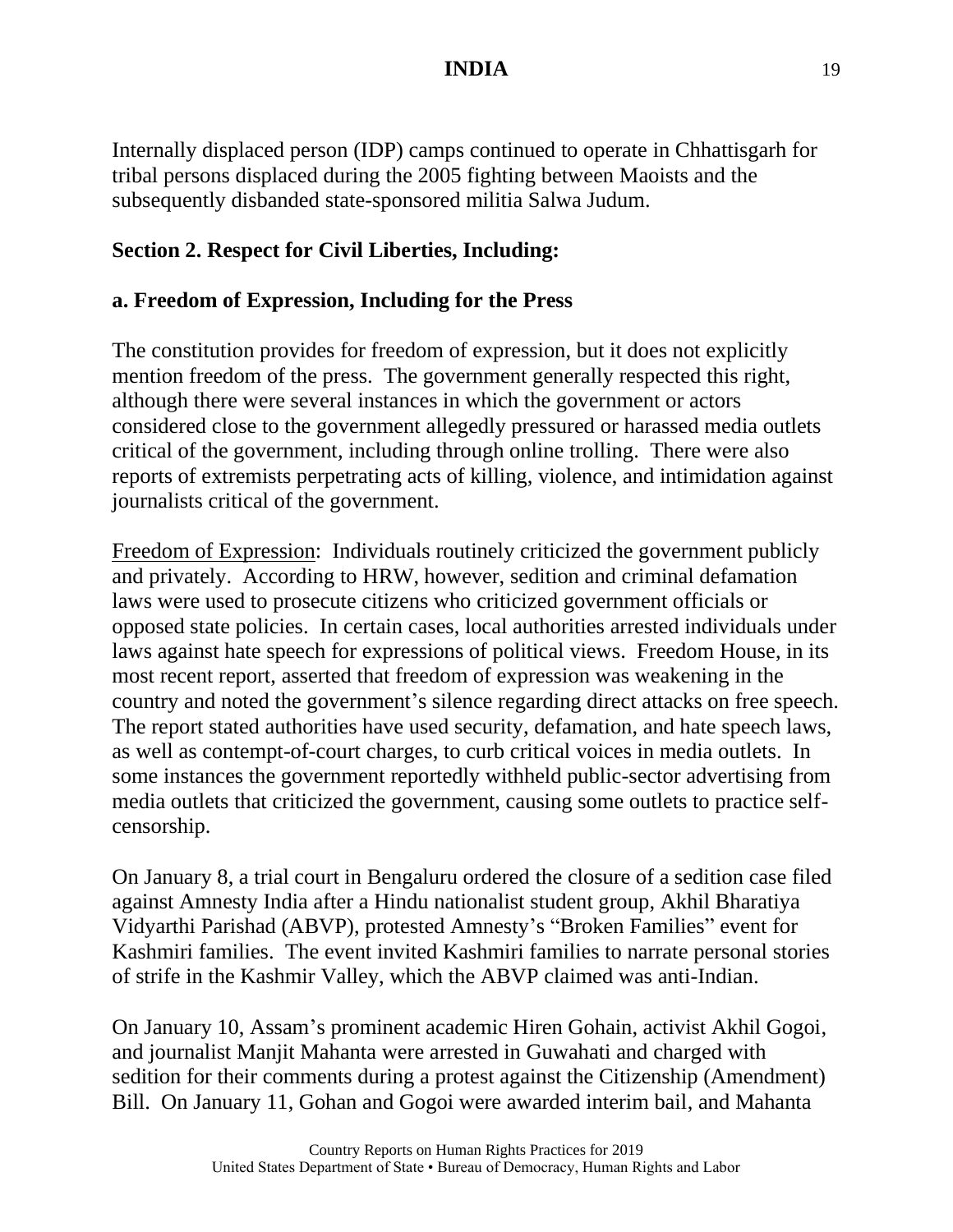was awarded absolute bail. On February 15, Gohan and Gogoi were given absolute bail. Gogoi was later arrested on December 10 while protesting the enacted Citizenship (Amendment) Act; his case was referred to the National Investigation Agency for sedition, criminal conspiracy, unlawful association, and assertions prejudicial to national integration.

On March 10, filmmakers, artists, musicians, and intellectuals joined a protest in Kolkata against the "unofficial ban" on the Bengali feature film *Bhabishyater Bhoot* (Spirits of the Future), a political satire by director Anik Datta. Media reported that two days after the film's release on February 15, most cinema halls in West Bengal refused to screen the film, citing unofficial pressure from authorities. The government's film certification board had already cleared the film. Following an April 11 Supreme Court order, the West Bengal government paid a fine of two million rupees (\$30,000) to the film's producer.

On April 28, police in Andhra Pradesh's Vijayawada prevented film director Ram Gopal Varma from addressing a press conference in the city to promote his movie, *Lakshmi's NTR*, which portrays the life of former state chief minister N.T. Rama Rao. Varma alleged that police acted under pressure from the ruling Telugu Desam Party, which opposed the movie's release during national elections. Police claimed that Varma was not allowed to address a press conference as prohibitory orders were in force during the conduct of the elections.

In late April, BJP Party workers in Assam allegedly attacked journalists in the Nalbari, Tinsukia, and Jorhat Districts when the journalists were covering the national elections. On May 6, Trinamool Congress Party workers in West Bengal allegedly attacked journalists covering elections in several locations.

On July 21, Tamil Nadu police arrested a 24-year-old man in Nagapattinam District for consuming beef soup in a Facebook posting. Police filed charges against him for disturbing peace and communal harmony. Four others were arrested on July 11 for allegedly attacking the accused but were later granted bail.

On July 28, two men shot and killed Pradeep Mandal, a journalist with Hindi daily *Dainik Jagran* in Bihar's Madhubani town. Media outlets reported that he was targeted for exposing bootleggers' syndicates in the state. Bihar has imposed a prohibition on the sale and consumption of liquor.

Press and Media, Including Online Media: Independent media were active and generally expressed a wide variety of views. The law prohibits content that could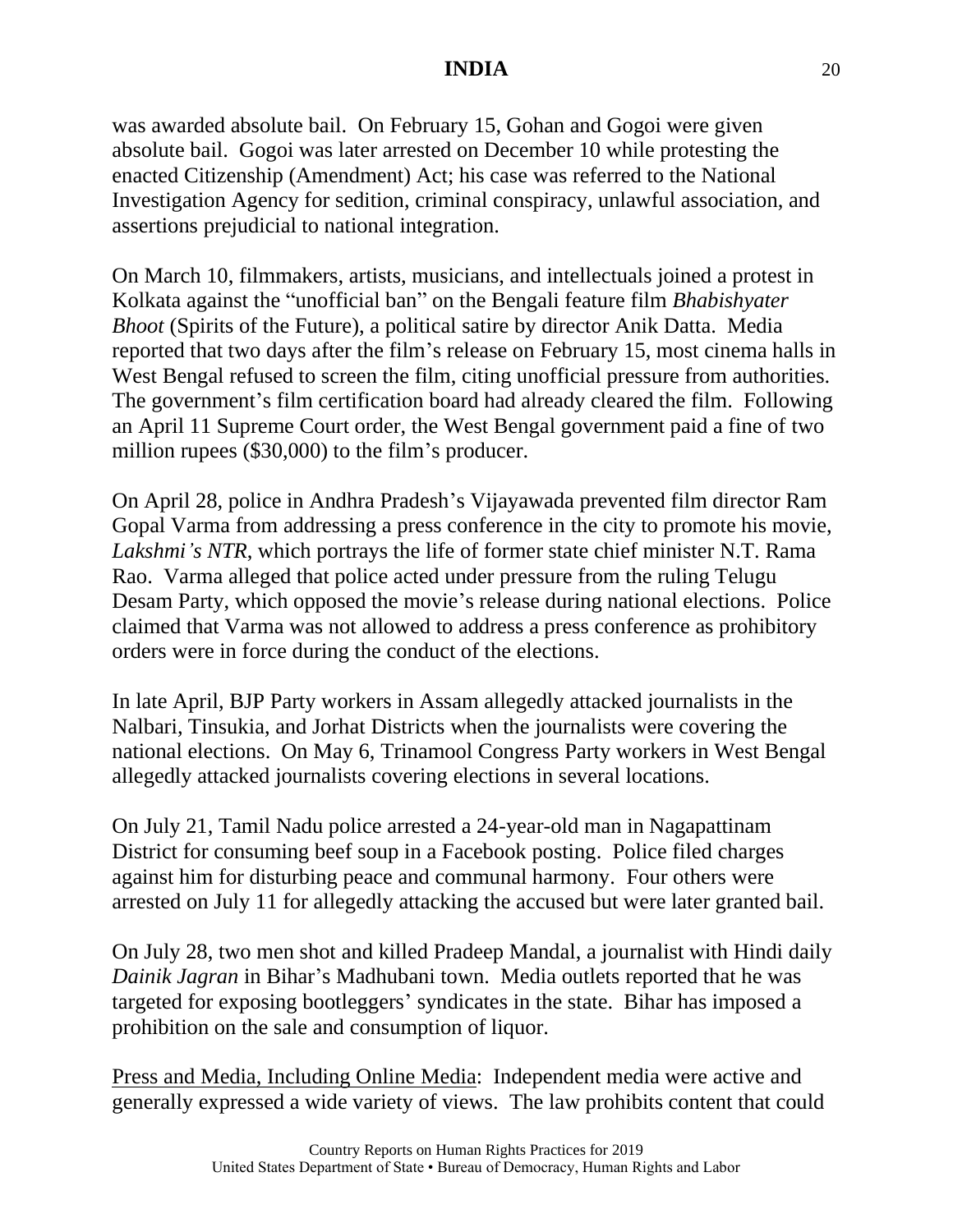harm religious sentiments or provoke enmity among groups, and authorities invoked these provisions to restrict print media, broadcast media, and publication or distribution of books.

According to several journalists, press freedom declined during the year. There were several reports from journalists and NGOs that government officials, both at the local and national levels, were involved in silencing or intimidating critical media outlets through physical harassment and attacks, pressuring owners, targeting sponsors, encouraging frivolous lawsuits, and, in some areas, blocking communication services, such as mobile telephones and the internet, and constraining freedom of movement. Several journalists reported that the heavy deployment of security forces, accompanied by a communication blockade in Jammu and Kashmir from early August, severely hampered the freedom of the press in Jammu and Kashmir. Anuradha Bhasin, executive editor of the Srinagarbased newspaper the *Kashmir Times*, filed a petition in the Supreme Court in August stating that journalists were not allowed to move freely in Jammu and Kashmir. The petition also claimed the intimidation of journalists by the government and security forces. On September 1, authorities stopped another Kashmiri journalist, Gowhar Geelani, from flying to Germany to participate in a program organized by the German broadcaster Deutsche Welle.

The 2019 *World Press Freedom Index* identified physical attacks on journalists and "coordinated hate campaigns waged on social networks" as major areas of concern. Harassment and violence against journalists were particularly acute for non-English language journalists, those in rural areas, and female journalists. Journalists working in "sensitive" areas, including Jammu and Kashmir, continued to face barriers to free reporting through communications and movement restrictions, and local affiliates reported increased fears of violence. Attacks on journalists by supporters of Hindu nationalist groups increased prior to the May national elections, according to the report. Reports of self-censorship due to fear of official or public reprisal were common, including the use of Section 124a of the penal code, which includes sedition punishable by life imprisonment.

The Editors Guild of India claimed the government limited press freedom by exerting political pressure and blocking television transmissions. The guild separately called for authorities to restore communications in Jammu and Kashmir, where a prolonged communications shutdown limited media freedom.

On July 12, Hyderabad police arrested journalist Revathi Pogadadanda, reportedly in connection with a six-month-old case registered under the Scheduled Castes and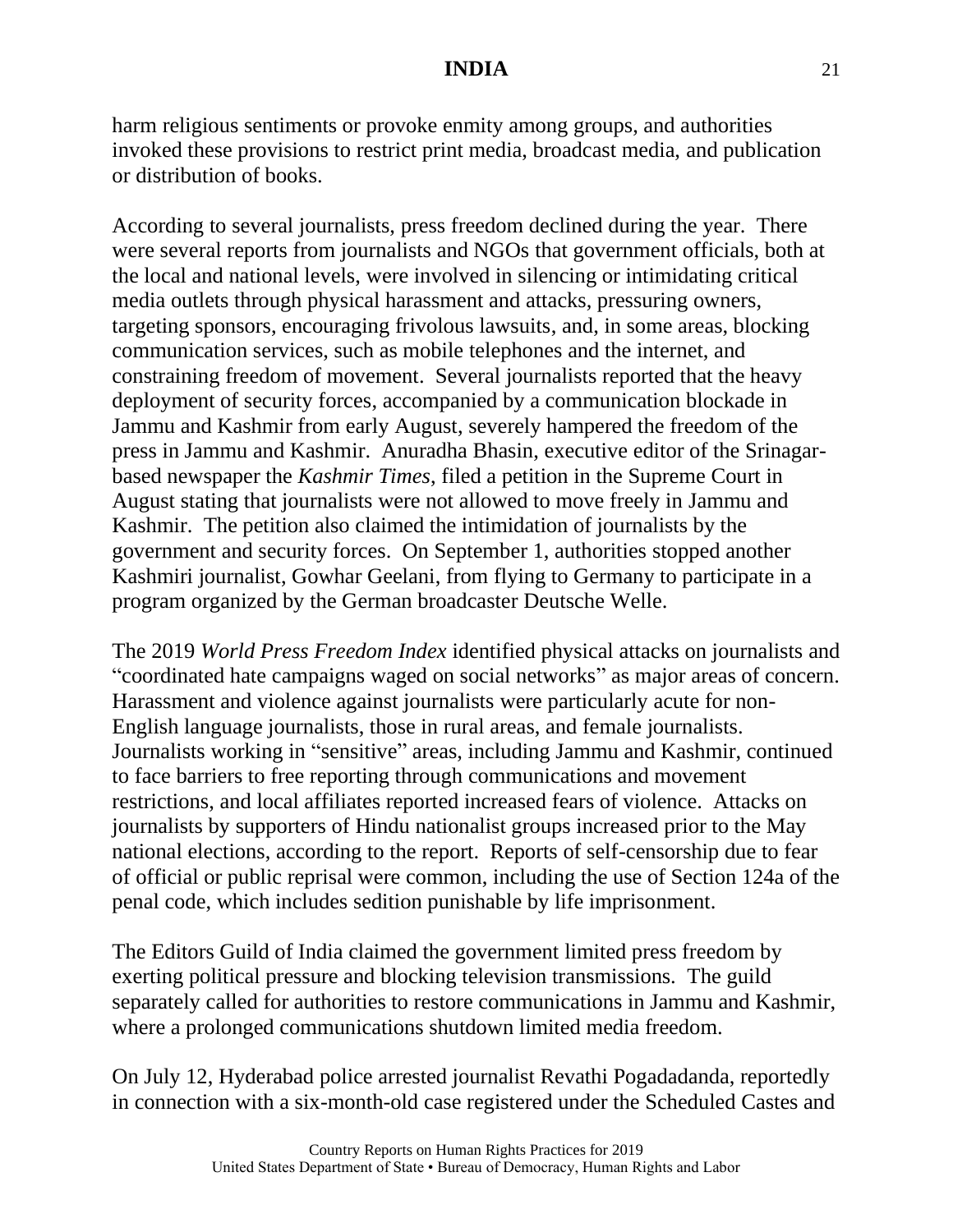Scheduled Tribes (Prevention of Atrocities) Act. Police allegedly did not produce an arrest warrant at the time of arrest and released her on bail a week later. Pogadadanda alleged her arrest was part of the government's vindictive action against her mentor and senior journalist Ravi Prakash, who had published two interviews online accusing the Telangana chief minister, Kalvakuntla Chandrashekhar Rao, and a prominent industrialist, P.V. Krishna Reddy, of corruption in a multimillion dollar public transport scam. On October 5, Prakash was arrested on allegations of corporate fraud. The Committee to Protect Journalists denounced both arrests.

The government maintained a monopoly on AM radio stations, limiting broadcasting to the state-owned All India Radio, and restricted FM radio licenses for entertainment and educational content. Widely distributed private satellite television provided competition for Doordarshan, the government-owned television network. There were some accusations of political interference in the state-owned broadcasters. State governments banned the import or sale of some books due to material that government censors deemed could be inflammatory or provoke communal or religious tensions.

Violence and Harassment: There were numerous instances of journalists and members of media organizations being threatened or killed in response to their reporting. Police rarely identified suspects involved in the killing of journalists. According to the *2019 World Press Freedom Index*, at least six journalists were killed in connection with their work in 2018.

On April 8, the Manipur High Court ordered the release of television journalist Kishore Chandra Wangkhem. Police arrested Wangkhem in November 2018 under the National Security Act for criticizing the BJP and Prime Minister Narendra Modi in his social media posts.

On May 26, the Bengaluru police filed a "first information report"--a report prepared by police upon first receipt of information of a possible crime--against Vishweshwar Bhat, editor of Kannada daily *Vishwavani*, for allegedly publishing derogatory remarks against K. Nikhil, son of then Karnataka chief minister H.D. Kumaraswamy. Police did not make any arrests.

On May 29, six unidentified persons grievously injured journalist Pratap Patra in Balasore District of Odisha. Patra alleged he was attacked after publishing an investigative article on May 8 against a local sand miner, who had been illegally quarrying sand. The article led authorities to levy a fine of 1.6 million rupees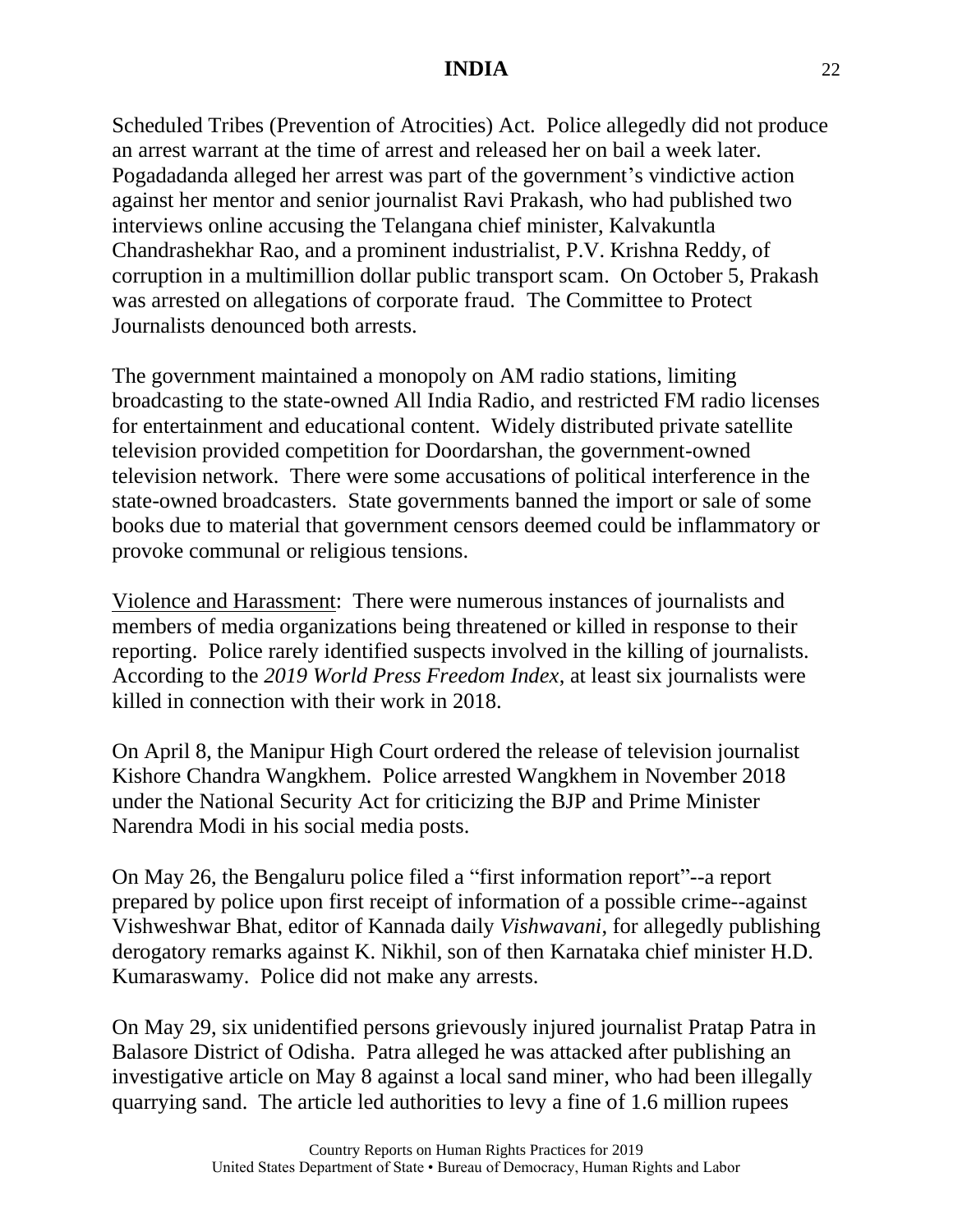(\$23,000) on the sand-mining company. Police arrested three individuals on June 2.

On June 8, Uttar Pradesh police arrested and filed criminal charges against a freelance journalist for allegedly posting a video of a woman claiming to be in a relationship with state chief minister Yogi Adityanath. On June 11, the Supreme Court ordered the release of the journalist and chastised the Uttar Pradesh government for the arrest.

Online and mobile harassment was especially prevalent, and incidents of internet "trolling," or making deliberately offensive or provocative online posts with the aim of upsetting someone, continued to rise. Journalists were threatened online with violence and, in the case of female journalists, rape.

Censorship or Content Restrictions: Citizens generally enjoyed freedom of speech, but the government continued to censor and restrict content based on broad publicand national-interest provisions under Article 19 of the constitution.

A right to information response by the Ministry of Electronics and Information Technology in 2017 revealed that at least 20,030 websites were blocked at that time. The government proposed rules in February that would give it broad latitude to demand content removal from social media sites, which civil society organizations felt could be used to stifle free speech.

Libel/Slander Laws: Individuals continued to be charged with posting offensive or derogatory material on social media.

Several individuals in Telangana were either arrested or disciplined during the year for making or posting critical comments through videos and social media platforms about Chief Minister K. Chandrashekhar Rao and other leaders of the ruling Telangana Rashtra Samithi Party. On April 24, Telangana police arrested Thagaram Naveen for producing and sharing a derogatory video about Rao. On April 30, Hyderabad police arrested Chirpa Naresh for posting abusive comments and sharing morphed images of Rao and then member of parliament K. Kavitha.

On May 25, police arrested tribal rights activist and academic Jeetrai Hansda for a Facebook post defending his community's right to eat beef. Hansda was arrested in response to a complaint filed in 2017 by the Hindu nationalist students' organization ABVP under charges that he violated sections of the Indian Penal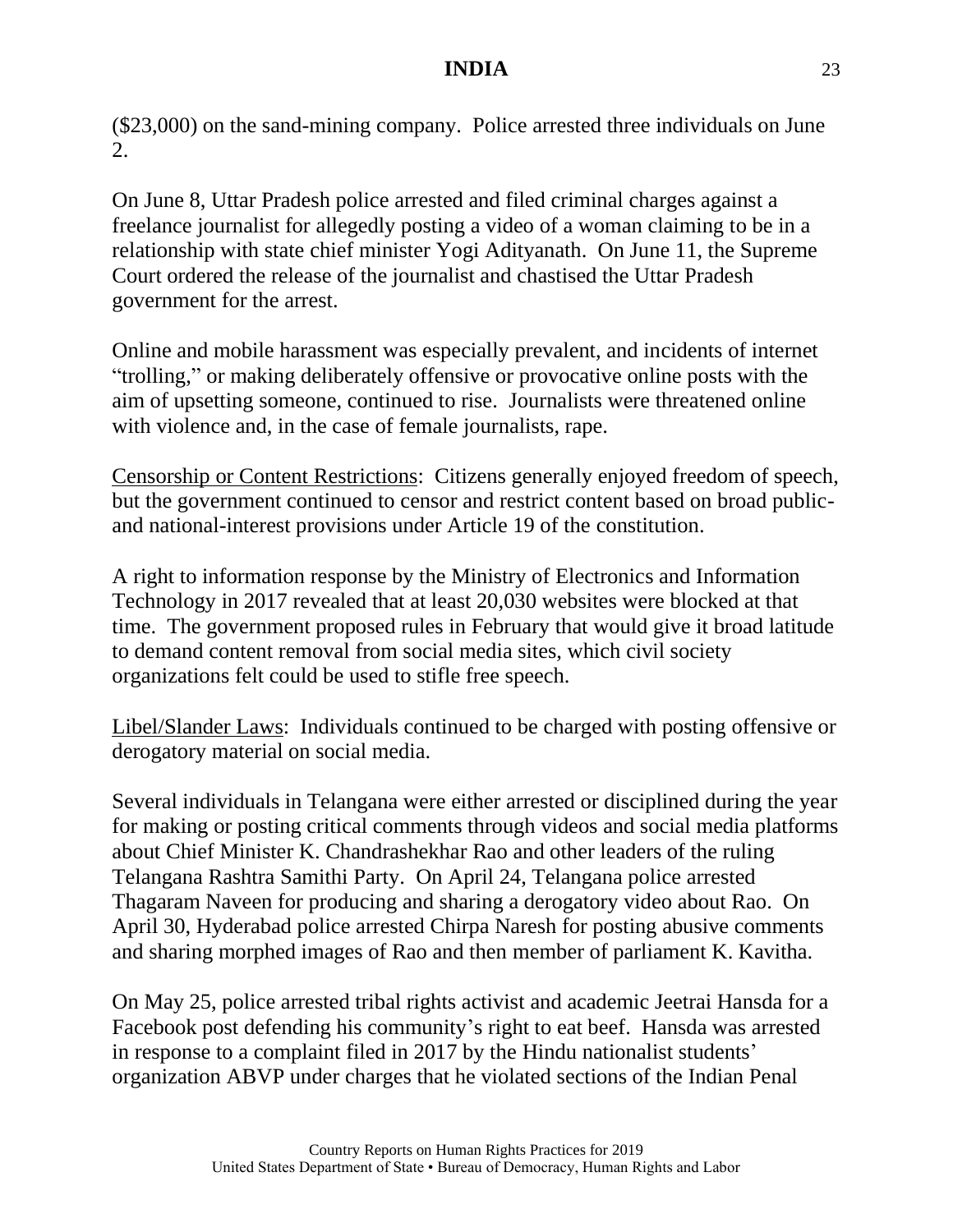Code that govern insults to religious feelings and attempts to promote enmity between groups of people.

On August 14, police in Assam registered a complaint against Gauhati University research scholar Rehana Sultana over a two-year-old Facebook post, allegedly about the consumption of beef. According to media reports, police took note after the two-year-old post resurfaced.

National Security: In some cases government authorities cited laws protecting national interest to restrict media content. In August 2018 numerous outlets reported that the Indian Department of Telecom was seeking the views of telecom companies, industry associations, and other stakeholders on ways to block mobile apps, including Facebook, WhatsApp, Telegram, and Instagram, "in cases where national security or public order are under threat."

#### **Internet Freedom**

There were government restrictions on access to the internet, disruptions of access to the internet, and censorship of online content. There were also reports the government occasionally monitored users of digital media, such as chat rooms and person-to-person communications. The law permits the government to block internet sites and content and criminalizes sending messages the government deems inflammatory or offensive. Both central and state governments have the power to issue directives for blocking, intercepting, monitoring, or decrypting computer information. The government continued to block telecommunications and internet connections in certain regions, often during periods of political unrest.

In 2015 the Supreme Court overturned some provisions of the information technology law that restricted content published on social media, but it upheld the government's authority to issue orders to block online content "in the interest of sovereignty and integrity of India, defense of India, security of the State, and friendly relations with foreign states or public order" without court approval. In 2017 the Ministry of Communications announced Temporary Suspension of Telecom Services Rules allowing the government to shut telephone and internet services temporarily during a "public emergency" or for "public safety." According to these rules, an order for suspension could be made by a "competent authority" at either the federal or state level.

According to NGO Software Freedom Law Center, the central and state governments shut down the internet in different locations 134 times in 2018, the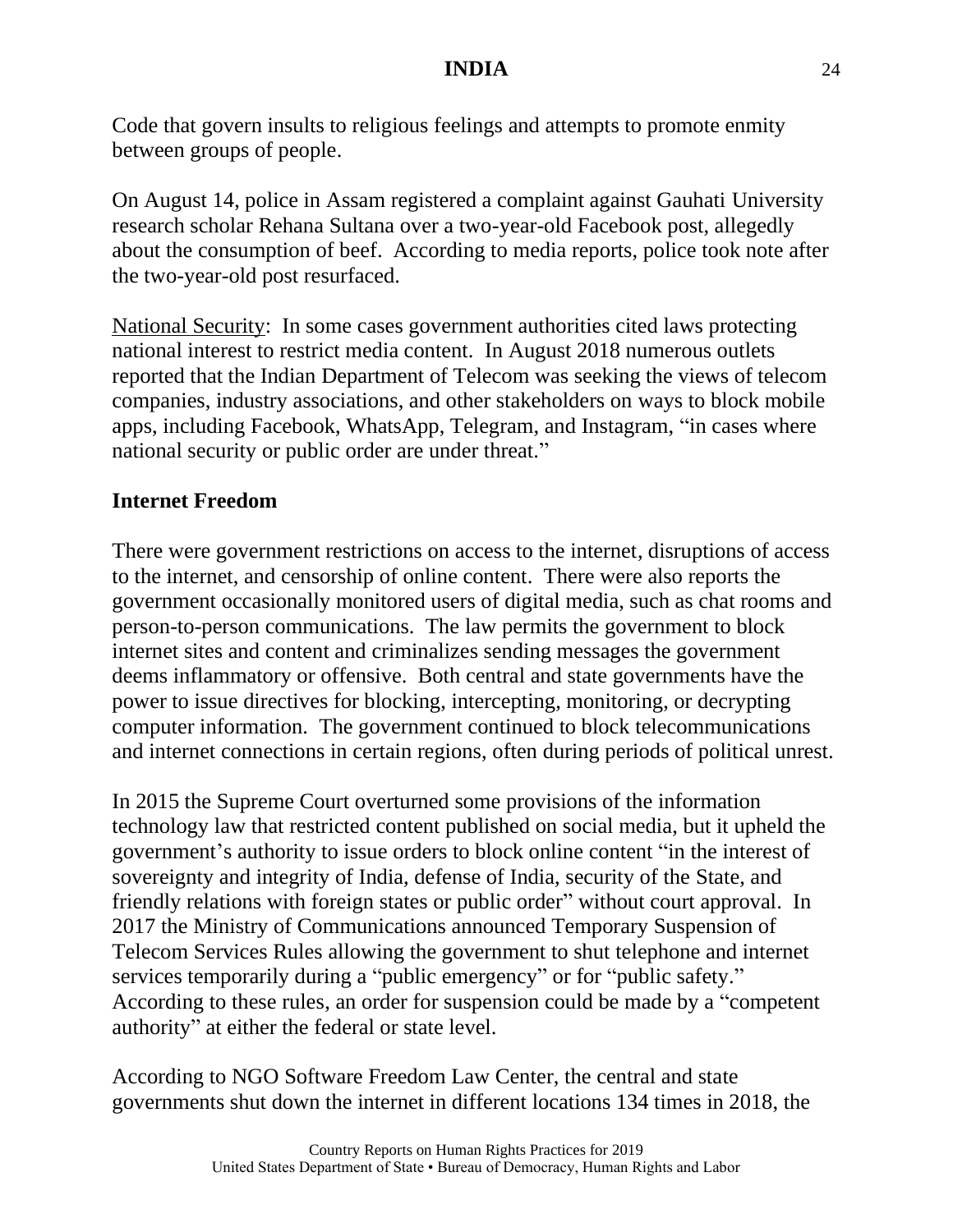highest annual figure ever recorded. The NGO also reported that, through August, the central and state governments on 77 occasions temporarily shut down the internet in different locations across the country. The government continued to block telecommunications and internet connections in certain regions during periods of political unrest. In February mobile internet connections were blocked for four days in Manipur after protests occurred in the state. Landline connections remained offline for more than one month in parts of the state, while mobile telephone, mobile data, and internet connections took longer to be restored. The government frequently curtailed internet access during periods of violence and curfew in Jammu and Kashmir and occasionally in other parts of the country, particularly Rajasthan, West Bengal, and Uttar Pradesh. In December, in response to protests concerning the passage of the Citizenship (Amendment) Act, internet shutdowns were again used throughout the country. NGOs maintained that local officials often used Section 144 (1) of the Code of Criminal Procedure that empowers authorities to maintain public peace and stability, as the legal basis for internet shutdowns.

From August to mid-October, the government imposed severe restrictions on communications in Jammu and Kashmir, citing security concerns. On August 4, the government suspended all communications, including internet, mobile telephones, and landlines, across Jammu and Kashmir. Several petitions were filed in the Supreme Court protesting the government's actions, including a plea by social activist Tehseen Poonawalla, who maintained that the communications shutdown amounted to a suspension of freedom of speech and deprivation of personal liberty under the constitution. On August 13, the Supreme Court granted the government additional time to keep the restrictions in place, noting that the situation was "sensitive." NGOs maintained that the suspension of communications adversely affected the daily lives of residents, preventing them from reaching loved ones and accessing health care as well as causing financial stress to businesses reliant upon it. Landlines were restored in September. On October 14, postpaid mobile telephone access was restored; government authorities noted text messaging would be restored on January 1. Prepaid mobile telephones and the internet mostly remained blocked.

NGOs asserted that this approach bypassed some safeguards in the Temporary Suspension of Telecom Services Rules, including oversight by a review committee. A UNESCO report stated that one-half of the shutdowns were reported from Jammu and Kashmir, where in the first four months of the year, there were 25 reported cases of internet shutdown.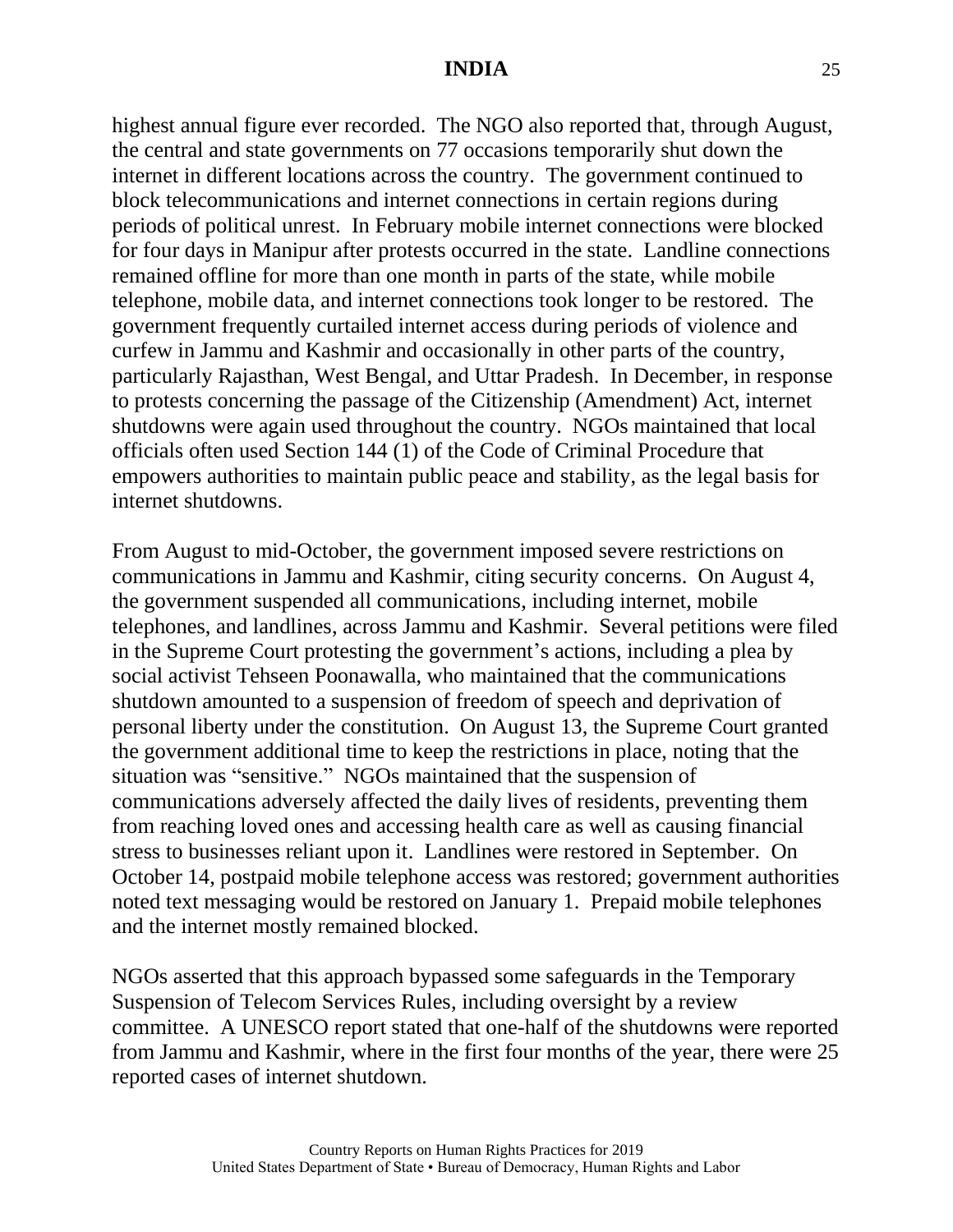Requests for user data from internet companies continued to rise. According to Facebook's transparency report, the government made 37,385 data requests in 2018, a 70 percent rise from 2017. Google also highlighted an increase in government requests for user data in its 2018 *Transparency Report*, receiving 24,404 user-data disclosure requests. Twitter reported 777 account information requests from the government during the same period.

In its *Freedom in the World 2019* country report for India, Freedom House noted that central and state governments frequently suspended mobile internet services to curb collective action by citizens. NGOs also asserted that the legal basis for internet shutdowns was not always clear, creating issues of accountability and legal remedy.

Press outlets reported several instances in which individuals were arrested or detained for online activity. In January an Indian politician from Tamil Nadu was arrested for posting an altered picture of Prime Minister Modi with a begging bowl. Several media outlets reported on a spate of arrests of individuals in connection with social media posts following the February 14 attack on Indian troops in Pulwama District in Jammu and Kashmir. Press outlets reported that police continued to arrest individuals under section 66A of the Information Technology Act for sending offensive messages, despite a Supreme Court ruling striking down the statute.

The Central Monitoring System (CMS) continued to allow governmental agencies to monitor electronic communications in real time without informing the subject or a judge. The CMS is a mass electronic surveillance data-mining program installed by the Center for Development of Telematics, a government-owned telecommunications technology development center. The CMS gives security agencies and income tax officials centralized access to the telecommunication network and the ability to hear and record mobile, landline, and satellite telephone calls and Voice over Internet Protocol, to read private emails and mobile phone text messages, and to track geographical locations of individuals in real time. Authorities can also use it to monitor posts shared on social media and track users' search histories on search engines, without oversight by courts or parliament. This monitoring facility was available to nine security agencies, including the Intelligence Bureau, the Research and Analysis Wing, and the Ministry of Home Affairs. The law governing interception and monitoring provides an oversight mechanism to prevent unauthorized interceptions. Punishment for unauthorized interception includes fines, a maximum prison sentence of three years, or both.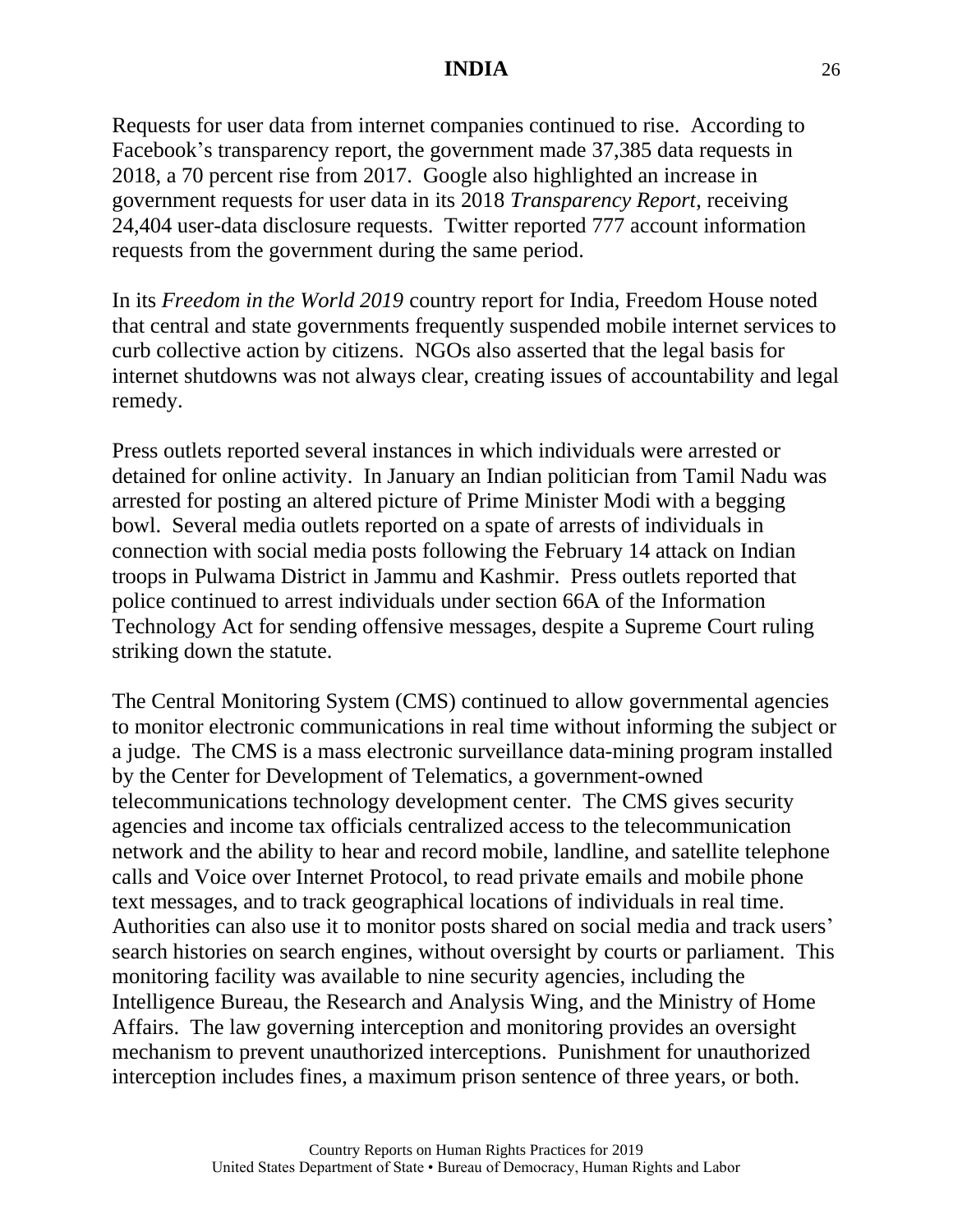# **Academic Freedom and Cultural Events**

The government occasionally applied restrictions on the travel and activities of visiting foreign experts and scholars. Academics continued to face threats and pressure for expressing controversial views.

On April 3, Odisha Tourism Department authorities canceled a book reading session by noted historian William Dalrymple, which was originally scheduled for April 5-8 at the Mukteswar heritage temple in Bhubaneswar. The cancellation followed a police complaint filed by a Hindu nationalist who claimed that the reading would hurt the sentiments of Hindus. The activist, Anil Dhir, alleged that ritualistic worship happens in the temple, and it would hurt the sentiments of Hindus if the temple were "misused." Police, however, cited the ongoing elections and enforcement of a model code of conduct as justification for canceling the event.

# **b. Freedoms of Peaceful Assembly and Association**

The law provides for the freedoms of peaceful assembly and association, and the government generally respected these rights.

## **Freedom of Peaceful Assembly**

The law provides for freedom of assembly. Authorities often required permits and notification before parades or demonstrations, and local governments generally respected the right to protest peacefully. Jammu and Kashmir was an exception, where the state government sometimes denied permits to separatist political parties for public gatherings, and security forces reportedly occasionally detained and assaulted members of political groups engaged in peaceful protest (see section 1.g.). During periods of civil unrest in Jammu and Kashmir, authorities used the law to ban public assemblies and impose curfews.

Security forces, including local police, often disrupted demonstrations and reportedly used excessive force when attempting to disperse protesters.

There were sometimes restrictions on the organization of international conferences. Authorities required NGOs to secure approval from the central government before organizing international conferences. Authorities routinely granted permission, although in some cases the approval process was lengthy. Some human rights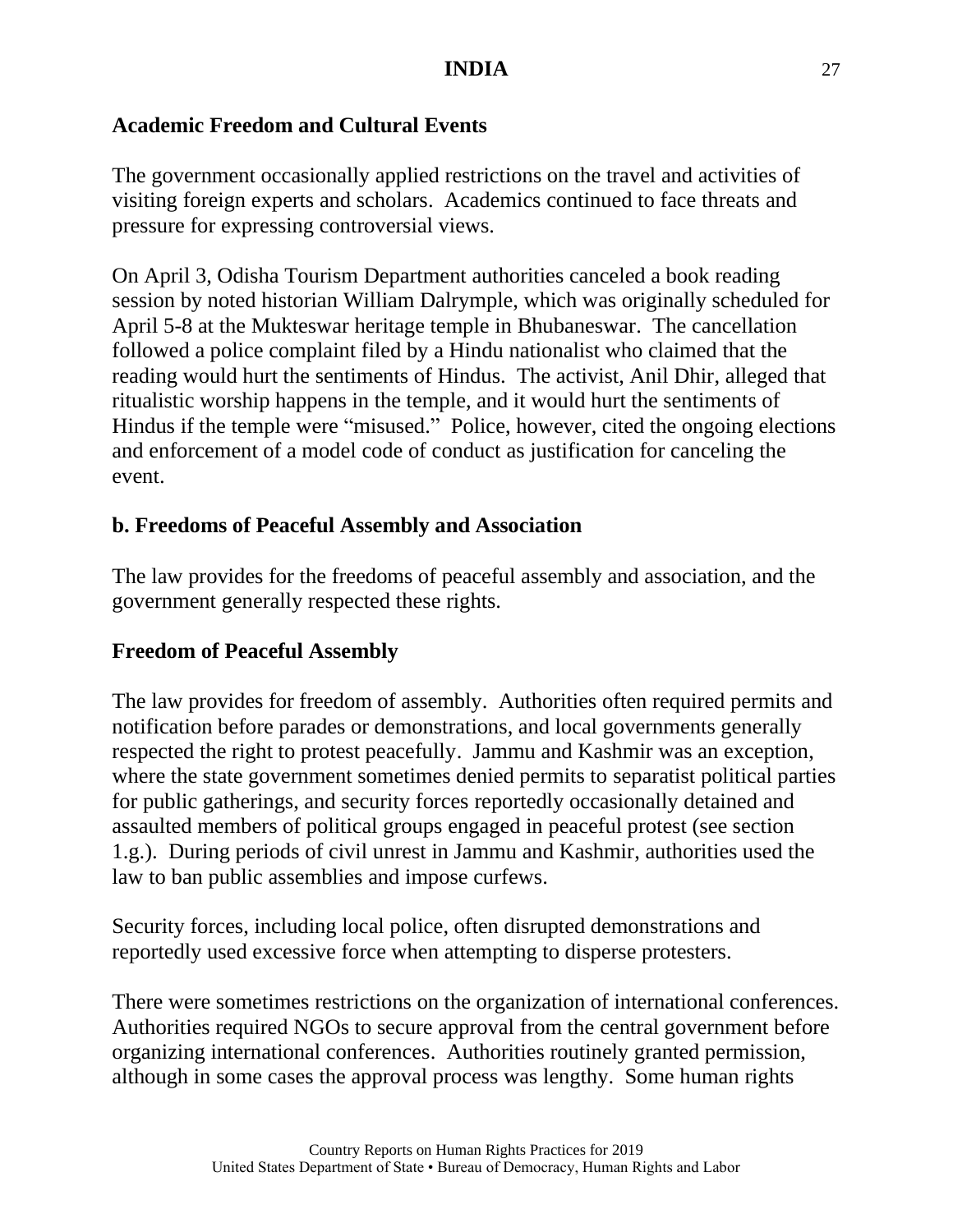groups claimed this practice provided the government tacit control over the work of NGOs and constituted a restriction on freedoms of assembly and association.

NGO Human Rights Forum alleged that police routinely denied permission to the Communist Party of India-Marxist Leninist New Democracy to organize a public meeting on June 10 against the Supreme Court decision on eviction of forest dwellers. The NGO criticized police for failing to provide justification for their decision. Many indigenous persons who came to participate in the public meeting were arrested, and many others were prevented from reaching Hyderabad, the NGO alleged.

## **Freedom of Association**

The law provides for freedom of association. While the government generally respected this right, the government's increased monitoring and regulation of NGOs that received foreign funding caused concern. In certain cases the government required "prior approval" for some NGOs to receive foreign funds, suspended foreign banking licenses, or froze accounts of NGOs that allegedly received foreign funding without the proper clearances or that mixed foreign and domestic funding. In other instances, the government canceled or declined to renew Foreign Contributions (Regulation) Act (FCRA) registrations. Further FCRA requirements announced in September require NGOs to file an additional affidavit declaring that, among other things, the entity has not been prosecuted or convicted in engaging in propagation of sedition. The government has used sedition laws to prosecute those critical of government.

Some NGOs reported an increase in random FCRA compliance inspections by MHA officials who they said were purportedly under pressure to demonstrate strict enforcement of the law. FCRA licenses were also reportedly canceled periodically based on nonpublic investigations by the Intelligence Bureau.

Some NGOs alleged they were targeted as a reprisal for their work on "politically sensitive" issues, such as human rights or environmental activism. The Center for Promotion of Social Concerns and its partner program unit People's Watch continued court proceedings against the nonrenewal of their FCRA license. In June, acting on an MHA complaint, the CBI filed a first information report against Supreme Court advocate Anand Grover and the NGO Lawyers Collective, an organization run by Supreme Court advocate Indira Jaising, alleging discrepancies in the utilization of foreign funds. On July 11, the CBI accused Grover and Jaising of violating FCRA provisions and raided their home and offices. On July 25, the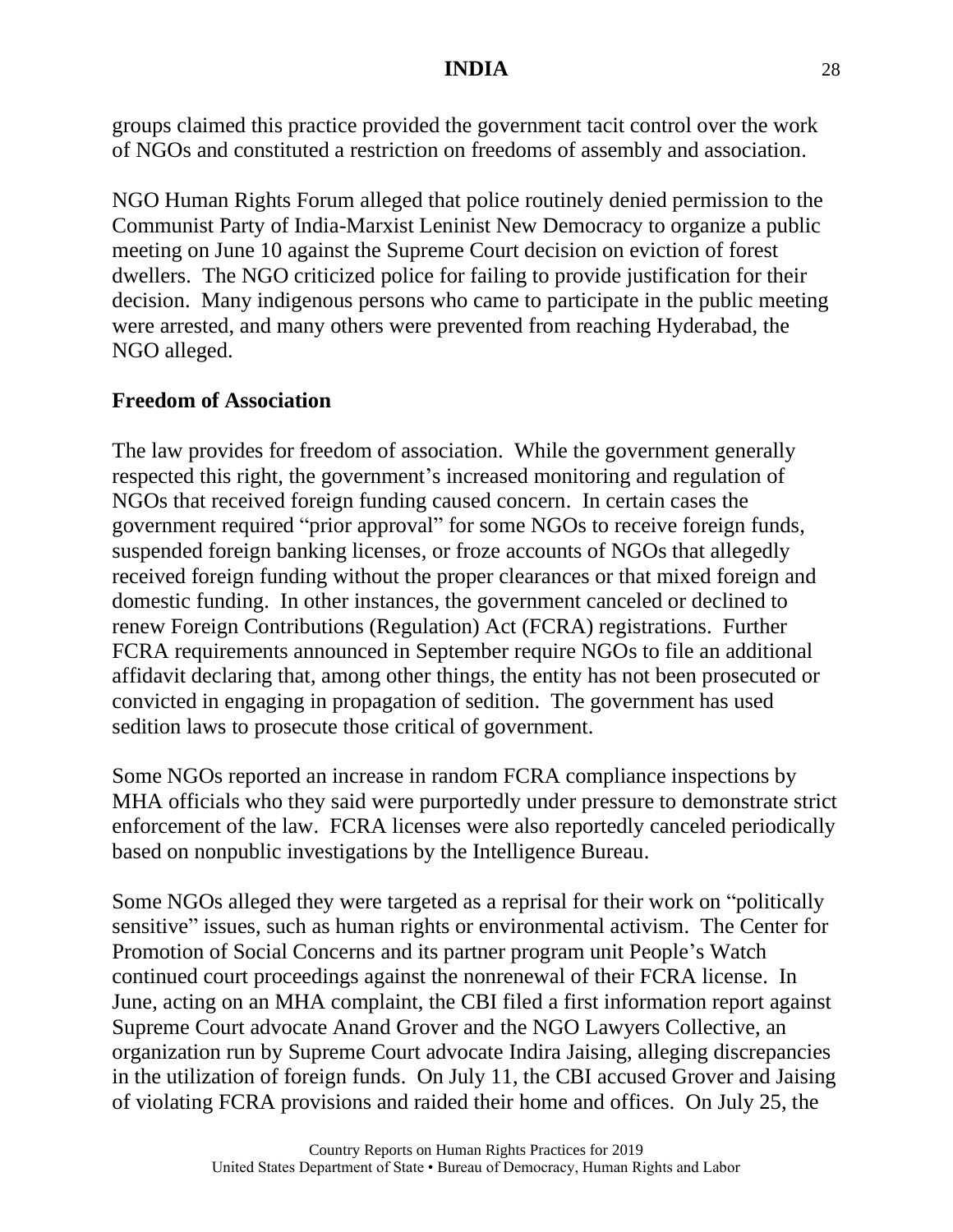Bombay High Court stated the CBI allegation against Lawyers Collective--about mixing FCRA funds with domestic funding--was "vague and arbitrary," and it directed the CBI not to take any coercive steps in relation to the first information report until August 19. Civil society groups, including HRW and the International Commission of Jurists, criticized the CBI action as "dubious" and politically motivated.

In October 2018 the Enforcement Directorate, a government agency that investigates financial crimes, raided the premises of Amnesty International India's Bengaluru office and froze its bank accounts on suspicion it had violated foreign funding guidelines. On July 25, media outlets reported that after the completion of the directorate's probe, the agency issued a show-cause notice to Amnesty International India for alleged contravention of Foreign Exchange Management Act provisions for an amount of more than 510 million rupees (\$7 million).

Amnesty International India disputed the validity of the charges and alleged the harassment and intimidation of its staff. The 2018 raid on Amnesty came days after the Enforcement Directorate searched the premises of environmental nonprofit Greenpeace India in Bengaluru, also for allegedly violating foreign funding rules. In February a letter by three UN special rapporteurs to the government expressed serious concerns at the "smear campaign" and actions taken against Amnesty International India and Greenpeace, saying the ability to access foreign funding is an integral part of the right to freedom of association.

On February 28, the government outlawed the religious-political organization Jamaat-e-Islami in Jammu and Kashmir under the UAPA for alleged support of extremism and militancy. On March 22, the government similarly banned another Kashmiri organization, Jammu Kashmir Liberation Front, which supports the independence of the union territory. Political parties and civil society groups in the state described these bans as an attack on civil liberties.

## **c. Freedom of Religion**

See the Department of State's *International Religious Freedom Report* at [https://www.state.gov/religiousfreedomreport/.](https://www.state.gov/religiousfreedomreport/)

## **d. Freedom of Movement**

The law provides for freedom of internal movement, foreign travel, emigration, and repatriation. The government generally respected these rights. In 2015 the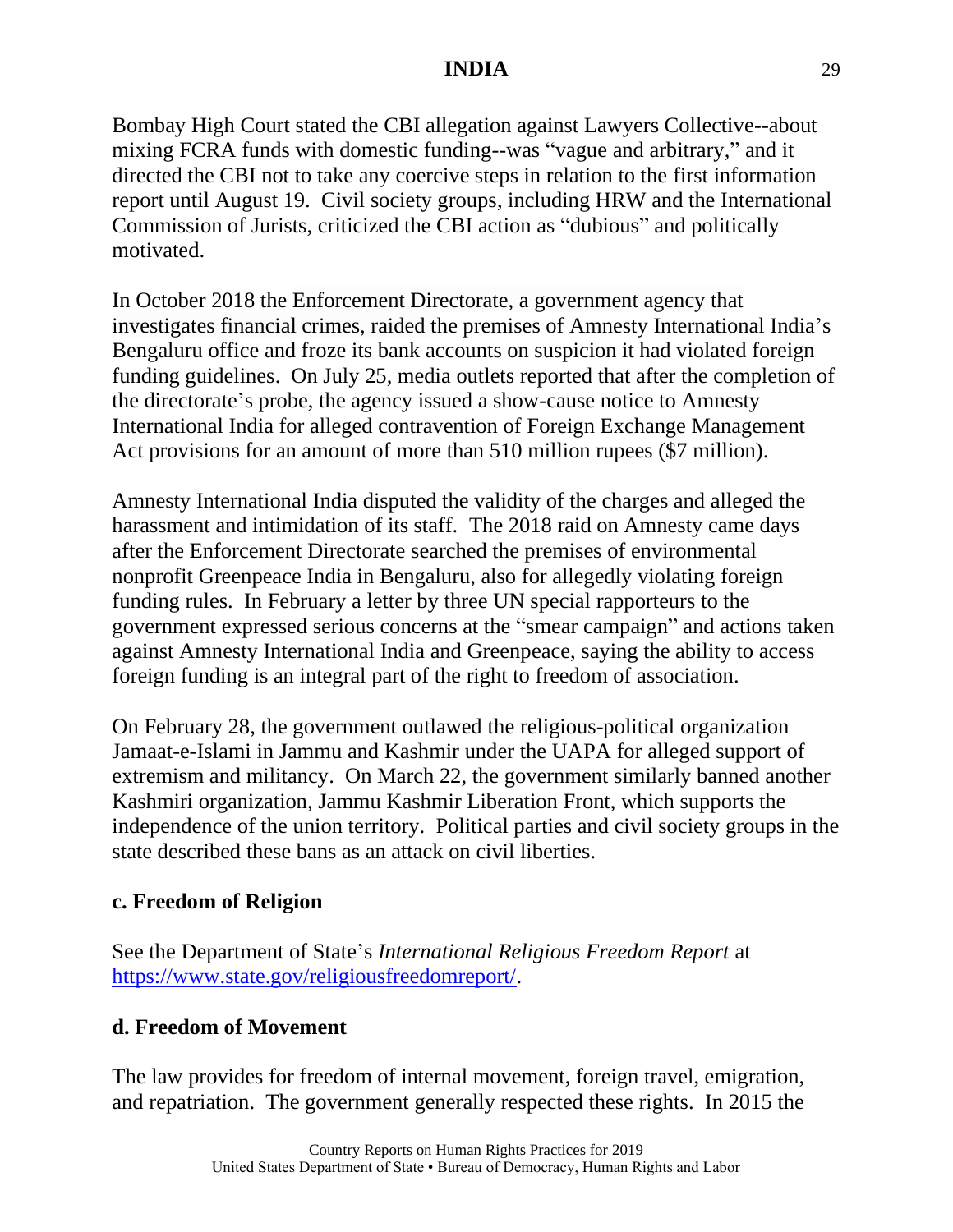implementation of a land-boundary agreement between India and Bangladesh enfranchised more than 50,000 previously stateless residents, providing access to education and health services.

The country hosts a large refugee population, including 80,000 Tibetan refugees and approximately 95,230 refugees from Sri Lanka. The government generally allowed the Office of the UN High Commissioner for Refugees (UNHCR) to assist asylum seekers and refugees from noncontiguous countries and Burma. In many cases refugees and asylum seekers under UNHCR's mandate reported increased challenges regularizing their status through long-term visas and residence permits. Excluding Tibetan and Sri Lankan refugees, all other refugees were registered by UNHCR; however, they were not granted legal status by the government.

In-country Movement: The central government relaxed restrictions on travel by foreigners to Arunachal Pradesh, Nagaland, Mizoram, Manipur, and parts of Jammu and Kashmir, excluding foreign nationals from Pakistan, China, and Burma. The MHA and state governments required citizens to obtain special permits upon arrival when traveling to certain restricted areas.

Foreign Travel: The government may legally deny a passport to any applicant for engaging in activities outside the country "prejudicial to the sovereignty and integrity of the nation."

The trend of delaying issuance and renewal of passports to citizens from Jammu and Kashmir continued, sometimes up to two years. The government reportedly subjected applicants born in Jammu and Kashmir, including children born to military officers deployed there, to additional scrutiny and police clearances before issuing them passports.

Citizenship: On May 28, Assam Border Police arrested 52-year-old Mohammed Sanaullah, a war veteran and 2017 army retiree, and put him in Goalpara detention center for illegal immigrants after declaring him a foreigner following Assam's National Register of Citizens (NRC) exercise. The Gauhati High Court released him on June 8.

In July a Foreigners' Tribunal in Assam's Jorhat District declared Indian Border Security Force officer Muzibur Rahman and his wife Jargin Begum as foreigners.

On December 12, the Citizenship Amendment Act received assent from the president. The act provides an expedited path to citizenship for Hindu, Sikh,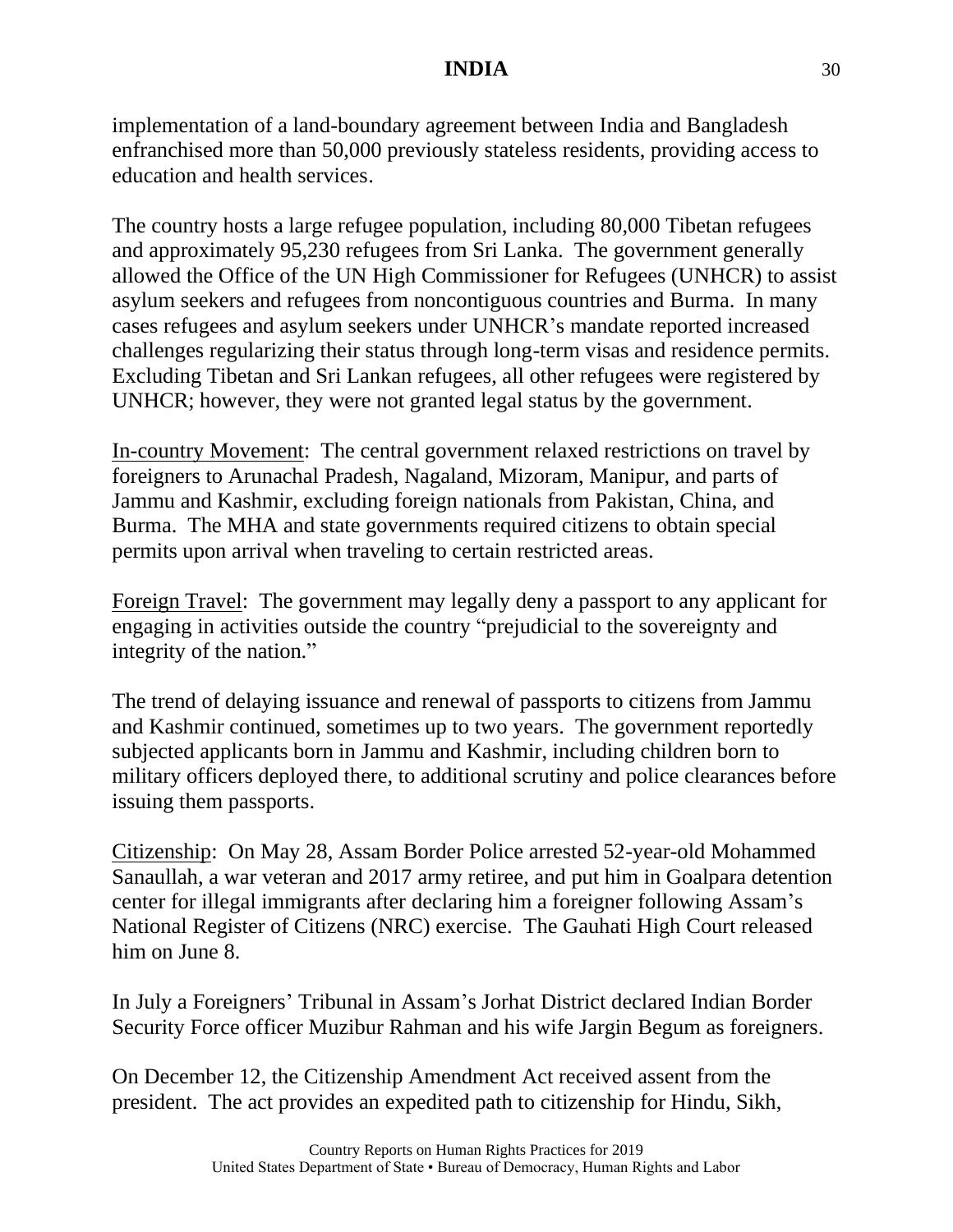Buddhist, Jain, Parsi, and Christian religious minorities from Afghanistan, Bangladesh, and Pakistan. The act makes no provision for Muslims. The act does not apply to the tribal areas of Assam, Meghalaya, Mizoram, or Tripura. Following passage of the act, wide-scale protests against its passage and exclusion of Muslims occurred throughout the country, leading to arrests, targeted communications shutdowns, bans on assembly, and deaths in a few reported instances.

### **e. Internally Displaced Persons**

Authorities located IDP settlements throughout the country, including those containing groups displaced by internal armed conflicts in Jammu and Kashmir, Maoist-affected areas, the northeastern states (see section 1.g.), and Gujarat. Estimates from January to June suggested that conflicts and violence displaced 6,800 persons, while natural disasters displaced 2.17 million persons.

Estimating precise numbers of those displaced by conflict or violence was difficult, because the government does not monitor the movements of displaced persons, and humanitarian and human rights agencies had limited access to camps and affected regions. While authorities registered residents of IDP camps, an unknown number of displaced persons resided outside the camps. Many IDPs lacked sufficient food, clean water, shelter, and health care (see section 1.g., Other Conflict-related Abuse).

National policy or legislation did not address the issue of internal displacement resulting from armed conflict or from ethnic or communal violence. The welfare of IDPs was generally the purview of state governments and local authorities, allowing for gaps in services and poor accountability. The central government provided limited assistance to IDPs, but it had access to NGOs and human rights organizations, although neither access nor assistance was standard for all IDPs or all situations.

On July 2, the Union Ministry of Tribal Affairs assured the National Commission for Scheduled Tribes that the tribal persons displaced from Chhattisgarh due to Maoist violence would be provided land in other states, but the land would be provided only after the ministry completed a comprehensive survey and verified identification of all IDPs. According to the Raipur-based NGO CGNet Swara Foundation, approximately 30,000 tribal persons were displaced from Chhattisgarh and were living mainly in Telangana and Andhra Pradesh.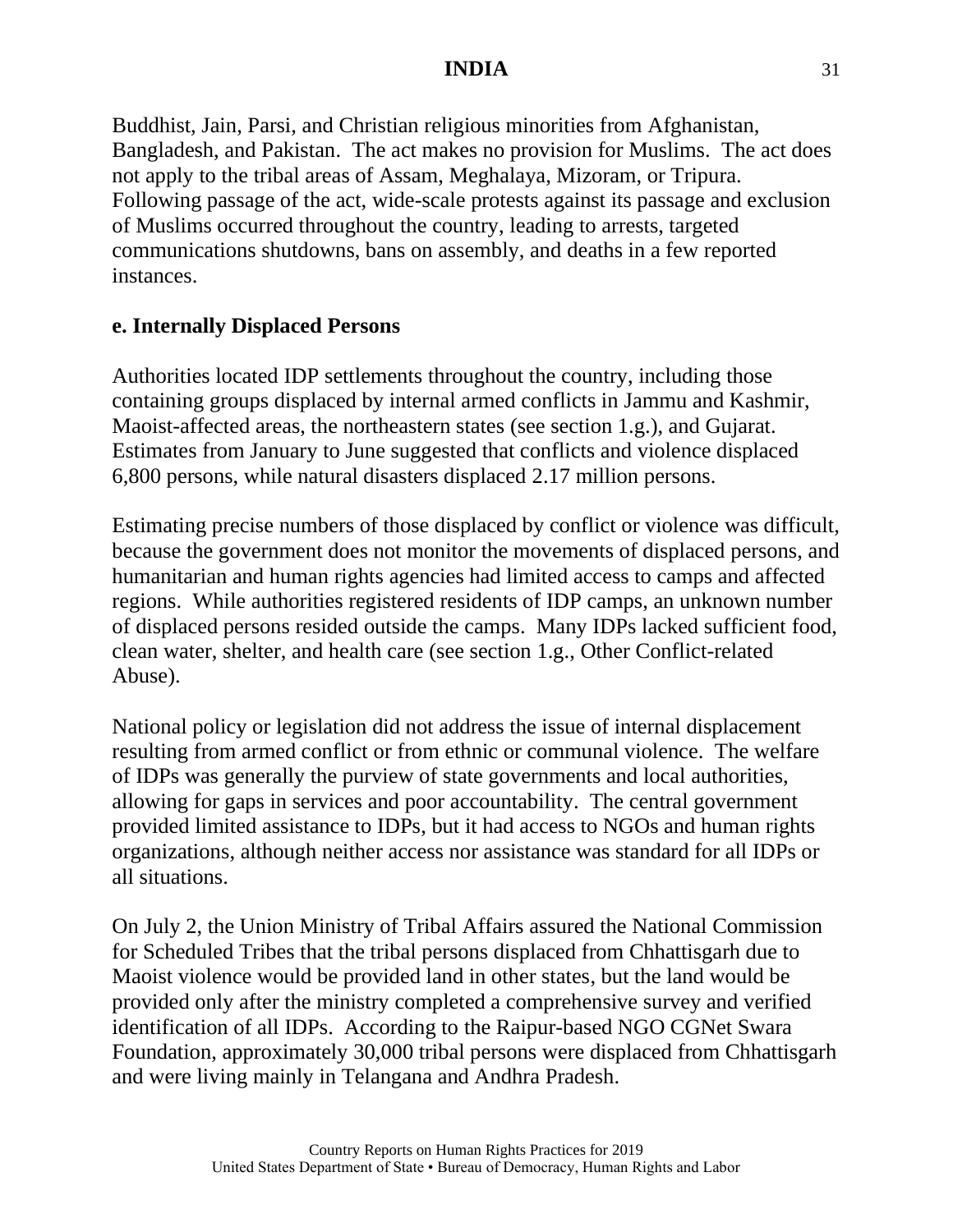### **f. Protection of Refugees**

Abuse of Migrants, Refugees, and Stateless Persons: The law does not contain the term "refugee," treating refugees like any other foreigners. Undocumented physical presence in the country is a criminal offense. Persons without documentation were vulnerable to forced returns and abuse. The country has historically treated persons as refugees based on the merits and circumstances of the cases coming before them.

The courts protected refugees and asylum seekers in accordance with the constitution.

Refugees reported exploitation by nongovernment actors, including assaults, gender-based violence, fraud, and labor and sex trafficking. Problems of domestic violence, sexual abuse, and early and forced marriage also continued. According to NGOs, gender-based violence and sexual abuse were prevalent in the Sri Lankan refugee camps. Most urban refugees worked in the informal sector or in occupations, such as street vending, where they suffered from police extortion, nonpayment of wages, and exploitation.

NGOs observed an increase in antirefugee (specifically anti-Rohingya) rhetoric throughout the year in advance of state and national elections, which reportedly led to an increased sense of insecurity in refugee communities. In October 2018 the Supreme Court rejected a plea to stop the deportation of seven Rohingya immigrants from Assam. The court noted the individuals, held in an Assam jail since 2012, were arrested by Indian authorities as illegal immigrants and that Burma was ready to accept them as their nationals. According to media reports, the nationality of the immigrants was confirmed after the Burmese government verified their addresses in Rakhine State. Rights groups said the government's decision to deport them placed them at risk of oppression and abuse. According to HRW, the government deported the seven ethnic Rohingya Muslims to Burma where "they are at grave risk of oppression and abuse." HRW further noted, "The Indian government has disregarded its long tradition of protecting those seeking refuge within its borders."

Rohingya migrants continued to be detained in Assam, Manipur, and Mizoram. States such as Mizoram grappled with the detention of Rohingya migrants with little guidance from the central government on care and repatriation issues. Police in Mizoram rescued a dozen Rohingya refugees from a suspected trafficking operation in May.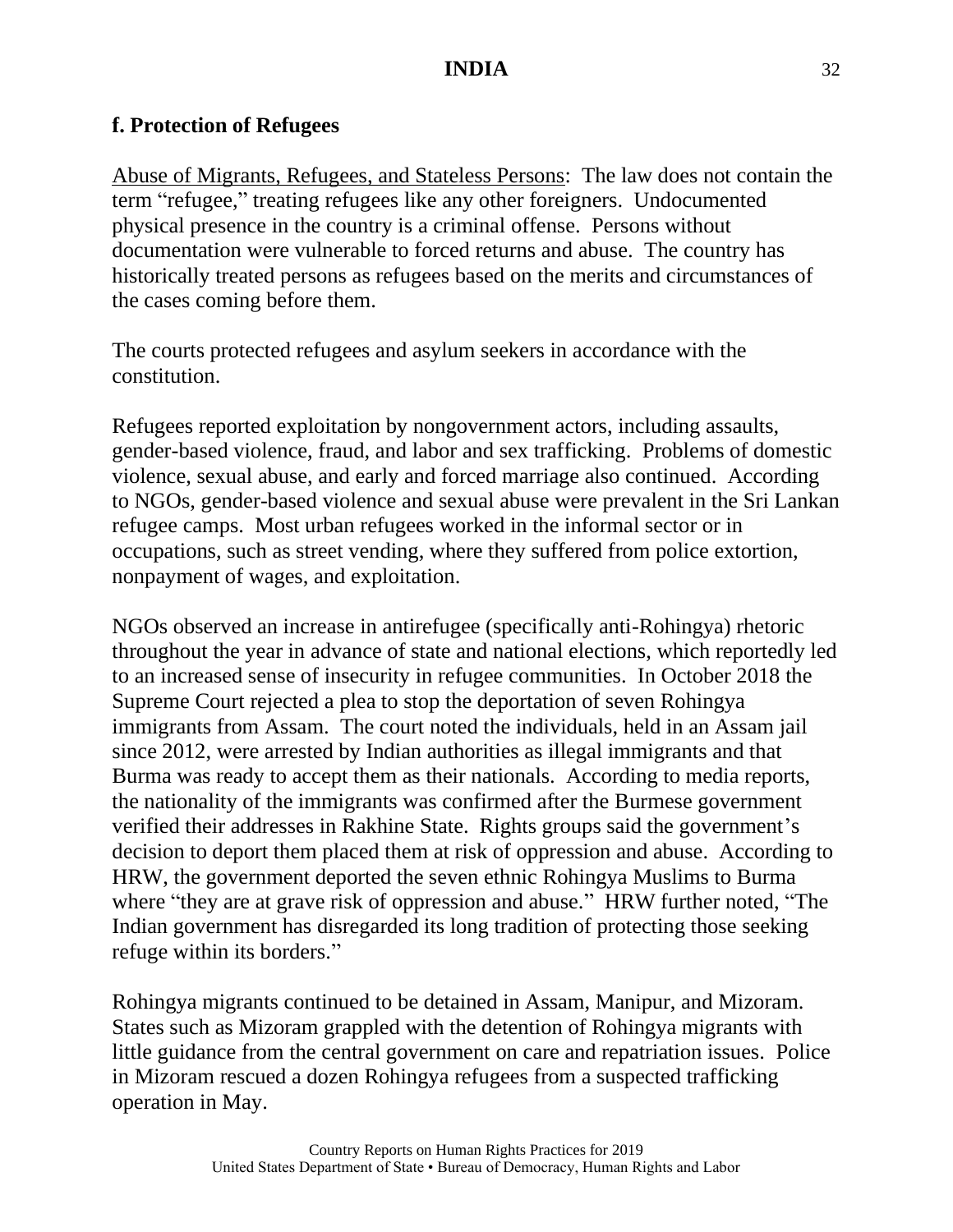Refoulement: The government advocated for the return of Rohingya refugees, including potential trafficking victims, to Burma; at least 17 Rohingya were returned since September 2018, according to UNHCR. At least 26 non-Rohingya refugees have been deported since late 2016 out of an estimated 40,000.

The identity card issued by UNHCR is the only formal legal document available for Rohingya migrants in the country. As the expiration date for these cards approached, several Rohingya migrants abandoned their temporary shelter. Some relocated to other parts of India, while others fled the country.

In July 2018 the MHA instructed state governments to identify Rohingya migrants through the collection of biometric data. The MHA directed state governments to monitor Rohingya and restrict their movements to specific locations.

In August the government finalized the NRC in Assam. The NRC is a Supreme Court-ordered citizenship list containing names of Indian citizens in an effort to identify foreign nationals living in the state. The NRC found nearly two million persons ineligible for citizenship in Assam. The government has established procedures for appeals against the NRC decisions in individual cases. News reports indicated the government was in the process of constructing 10 centers to detain illegal immigrants. On December 23, Prime Minister Modi denied any intention by the central government to implement a nationwide NRC process outside of Assam, despite widespread speculation of the government's intention to do so.

Access to Asylum: The law does not provide for the granting of asylum or refugee status, and the government has not established a system for providing protection to refugees. Absent a legal framework, the government sometimes granted asylum on a situational basis on humanitarian grounds in accordance with international law. This approach resulted in varying standards of protection for different refugee and asylum-seeker groups. The government recognized refugees from Tibet and Sri Lanka and generally honored UNHCR decisions on refugee status determination for individuals from other countries, including Afghanistan.

UNHCR did not have an official agreement with the government but maintained an office in New Delhi where it registered refugees and asylum seekers from noncontiguous countries and Burma, made refugee status determinations, and provided some services. The office's reach outside of New Delhi was limited. Nonetheless, the government permitted UNHCR staff access to refugees in other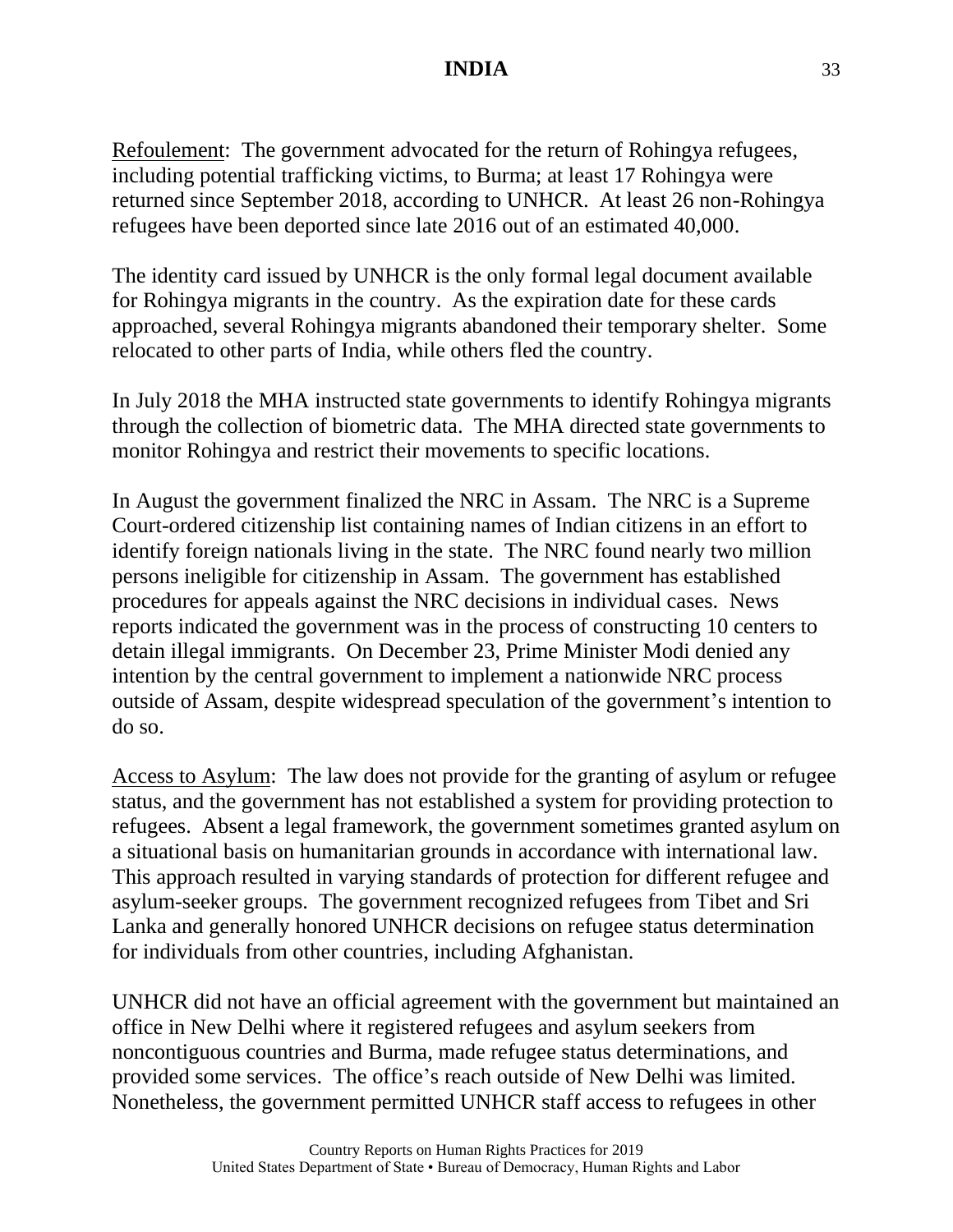urban centers and allowed it to operate in Tamil Nadu to assist with Sri Lankan refugee repatriation. Authorities did not permit UNHCR direct access to Sri Lankan refugee camps, Tibetan settlements, or asylum seekers in Mizoram, but it did permit asylum seekers from Mizoram to travel to New Delhi to meet UNHCR officials. Authorities did not grant UNHCR or other international agencies access to Rohingyas detained in Kolkata or Aizawl (Mizoram), nor were they granted access to any refugees or asylum seekers in detention. Refugees outside New Delhi faced added expense and time to register their asylum claims.

The government generally permitted other NGOs, international humanitarian organizations, and foreign governments access to Sri Lankan refugee camps and Tibetan settlements, but it generally denied access to asylum seekers in Mizoram. The government denied requests for some foreigners to visit Tibetan settlements in Ladakh.

After the end of the Sri Lankan civil war, the government ceased registering Sri Lankans as refugees. The Tamil Nadu government assisted UNHCR by providing exit permission for Sri Lankan refugees to repatriate voluntarily. The benefits provided to Sri Lankan Tamil refugees by the state government of Tamil Nadu were applicable only within the state. The central government approved the extension of funding to run the camps until 2020.

Employment: The government granted work authorization to many UNHCRregistered refugees, and others found employment in the informal sector. Some refugees reported discrimination by employers.

Access to Basic Services: Although the country generally allowed recognized refugees and asylum seekers access to housing, primary and secondary education, health care, and the courts, access varied by state and by population. Refugees were able to use public services, although access became more complicated during the year because many refugees were unable to acquire the digitized national identity (Aadhaar) card necessary to use some services. In cases where refugees were denied access, it was often due to a lack of knowledge of refugee rights by the service provider. In many cases UNHCR was able to intervene successfully and advocate for refugee access. The government allowed UNHCR-registered refugees and asylum seekers to apply for long-term visas that would provide work authorization and access to higher education, although the rate of renewal for longterm visas slowed significantly. For undocumented asylum seekers, UNHCR provided a letter upon registration indicating the person was under consideration for UNHCR refugee status.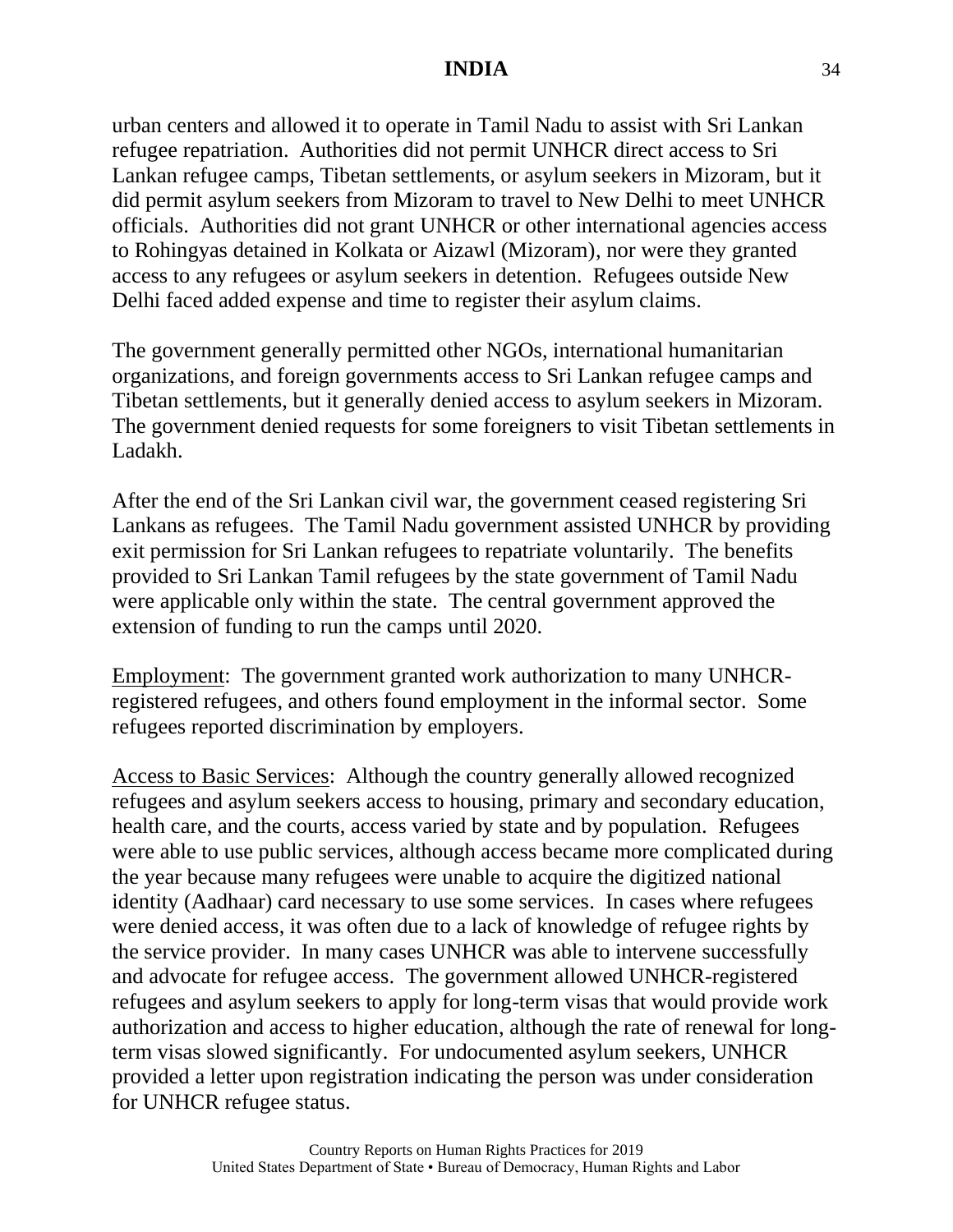The government began issuing long-term visas to refugees from other countries in 2014, but UNHCR reported that the government did not regularly issue long-term visas during the year.

According to UNHCR and an NGO working with Rohingya in Hyderabad, government of Telangana authorities provided food supplies through public distribution system, postnatal care for mothers, periodic immunization, and a bridge school for children along with three meals a day. Further, the Telangana Open School Society waived the Aadhaar card requirement for Rohingya students to appear for high school examination.

The government did not fully comply with a 2012 MHA directive to issue longterm visas to Rohingya. It has reportedly slowed renewals for those with longterm visas significantly, limiting access to formal employment in addition to education, health services, and bank accounts.

Sri Lankan refugees were permitted to work in Tamil Nadu. Police, however, reportedly summoned refugees back into the camps on short notice, particularly during sensitive political times, such as elections, and required refugees or asylum seekers to remain in the camps for several days.

Government services, such as mother and child health programs, were available. Refugees were able to request protection from police and courts as needed.

The government did not accept refugees for resettlement from other countries.

#### **g. Stateless Persons**

By law parents confer citizenship, and birth in the country does not automatically result in citizenship. Any person born in the country on or after January 26, 1950, but before July 1, 1987, obtained Indian citizenship by birth. A child born in the country on or after July 1, 1987, obtained citizenship if either parent was an Indian citizen at the time of the child's birth. Authorities consider those born in the country on or after December 3, 2004, citizens only if at least one parent was a citizen and the other was not illegally present in the country at the time of the child's birth. Authorities considered persons born outside the country on or after December 10, 1992, citizens if either parent was a citizen at the time of birth, but authorities do not consider those born outside the country after December 3, 2004, citizens unless their birth was registered at an Indian consulate within one year of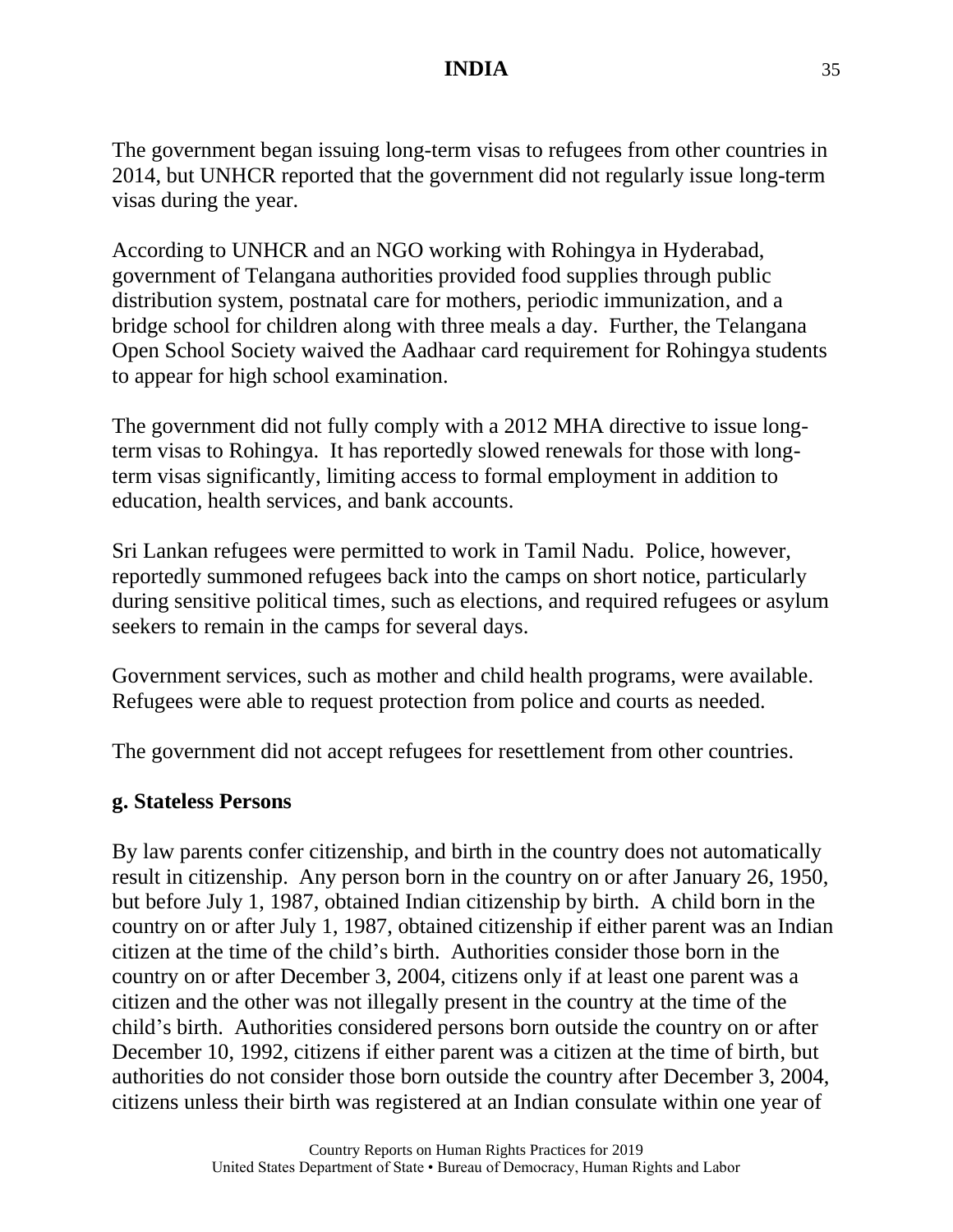the date of birth. Authorities can also confer citizenship through registration under specific categories and via naturalization after residing in the country for 12 years. Tibetans reportedly sometimes faced difficulty acquiring citizenship despite meeting the legal requirements.

On August 20, the MHA announced that "noninclusion of a person's name in the NRC does not by itself amount to him or her being declared as a foreigner" and that it would allow 120 days for individuals to appeal against their exclusion from the list. The MHA assured that those excluded from the NRC would be given adequate opportunity to present their case before foreigners' tribunals in Assam with legal assistance from the state government. In addition to 100 existing tribunals, the Assam government planned to establish 200 foreigners' tribunals immediately to deal with cases of individuals who would be excluded. Addressing concerns regarding the four million residents excluded from the draft NRC, the Assam government on August 1 claimed that the rate of exclusion in the districts bordering Bangladesh was lower than the state average. The government's earlier request for fresh verification of a segment of the population included in the NRC was rejected by the court on July 23. In August the office published the final version of the list excluding about 1.9 million persons.

According to UNHCR and NGOs, the country had a large population of stateless persons, but there were no reliable estimates. Stateless populations included Chakmas and Hajongs, who entered the country in the early 1960s from presentday Bangladesh and groups affected by the 1947 partition of the subcontinent into India and Pakistan. In September 2017 the central government stated it would appeal to the Supreme Court to review its 2015 order to consider citizenship for approximately 70,000 Chakma and Hajong refugees. Media outlets quoted then minister of state for home affairs Kiren Rijiju as saying the Supreme Court order was "unimplementable."

Children born in Sri Lankan refugee camps received Indian birth certificates. While these certificates alone do not entitle refugees to Indian citizenship, refugees may present Indian birth certificates to the Sri Lankan High Commission to obtain a consular birth certificate, which entitles them to pursue Sri Lankan citizenship.

UNHCR and refugee advocacy groups estimated that between 25,000 and 28,000 of the approximately 95,230 Sri Lankan Tamil refugees living in Tamil Nadu were "hill country" Tamils. While Sri Lankan law allows "hill country" refugees to present affidavits to secure Sri Lankan citizenship, UNHCR believed that until the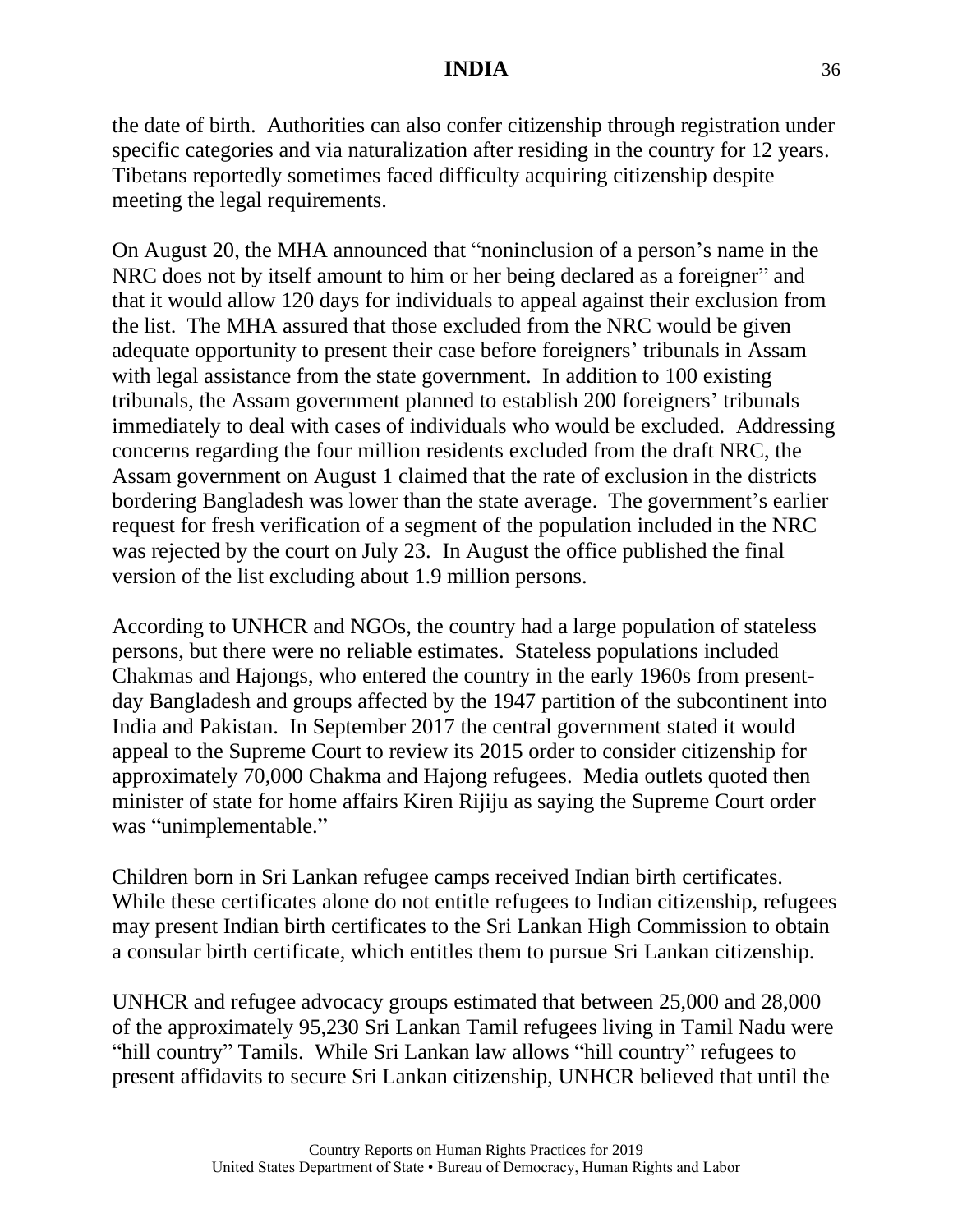Sri Lankan government processes the paperwork, such refugees were at risk of becoming stateless.

#### **Section 3. Freedom to Participate in the Political Process**

The constitution provides citizens the ability to choose their government in free and fair periodic elections held by secret ballot and based on universal and equal suffrage.

### **Elections and Political Participation**

Recent Elections: The Election Commission of India is an independent constitutional body responsible for administering all elections at the central and state level throughout the country. During the year voters re-elected the BJP-led National Democratic Alliance in the country's general elections, which involved more than 600 million eligible voters. During the year the seven states of Andhra Pradesh, Arunachal Pradesh, Odisha, Sikkim, Maharashtra, Haryana, and Jharkhand held elections for their state assemblies. Observers considered these elections free and fair, although with isolated instances of violence.

Political Parties and Political Participation: The constitution provides for universal voting rights for all citizens 18 and older. There were no restrictions placed on the formation of political parties or on individuals of any community from participating in the election process. The election law bans the use of government resources for political campaigning, and the Election Commission effectively enforced the law. The commission's guidelines ban opinion polls 48 hours prior to an election, and exit poll results may not be released until completion of the last phase (in a multiphase election).

Participation of Women and Minorities: No laws limit participation of women or members of minorities in the political process, and they freely participated. The law reserves one-third of the seats in local councils for women. Religious, cultural, and traditional practices and ideas prevented women from proportional participation in political office. Nonetheless, women held many high-level political offices, including positions as cabinet ministers, members of parliament, and state chief ministers.

The constitution stipulates that, to protect historically marginalized groups and provide for representation in the lower house of parliament, each state must reserve seats for Scheduled Castes and Scheduled Tribes in proportion to their population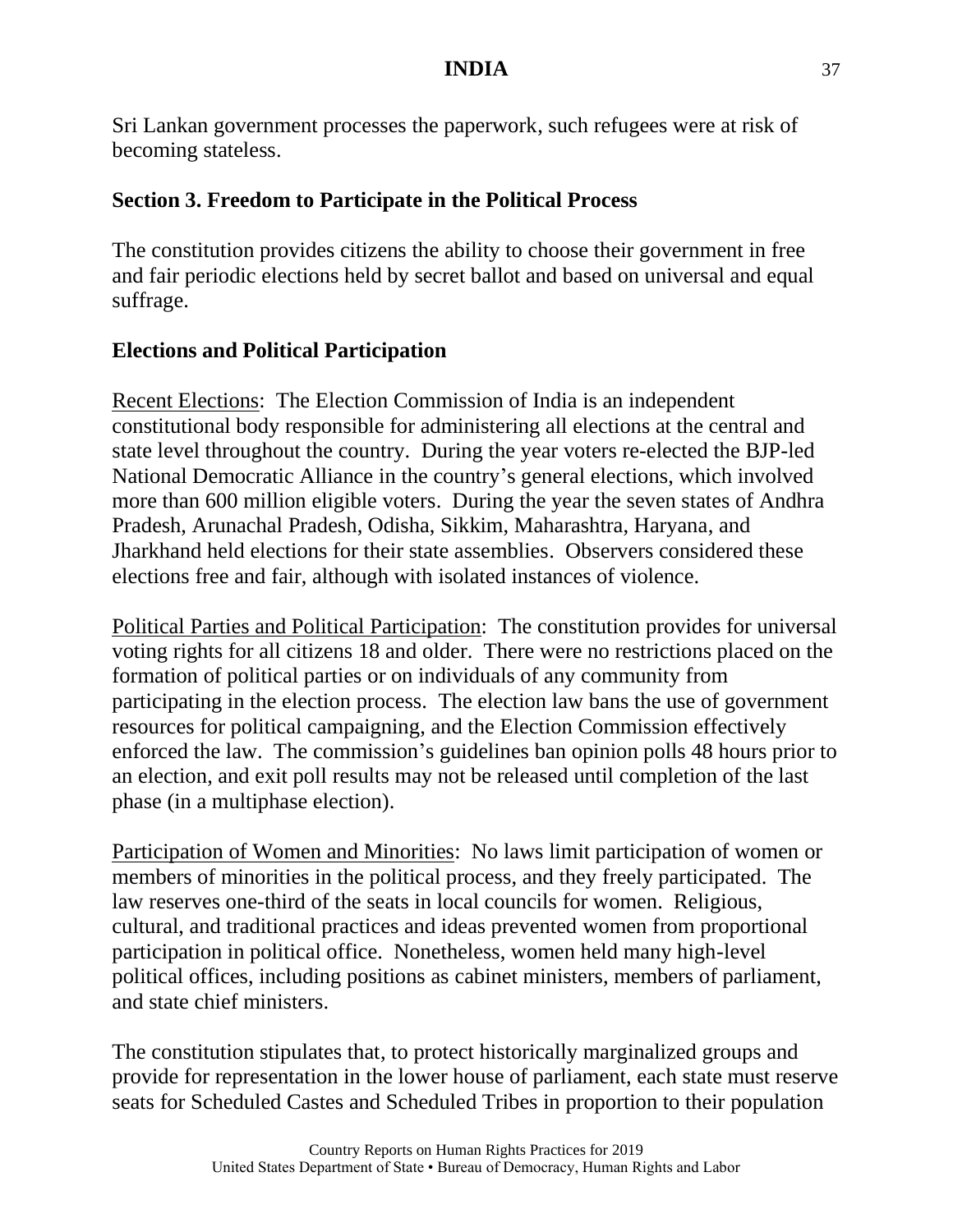in the state. Only candidates belonging to these groups may contest elections in reserved constituencies. While some Christians and Muslims were identified as Dalits, the government limited reserved seats for Dalits to Hindus, Sikhs, and Jains. Members of minority populations have previously served as prime minister, president, vice president, cabinet ministers, Supreme Court justices, members of parliament, and state chief ministers.

### **Section 4. Corruption and Lack of Transparency in Government**

The law provides criminal penalties for corruption by officials at all levels of government. Officials frequently engaged in corrupt practices with impunity. There were numerous reports of government corruption during the year.

Corruption: Corruption was present at all levels of government. On July 10, minister of state in the Prime Minister's Office Jitendra Singh informed parliament's lower house that the CBI registered 412 corruption-related cases from January until May 1. Between 2016 and June 30, the CBI registered 61 corruption cases against 86 government officials and achieved convictions against 26 persons in 20 cases. Singh also stated that 1,889 cases of corruption were referred to the CBI in 2018 through an internal government mechanism and that 43,946 corruption-related complaints were received by the Central Vigilance Commission in 2018 and 2019, of which 41,755 were dismissed. NGOs reported the payment of bribes to expedite services, such as police protection, school admission, water supply, and government assistance. Civil society organizations drew public attention to corruption throughout the year, including through demonstrations and websites that featured stories of corruption.

Media reports, NGOs, and activists reported links among politicians, bureaucrats, contractors, militant groups, and security forces in infrastructure projects, narcotics trafficking, and timber smuggling in the northeastern states.

In July multiple complaints of criminal corruption were lodged against opposition party leader and Member of Parliament Azam Khan alleging that he illegally obtained farmers' land for the Mohammad Ali Jauhar University, which he founded in 2006. Khan was a cabinet minister in Uttar Pradesh at the time. In November criminal charges were filed against Khan's wife and son as well, both of whom were opposition members of the state's Legislative Assembly. More than 84 cases have been registered against Khan, and probes have been conducted by central government authorities into money laundering as well. The cases remained under investigation at year's end.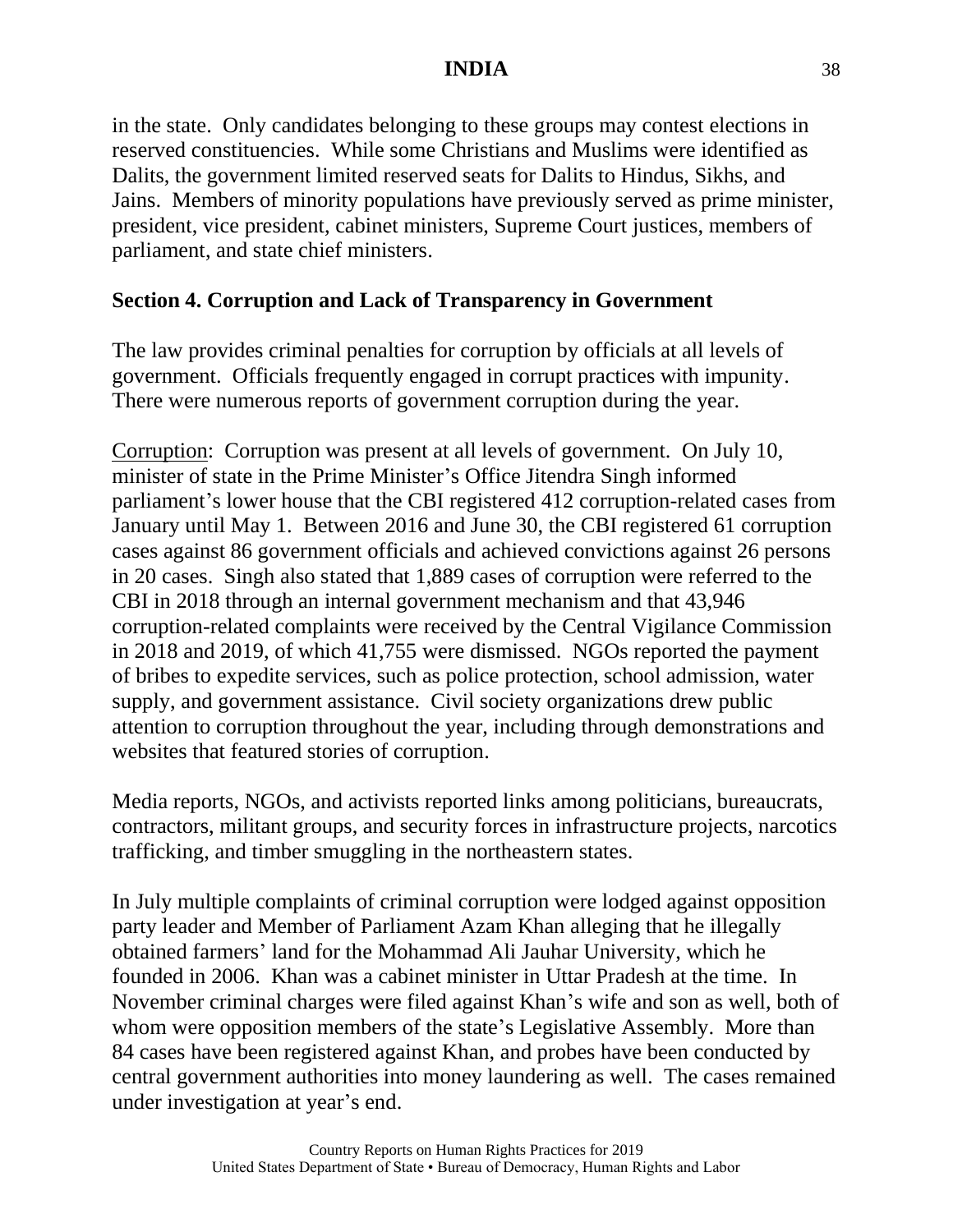In several sex trafficking cases in government-funded shelter homes uncovered in 2018, victims alleged in a few cases that government officials facilitated the trafficking and, in three cases, were clients of shelter residents exploited in sex trafficking.

In Deoria, despite multiple letters from the district government to cease sending vulnerable women and children to a shelter operating without proper registration, three police superintendents sent at least 405 girls to the shelter over two years, where shelter employees exploited many in sex trafficking. The Uttar Pradesh state government requested a report from all shelter homes in the state, initiated investigations, and arrested the owner of the shelter.

In a separate case in Agra in October 2018, a judge sentenced a government-run shelter warden to life imprisonment on conviction of selling shelter residents into sex trafficking.

Financial Disclosure: The law mandates asset declarations for all officers in the Indian Administrative Services. Both the Election Commission and the Supreme Court upheld mandatory disclosure of criminal and financial records for candidates for elected office.

In September 2018 a five-judge bench of the Supreme Court ruled unanimously that the judiciary could not disqualify politicians facing charges related to serious offenses and stop them from contesting elections. The court asked parliament to frame laws to bar those accused of crimes from being able to run for elected office.

## **Section 5. Governmental Attitude Regarding International and Nongovernmental Investigation of Alleged Abuses of Human Rights**

Most domestic and international human rights groups generally operated without government restriction, investigating, and publishing their findings on human rights cases. In some circumstances, groups faced restrictions (see section 2.b, Freedom of Association). There were reportedly more than three million NGOs in the country, but definitive numbers were not available. The government generally met with domestic NGOs, responded to their inquiries, and took action in response to their reports or recommendations. The NHRC worked cooperatively with numerous NGOs, and several NHRC committees had NGO representation. Some human rights monitors in Jammu and Kashmir were able to document human rights violations, but periodically security forces, police, and other law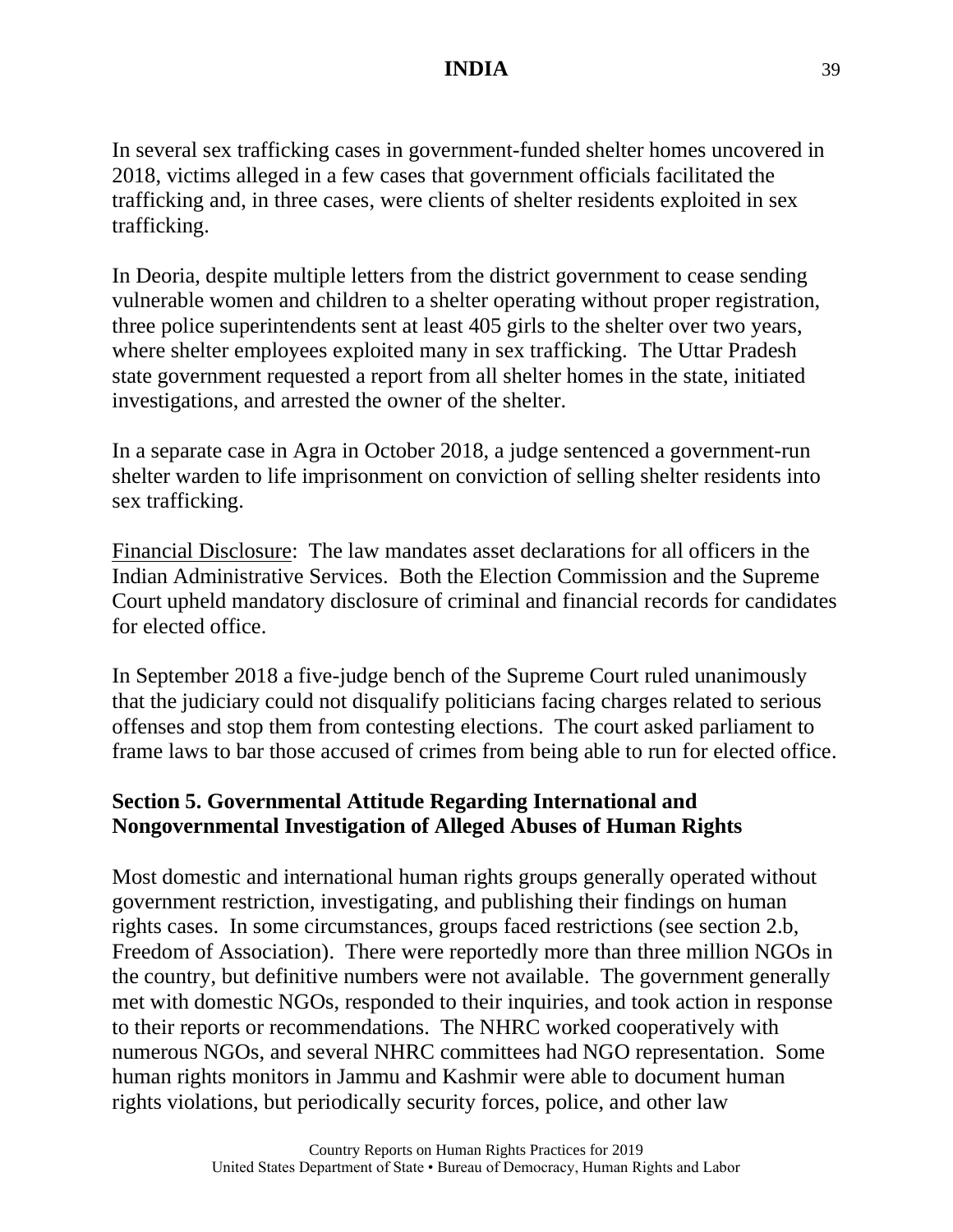enforcement authorities reportedly restrained or harassed them. Representatives of certain international human rights NGOs sometimes faced difficulties obtaining visas and reported that occasional official harassment and restrictions limited their public distribution of materials.

On February 8, the Gujarat High Court granted anticipatory conditional bail to activists Teesta Setalvad and Javed Anand, who faced charges of corruption and misappropriation of funds. In 2017 the Supreme Court had rejected their relief plea. Additional charges were filed in May 2018 for allegedly securing and fraudulently misusing 14 million rupees (\$200,000) worth of government funds for educational purposes between 2010 and 2013. The activists claimed authorities filed the case in retaliation for their work on behalf of victims of the 2002 Gujarat riot. The case continued at year's end. On August 7, the Gujarat High Court quashed complaints registered against Setalvad in 2014, which alleged she had uploaded objectionable images of Hindu deities on a social media platform.

On July 4, unidentified gunmen shot a human rights activist's daughter in Imphal, Manipur. The activist's organization advocated for indigenous people's rights, and the activist claimed that security agencies have persecuted the NGO since 2006. He also claimed police refused to register a complaint.

The United Nations or Other International Bodies: The government continued to deny the United Nations access to Jammu and Kashmir and limited access to the northeastern states and Maoist-controlled areas. The government refused to cooperate with the special rapporteurs of the UN Human Rights Council following a June 2018 OHCHR publication, *Report on the Human Rights Situation in Kashmir*, which cited impunity for human rights violations and lack of access to justice as key human rights challenges in Jammu and Kashmir. The government rejected OHCHR's report as "false, prejudicial, politically motivated, and [seeking] to undermine the sovereignty of India."

Government Human Rights Bodies: The NHRC is an independent and impartial investigatory and advisory body, established by the central government, with a dual mandate to investigate and remedy instances of human rights violations and to promote public awareness of human rights. It is directly accountable to parliament but works in close coordination with the MHA and the Ministry of Law and Justice. It has a mandate to address official violations of human rights or negligence in the prevention of violations, intervene in judicial proceedings involving allegations of human rights violations, and review any factors (including acts of terrorism) that infringe on human rights. The law authorizes the NHRC to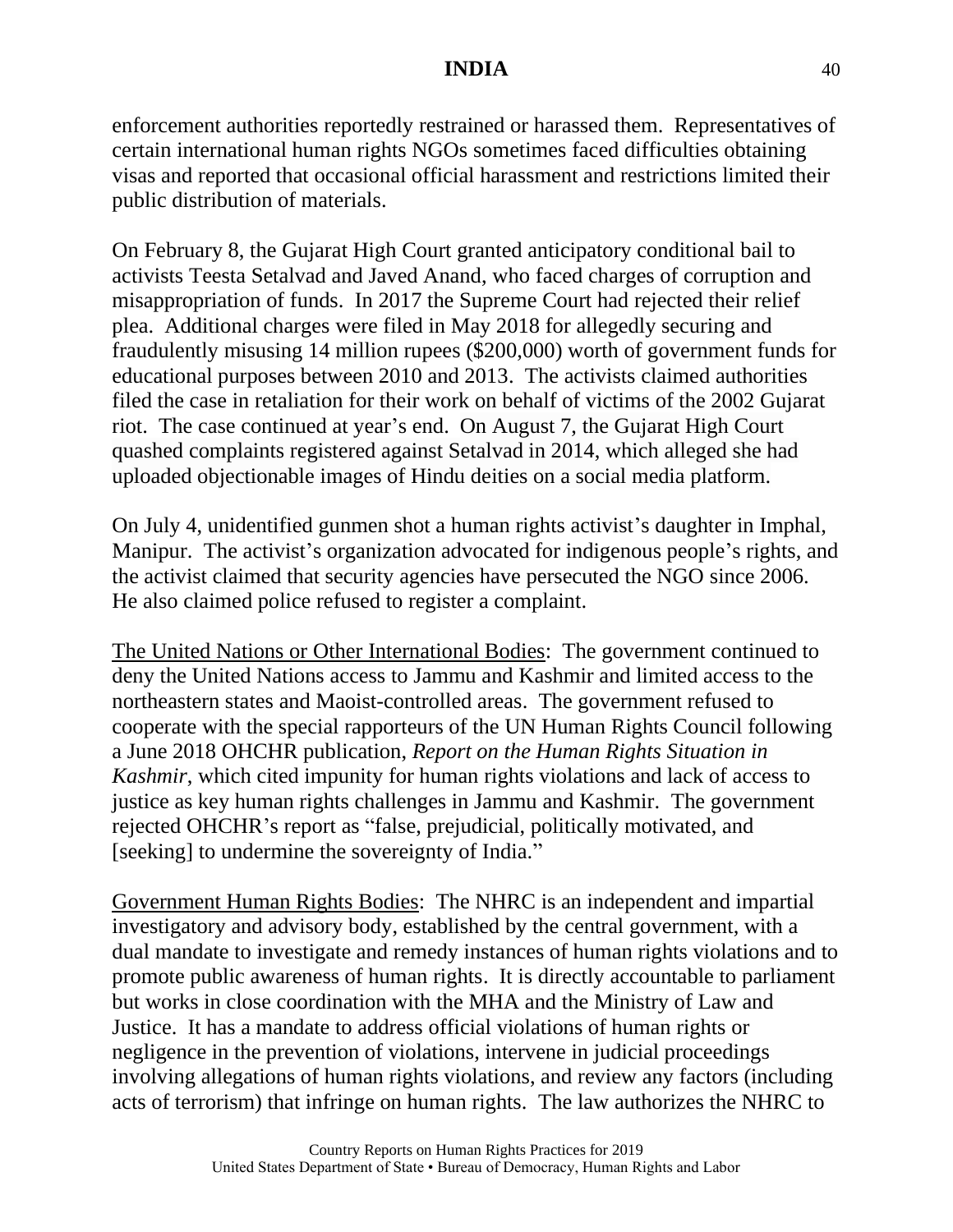issue summonses and compel testimony, produce documentation, and requisition public records. The NHRC also recommends appropriate remedies for abuses in the form of compensation to the victims or their families.

The NHRC has neither the authority to enforce the implementation of its recommendations nor the power to address allegations against military and paramilitary personnel. Human rights groups claimed these limitations hampered the work of the NHRC. Some human rights NGOs criticized the NHRC's budgetary dependence on the government and its policy of not investigating abuses that are older than one year. Some claimed the NHRC did not register all complaints, dismissed cases arbitrarily, did not investigate cases thoroughly, rerouted complaints back to the alleged violator, and did not adequately protect complainants.

Of 28 states, 24 have human rights commissions, which operated independently under the auspices of the NHRC. In six states, the position of chairperson remained vacant. Some human rights groups alleged local politics influenced state committees, which were less likely to offer fair judgments than the NHRC. In the course of its nationwide evaluation of state human rights committees, the Human Rights Law Network (HRLN) observed most state committees had few or no minority, civil society, or female representatives. The HRLN claimed the committees were ineffective and at times hostile toward victims, hampered by political appointments, understaffed, and underfunded.

The Jammu and Kashmir commission does not have the authority to investigate alleged human rights violations committed by members of paramilitary security forces. The NHRC has jurisdiction over all human rights violations, except in certain cases involving the army. The NHRC has authority to investigate cases of human rights violations committed by the MHA and paramilitary forces operating under the Armed Forces Special Powers Act (AFSPA) in the northeast states and in Jammu and Kashmir. According to the 2018 OHCHR *Report on the Human Rights Situation in Kashmir*, there has been no prosecution of armed forces personnel in the nearly 28 years that the AFSPA has been in force in Jammu and Kashmir.

#### **Section 6. Discrimination, Societal Abuses, and Trafficking in Persons**

#### **Women**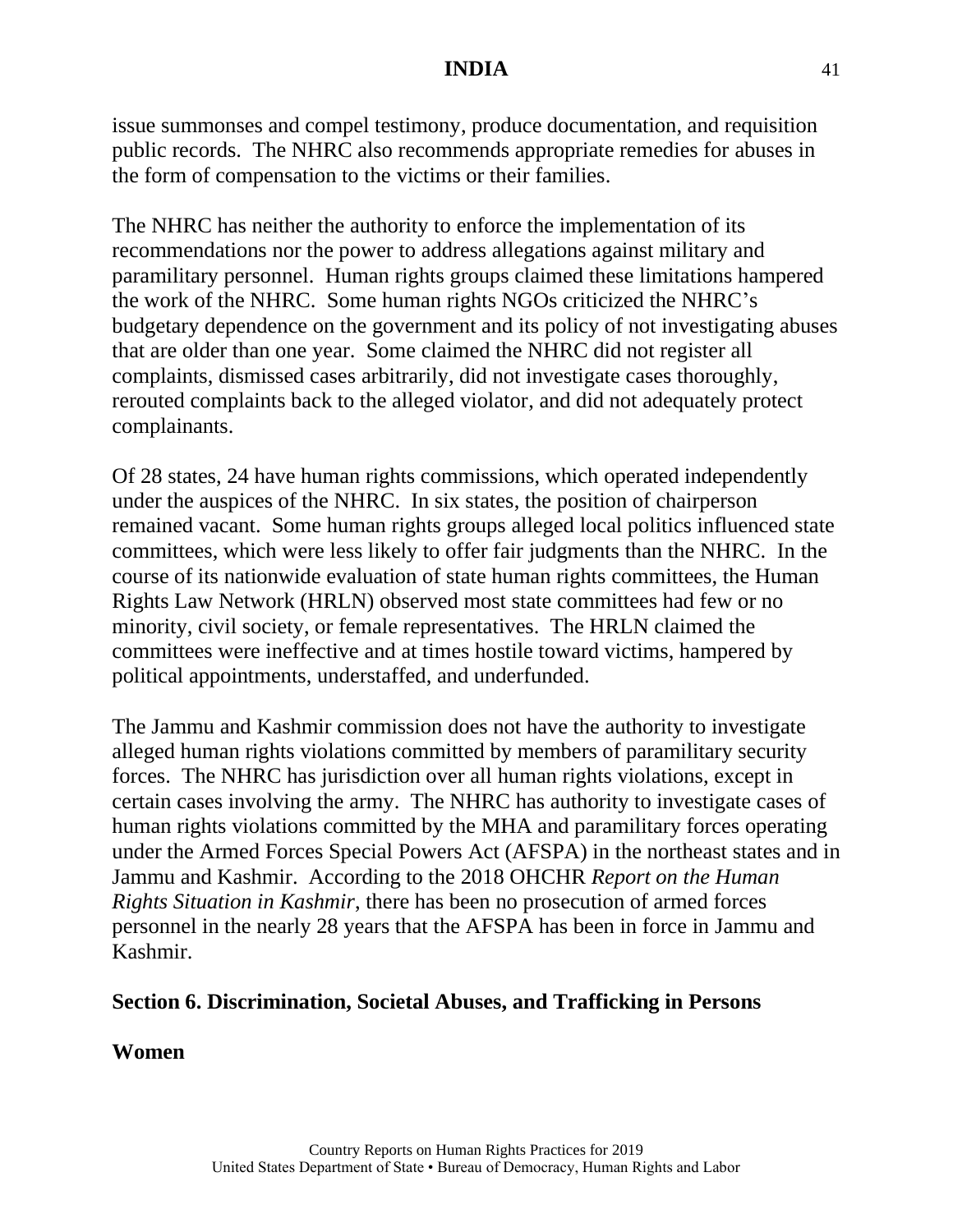Rape and Domestic Violence: The law criminalizes rape in most cases, although marital rape is not illegal when the woman is older than 15. Official statistics pointed to rape as one of the country's fastest-growing crimes, prompted at least in part by the increasing willingness of victims to report rapes, although observers believed the number of rapes remained vastly underreported. According to one study, based on the government's National Family Health Survey, an estimated 99 percent of rape cases went unreported.

Law enforcement and legal recourse for rape victims were inadequate, and the judicial system was overtaxed and unable to address the problem effectively. Police sometimes worked to reconcile rape victims and their attackers; in some cases they encouraged female rape victims to marry their attackers. The NGO International Center for Research on Women noted that low conviction rates in rape cases was one of the main reasons sexual violence continued unabated. The NGO Lawyers Collective noted the length of trials, lack of victim support, and inadequate protection of witnesses and victims remained major concerns. Doctors continued to carry out an invasive "two-finger test" to speculate on sexual history, despite the Supreme Court's ruling that the test violated a victim's right to privacy.

Incidents of rape continued to be a persistent problem, including gang rape, rape of minors, and rape by government officials. On July 12, the NHRC notified the government of Haryana of the alleged rape of a student by her teacher in Haryana's Panipat District. The teacher threatened the girl to keep quiet after she became pregnant. Police were conducting an investigation.

In August 2018 parliament passed the Criminal Law (Amendment) Bill to increase the minimum mandatory punishments for rape from seven years' to 10 years' imprisonment. The minimum sentence for the rape of a girl younger than 16 increased from 10 years' to between 20 years' and life imprisonment; the minimum sentence of gang rape of a girl younger than 12 was punishable by either life imprisonment or the death penalty. On February 19, the MHA launched the Investigation Tracking System for Sexual Offences, an online analytic tool for states and union territories to monitor and track time-bound investigations in sexual assault cases in accordance with Criminal Law (Amendment) Act 2018.

Incidents of gang rape of minors remained prevalent. On June 9, six individuals, including four police officials, were convicted for a 2018 gang rape and murder of a girl in Jammu and Kashmir. Another accused was a minor and is to be tried in a juvenile court.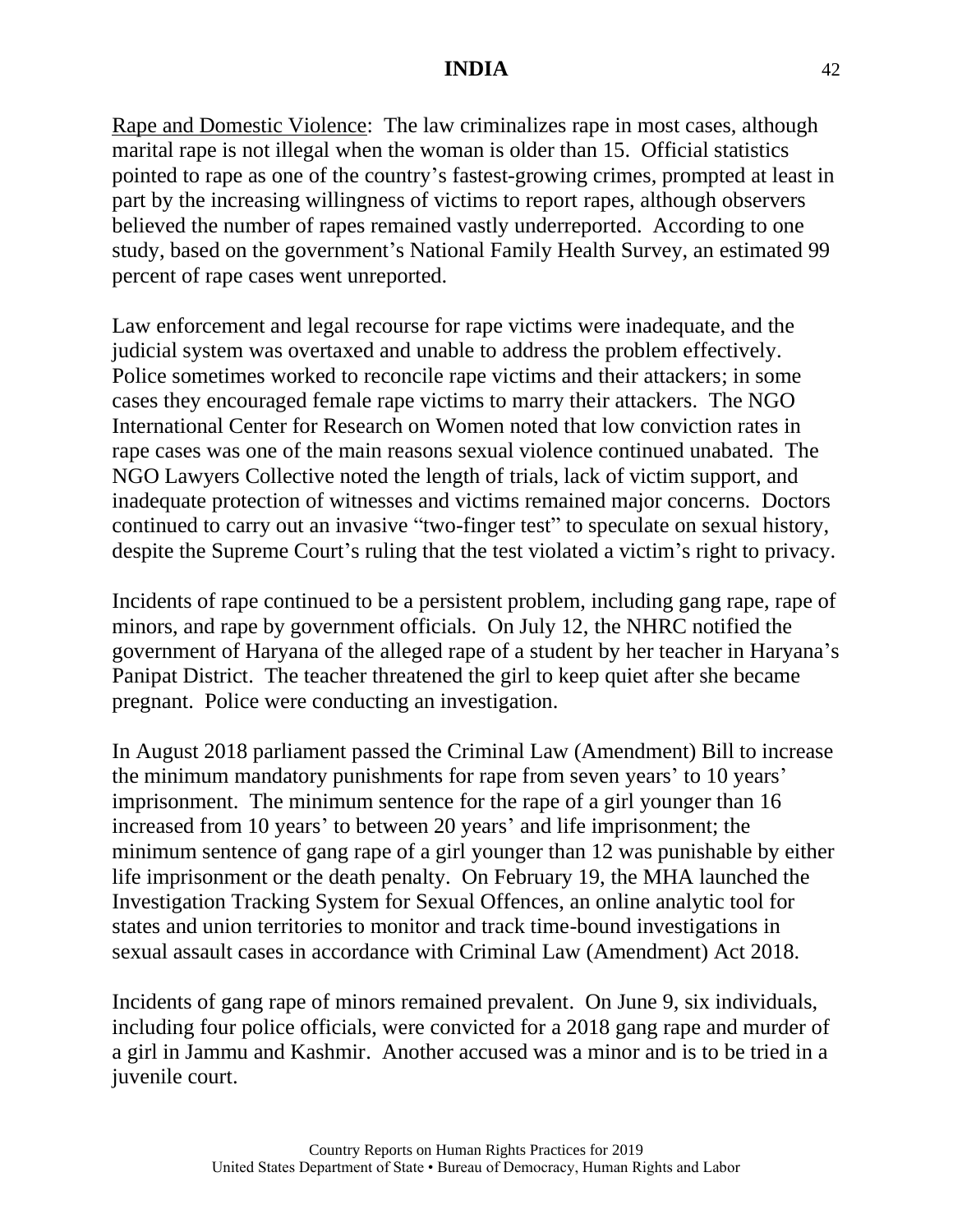On November 28, the burned body of a woman was found in Shadnagar, a town in Telangana State. The woman, a 27-year-old veterinary student, had been approached by a group of men in Hyderabad when her motorbike had a flat tire. The men agreed to assist her and lured her to a secluded spot where they gangraped and killed her. Her body was subsequently wrapped in a blanket, doused with kerosene, and set ablaze in an underpass. Four men were arrested on November 28. Nationwide protests erupted in response to the incident, calling for an end to violence against women, and in some cases, protesters asked for the accused to be handed over to them. On December 6, all four of the accused were shot and killed by police as they purportedly tried to flee during a crime scene reconstruction.

Women in conflict areas, such as in Jammu and Kashmir, the Northeast, Jharkhand, and Chhattisgarh, as well as vulnerable Dalit or tribal women, were often victims of rape or threats of rape. National crime statistics indicated Dalit women were disproportionately victimized compared with other caste affiliations. After the abrogation of Article 370 canceled the region's autonomy, removing provisions that blocked non-Kashmiris from owning land, Uttar Pradesh BJP Legislative Assembly member Vikram Saini was quoted as saying, "Muslim Party workers should rejoice in the new provisions. They can now marry the whiteskinned women of Kashmir." Media reports related instances of soldiers threatening Kashmiri families with taking away their daughters for marriage.

Domestic violence continued to be a problem. The latest available NCRB data estimated the conviction rate for crimes against women was 23 percent. Acid attacks against women continued to cause death and permanent disfigurement. In February 2018 the Delhi government announced it would cover 100 percent of the medical expenses for victims of acid attacks in all private hospitals within the National Capital Territory of Delhi. In May 2018 the Supreme Court approved assistance for victims of acid attacks under the Compensation Scheme for Women Victims, Survivors of Sexual Assault, and Other Crimes 2018. The scheme outlined a maximum assistance of 800,000 rupees (\$11,500) for injuries from acid attacks.

The government made efforts to address the safety of women. In August 2018 the minister of state for women and child development told the lower house of parliament the government allocated 29 billion rupees (\$410 million) toward enhancing women's safety in eight cities, including New Delhi, Mumbai, and Chennai. Projects included increased surveillance technology, capacity building, and awareness campaigns. In August the Tamil Nadu government began the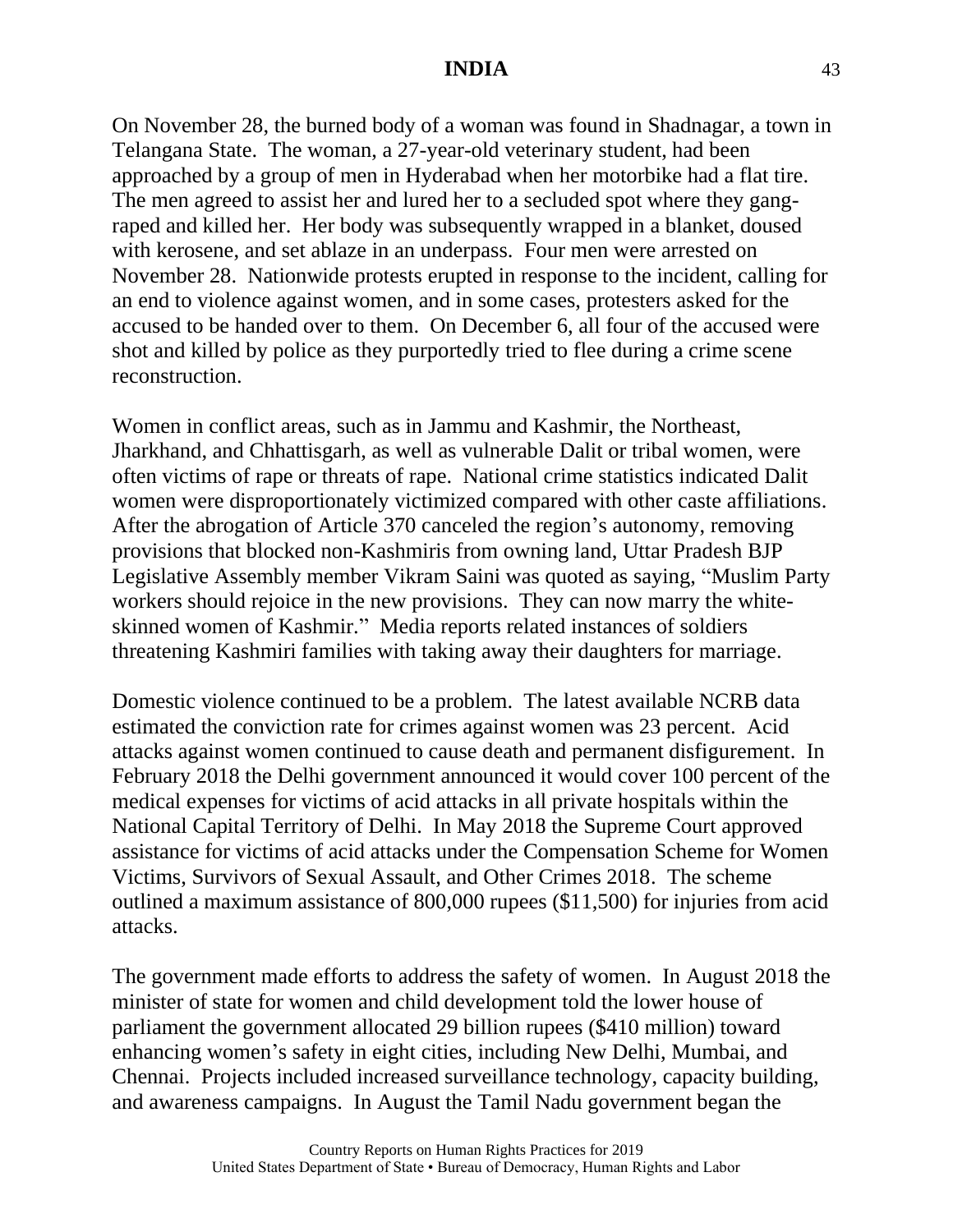"Amma Patrol," a dedicated 40-vehicle unit to provide rapid response to prevent violence against women and girls. The state cofunds the program with the Ministry of Women and Child Development and the MHA.

On June 28, the minister for women and child development, Smriti Irani, told the lower house of parliament that 462 one-stop crisis centers for women were set up during the previous three years, including 291 since 2018. More than 220,000 women sought support from the centers. The centers provide medical, legal, counseling, and shelter services for women facing violence. In September 2018 the government launched an online National Database on Sexual Offenders. The registry included accused and convicted sexual offenders. Only police and legal authorities had access to data.

On April 23, the Supreme Court directed the Gujarat government to pay five million rupees (\$70,400) compensation to Bilkis Bano, a rape survivor of the Gujarat 2002 riots. During the communal riots, a pregnant Bano was gang-raped, and 14 members of her family, including her two-year old daughter and mother, were killed. After the court trial, the 12 persons accused were convicted and sentenced to life imprisonment. On September 30, the Supreme Court gave the Gujarat government two weeks to pay Bano, besides providing her a job and government accommodation. The court passed the order after it was apprised by Bano's legal counsel that the amount had not been paid to her, despite the court's April order.

The Muslim Women (Protection of Rights on Marriage) Bill 2019 banned the practice of "triple *talaq*" or instant divorce effective August 1. Some women seeking relief under this law experienced domestic violence. For example, on August 19, a 22-year-old woman in Shravasti District of Uttar Pradesh was burned alive by her husband and in-laws for approaching police after the man gave the woman "triple talaq." Criminal charges were filed against the family on August 22.

Female Genital Mutilation/Cutting (FGM/C): No national law addresses the practice of FGM/C. According to human rights groups and media reports, between 70 and 90 percent of Dawoodi Bohras, a population of approximately one million concentrated in the states of Maharashtra, Gujarat, Rajasthan, and Delhi, practiced FGM/C.

In July 2018 the Supreme Court heard a public interest case seeking to ban the practice of FGM/C. The government, represented by Attorney General K. K.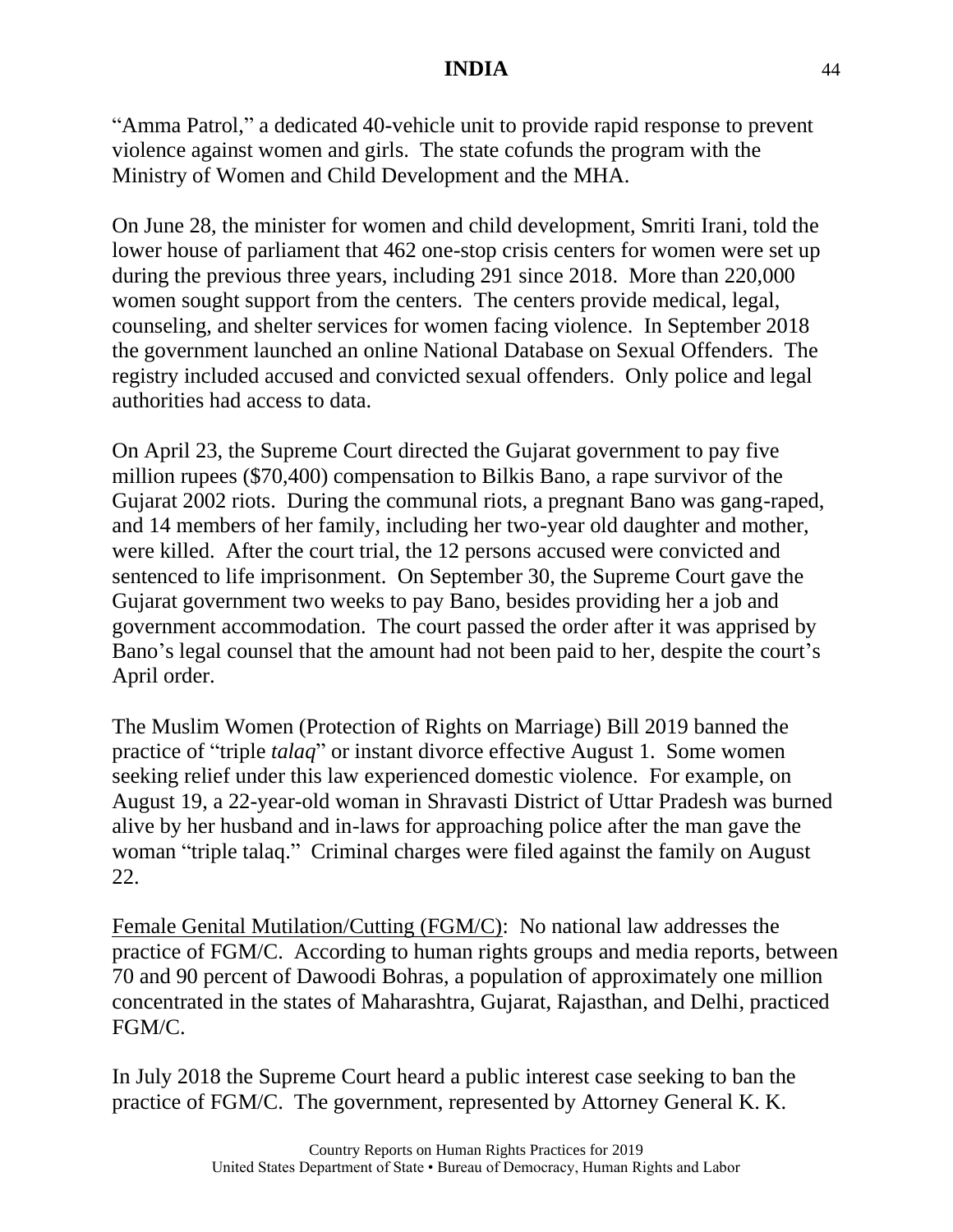Venugopal, told the court that it supports the petitioners' plea that the practice be punishable under the provisions of the Indian Penal Code and the Protection of Children from Sexual Offenses Act. Days after a September 2018 meeting between the prime minister and the spiritual head of the Dawoodi Bohra community, who supports the practice of FGM/C, the government reportedly reversed its position, and the attorney general stated the matter should be referred to a five-member panel of the Supreme Court to decide on the issue of religious rights and freedom.

Other Harmful Traditional Practices: The law forbids the acceptance of marriage dowry, but many families continued to offer and accept dowries, and dowry disputes remained a serious problem. NCRB data showed that authorities arrested 20,545 persons for dowry deaths in 2016. Most states employed dowry prohibition officers. A 2010 Supreme Court ruling makes it mandatory for all trial courts to charge defendants in dowry-death cases with murder.

"Sumangali schemes" affected an estimated 120,000 young women. This labor scheme, named after the Tamil word for "happily married woman," is a form of bonded labor in which young women or girls work to earn money for a dowry to be able to marry. The promised lump-sum compensation is normally withheld until the end of a contractual agreement to work three to five years of employment and sometimes goes partially or entirely unpaid. While in bonded labor, employers reportedly subjected women to serious workplace abuses, including severe restrictions on freedom of movement and communication, sexual abuse, sexual exploitation, and sex trafficking.

So-called honor killings remained a problem, especially in Punjab, Uttar Pradesh, and Haryana; they were usually attributable to the victim's marrying against his or her family's wishes. In March 2018 the Supreme Court ordered state governments to identify districts, subdivisions, and villages that witnessed incidents of honor killings to take remedial, preventive, and punitive measures to stop these crimes. In addition, the Supreme Court ruled that state governments must create special cells in all districts for individuals to report harassment and threats to couples of intercaste marriage.

On August 27, a court issued Kerala's first-ever conviction in an honor-killing case and sentenced 10 individuals to "double imprisonment" for the killing of a 24 year-old Dalit, Christian Kevin Joseph. The man had eloped with a woman from another caste and married her despite her family's rejection of the relationship. The woman's brother was among those convicted, while her father was among four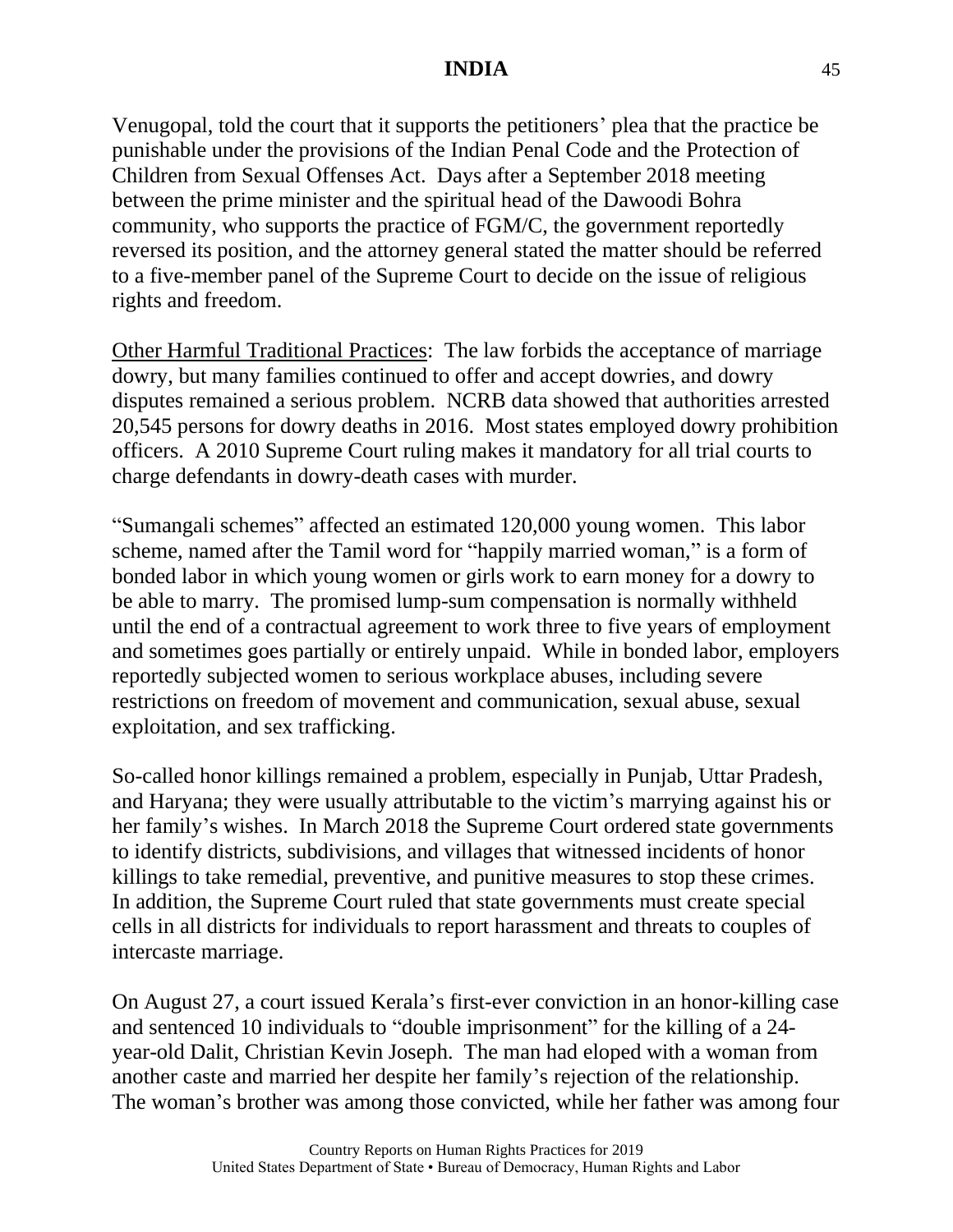others acquitted for lack of evidence. In its ruling the court noted the continuing prevalence of caste prejudice in Indian society.

There were reports women and girls in the *devadasi* system of symbolic marriages to Hindu deities (a form of so-called "ritual prostitution") were victims of rape or sexual abuse at the hands of priests and temple patrons, including sex trafficking. NGOs suggested families exploited some girls from lower castes in sex trafficking in temples to mitigate household financial burdens and the prospect of marriage dowries. Some states have laws to curb sex trafficking and sexual abuse of women and girls in temple service. Enforcement of these laws remained lax, and the problem was widespread. Some observers estimated more than 450,000 women and girls were exploited in temple-related prostitution.

On August 20, the Andhra Pradesh High Court acting chief justice, C. Praveen Kumar, expressed concern over the poor implementation of the Andhra Pradesh Devadasi (Prohibition of Dedication) Act, 1988, noting that there were no convictions in the state under the act. In Telangana, about 2,000 women remained bound under the *Jogini* system, as the devadasi system is known in the state.

No federal law addresses accusations of witchcraft; however, authorities may use other legal provisions as an alternative for a victim accused of witchcraft. Most reports stated villagers and local councils usually banned those accused of witchcraft from the village. Bihar, Odisha, Chhattisgarh, Rajasthan, Assam, and Jharkhand have laws criminalizing persons who accuse others of witchcraft. In 2018 a total of 73 cases of witchcraft, including 18 deaths, were reported from Odisha.

On March 17, Adarmani Hansda, a tribal woman from Ishwarpur village in West Bengal, was killed and four others injured after a village court accused them of practicing witchcraft. According to media reports, Hansda allegedly used "black magic" to cause several individuals to become ill in the village. Police rescued the four other women and admitted them to the hospital.

Sexual Harassment: Sexual harassment remained a serious problem. Authorities required all state departments and institutions with more than 50 employees to operate committees to prevent and address sexual harassment, often referred to as "eve teasing." By law sexual harassment includes one or more unwelcome acts or behavior, such as physical contact, a request for sexual favors, making sexually suggestive remarks, or showing pornography. Employers who fail to establish complaint committees face fines of up to 50,000 rupees (\$700).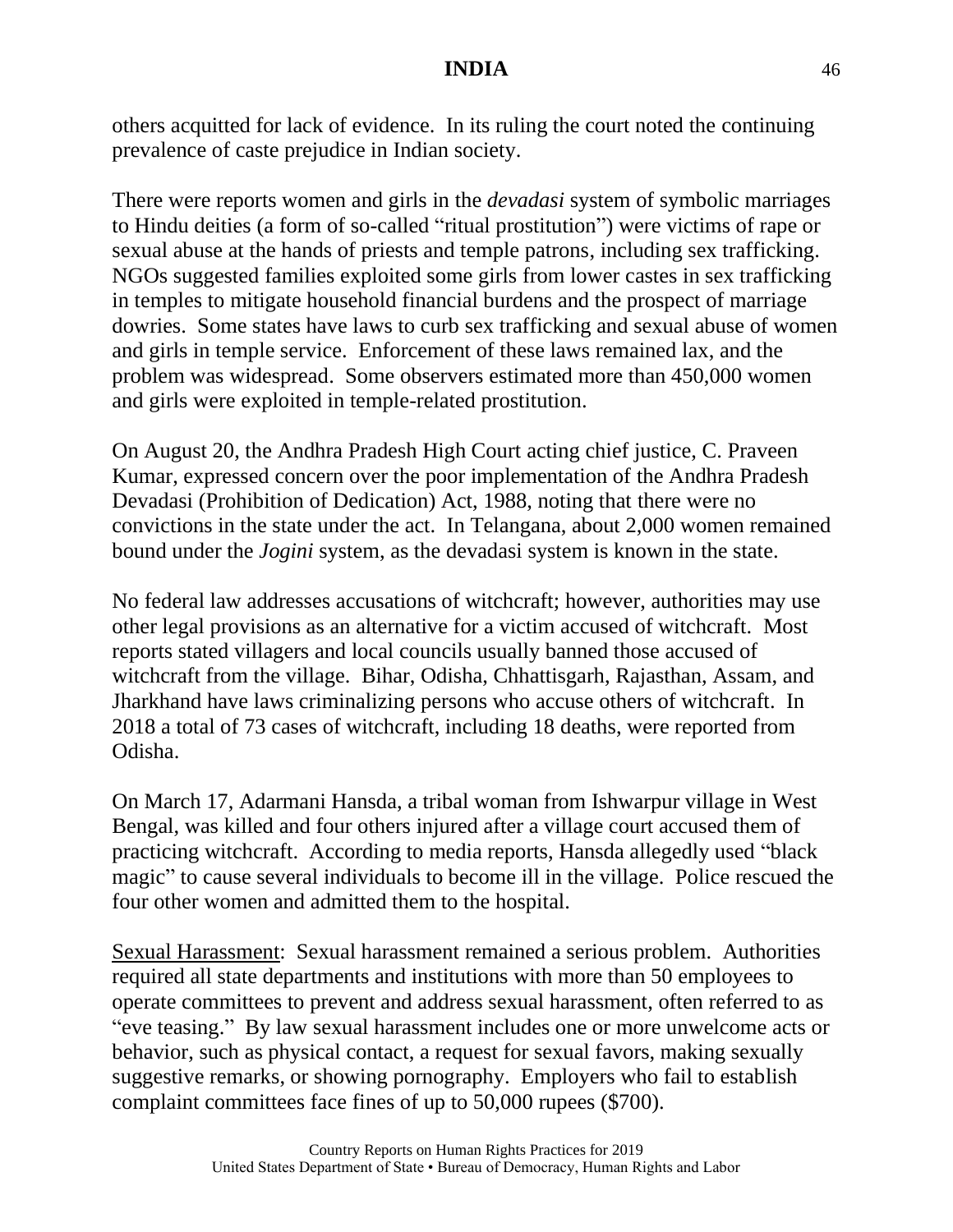Coercion in Population Control: There were reports of coerced and involuntary sterilization. The government has promoted female sterilization as a form of family planning for decades and, as a result, it made up 86 percent of contraceptive use in the country. Some women, especially poor and lower-caste women, reportedly were pressured by their husbands and families to have tubal ligations or hysterectomies. The government provided monetary compensation for the wage loss, transportation costs, drugs and dressing, and follow-up visits to women accepting contraceptive methods, including voluntary sterilization. There were no formal restrictions on access to other forms of family planning; however, despite recent efforts to expand the range of contraceptive choices, voluntary sterilization remained the preferred method due to the costs and limited availability of alternative contraceptive choices.

Policies penalizing families with more than two children remained in place in seven states, but some authorities did not enforce them. There were reports that these policies created pressure on women with more than two children to use contraception, including permanent methods such as sterilization, or even termination of subsequent pregnancies. Certain states maintained government reservations for government jobs and subsidies for adults with no more than two children and reduced subsidies and access to health care for those who have more than two. According to the NGO Lawyers Collective, such policies often induced families to carry out sex selection for the second birth to assure they have at least one son without sacrificing future eligibility for political office.

To counter sex selection, almost all states introduced "girl child promotion" schemes to promote the education and well-being of girls, some of which required a certificate of sterilization for the parents to collect benefits.

Discrimination: The law prohibits discrimination in the workplace and requires equal pay for equal work, but employers reportedly often paid women less than men for the same job, discriminated against women in employment and credit applications, and promoted women less frequently than men.

Many tribal land systems, including in Bihar, deny tribal women the right to own land. Other laws or customs relating to the ownership of assets and land accord women little control over land use, retention, or sale.

Gender-biased Sex Selection: According to the most recent census (2011), the national average male-female sex ratio at birth was 106 to 100. On June 27,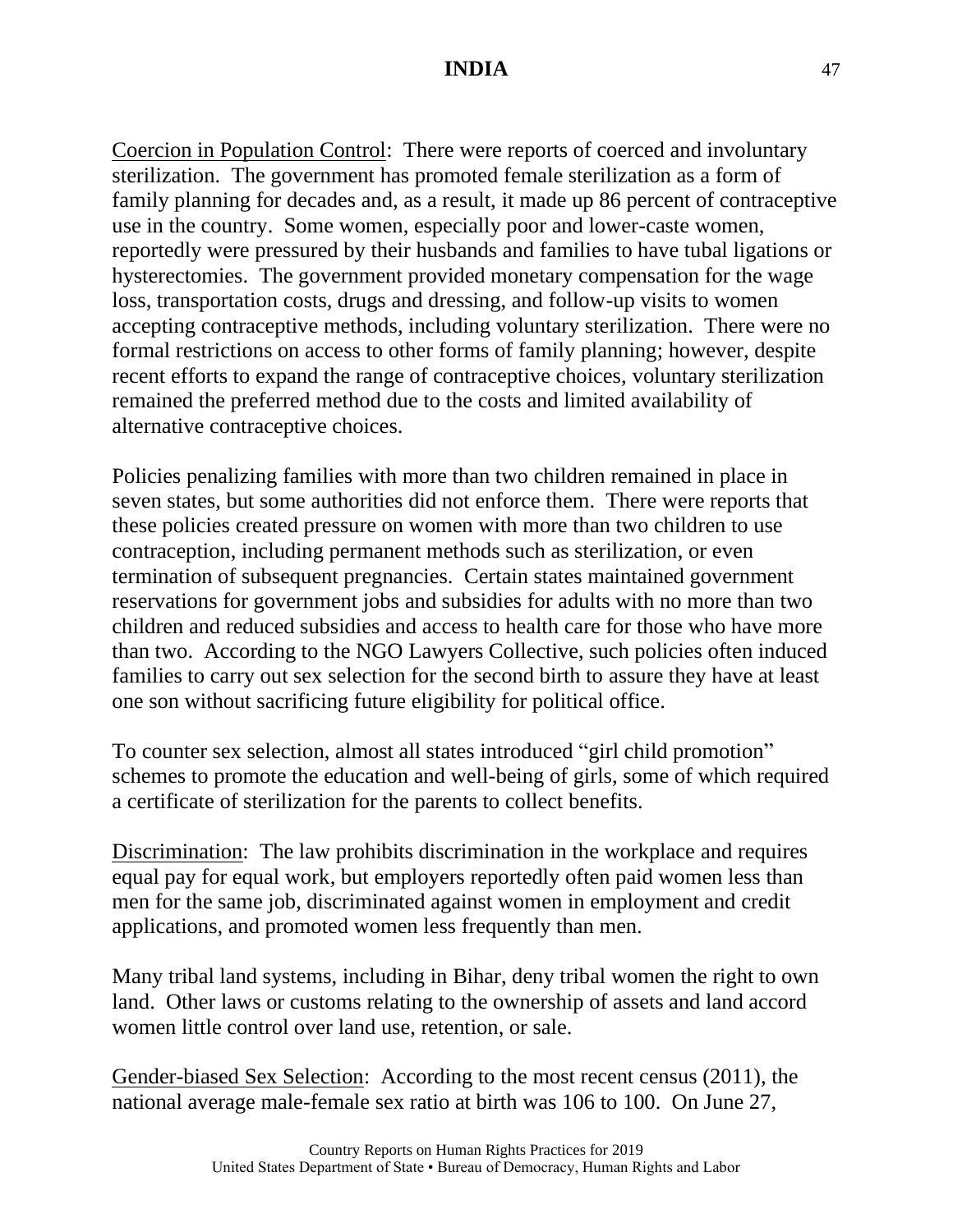Minister for Women and Child Development Smriti Irani informed the upper house of parliament that reports from the Health Management Information System of the Ministry of Health and Family Welfare revealed the male/female sex ratio at birth improved from 108.3 to 100 to 107.4 to 100. The law prohibits prenatal sex selection, but authorities rarely enforced it. In March 2018 the government announced the expansion of the Beti Bachao Beti Padhao (Save the Daughter, Educate the Daughter) project in all 640 districts across the country. The Ministry of Finance, also in 2018, issued a report that indicated 63 million women were statistically "missing" due to sex-selective abortions. The government launched the program in 2015 to prevent gender-biased sex selection, promote female education, and ensure the survival and protection of girls. Government data revealed sex ratio at birth showed improving trends in 104 out of 161 districts between 2015 and 2017. In January media outlets quoted government figures declared in parliament by Minister of State for Women and Child Development Virendra Kumar to report that more than 56 percent of funds for the program were utilized in media and advertisement-related activities, and less than 25 percent were distributed to states and districts for program implementation. The reports alleged the government failed to release more than 19 percent of the funds.

According to media reports, the taboo and fear of giving birth to a girl child drove some women toward sex-selective abortion or attempts to sell the baby. Dowry, while illegal, carried a steep cost, sometimes bankrupting families. Women and girl children were ostracized in some tribal communities.

In July the Uttarakhand government ordered a probe after media reports highlighted that not a single girl child was born among 65 children in 16 villages in the last six months. Authorities suspected that health facilities were conducting illegal sex determination tests and abortions.

## **Children**

Birth Registration: The law establishes state government procedures for birth registration. UNICEF estimated authorities registered 58 percent of national births each year. Children lacking citizenship or registration may not be able to access public services, enroll in school, or obtain identification documents later in life.

Education: The constitution provides free education for all children from ages six to 14, with a compulsory education age up through age 15, but the government did not always comply with this requirement. The World Economic Forum's 2018 *Gender Gap Report* revealed that enrollment rates for both male and female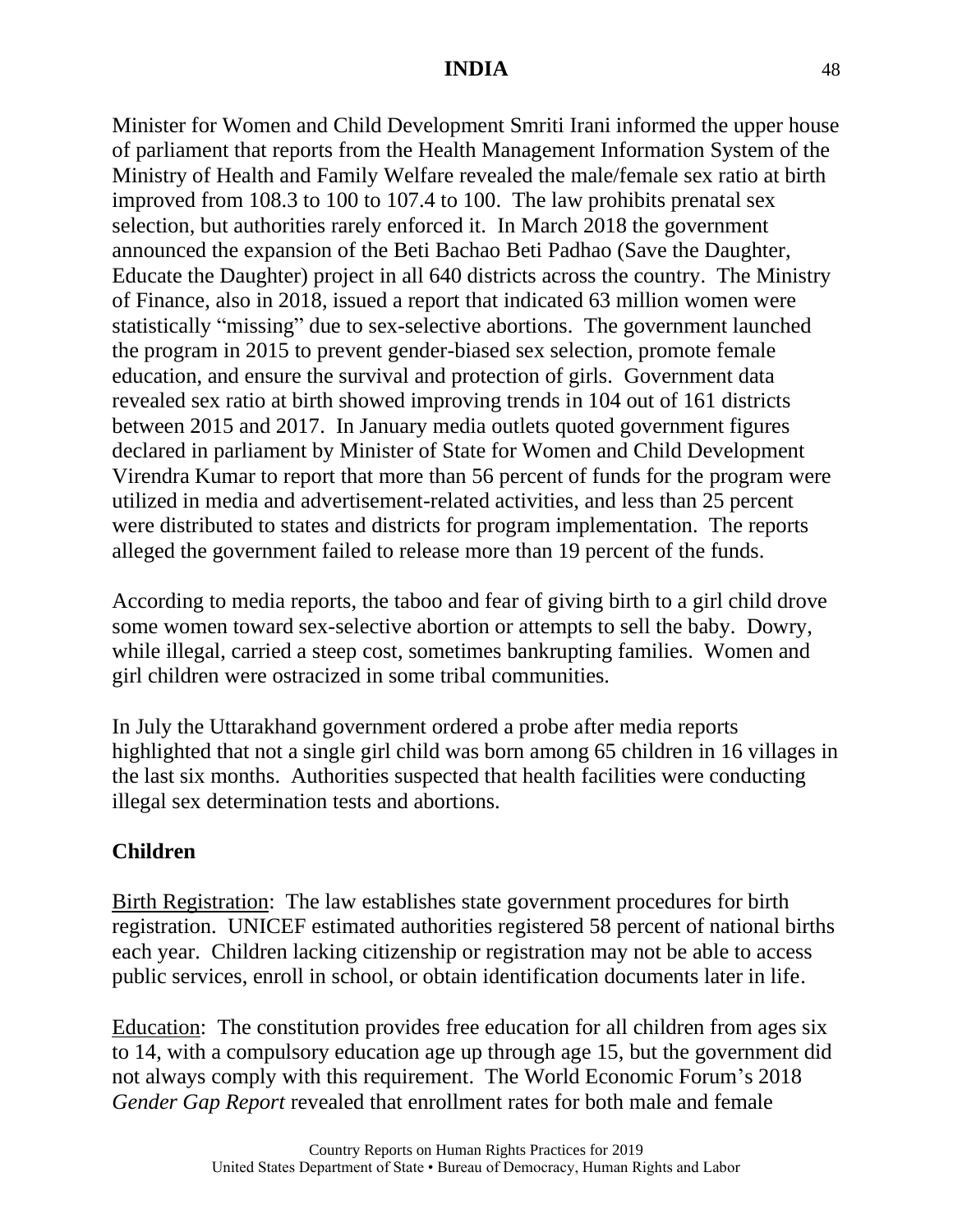students dropped by nearly 30 percent between primary and secondary school. Additionally, the report found that, while girls had a slight lead in primary and secondary education enrollment rates, boys had greater educational attainment at all levels. The NGO Pratham's 2018 *Annual Status of Education Report* noted in January that the percentage of out-of-school girls decreased in the 11-14 age group and the 15-16 age group: 4.1 percent of girls in the 11-14 age group dropped out of school in 2018, compared with 10.3 percent in 2006. For girls in the 15-16 age group, the percentage dropped to 13.5 percent in 2018 from 22.6 percent in 2006. Children from marginalized groups also faced barriers to accessing education. Teachers sometimes subjected these children to discrimination and harassment.

According to UNICEF more than 60 percent of secondary-school-age children with disabilities did not attend school. Additionally, as the minimum age for work is lower than the compulsory education age, children may be encouraged to leave school before the completion of compulsory education.

Child Abuse: The law prohibits child abuse, but it does not recognize physical abuse by caregivers, neglect, or psychological abuse as punishable offenses. Although banned, teachers often used corporal punishment. The government often failed to educate the public adequately against child abuse or to enforce the law.

On September 26, a Supreme Court-appointed juvenile justice committee released a report stating that since August 5, police in Jammu and Kashmir had detained 144 children younger than 18, including a nine-year-old. The children were often detained because of allegations they were throwing stones at law enforcement officers. Many of the detained children were reportedly from the city of Srinagar in Kashmir. Police reportedly informed the committee that all children arrested and lodged in police stations were released on the same day, apart from two children who remained in juvenile homes. One of those two juveniles was reportedly released in mid-October while, as of early November, the other remained detained.

The government sponsored a toll-free 24-hour helpline for children in distress.

Early and Forced Marriage: The law sets the legal age of marriage for women at 18 and men at 21, and it empowers courts to annul early and forced marriages. The law does not characterize a marriage between a girl younger than 18 and a boy younger than 21 as "illegal," but it recognizes such unions as voidable. The law also sets penalties for persons who perform, arrange, or participate in child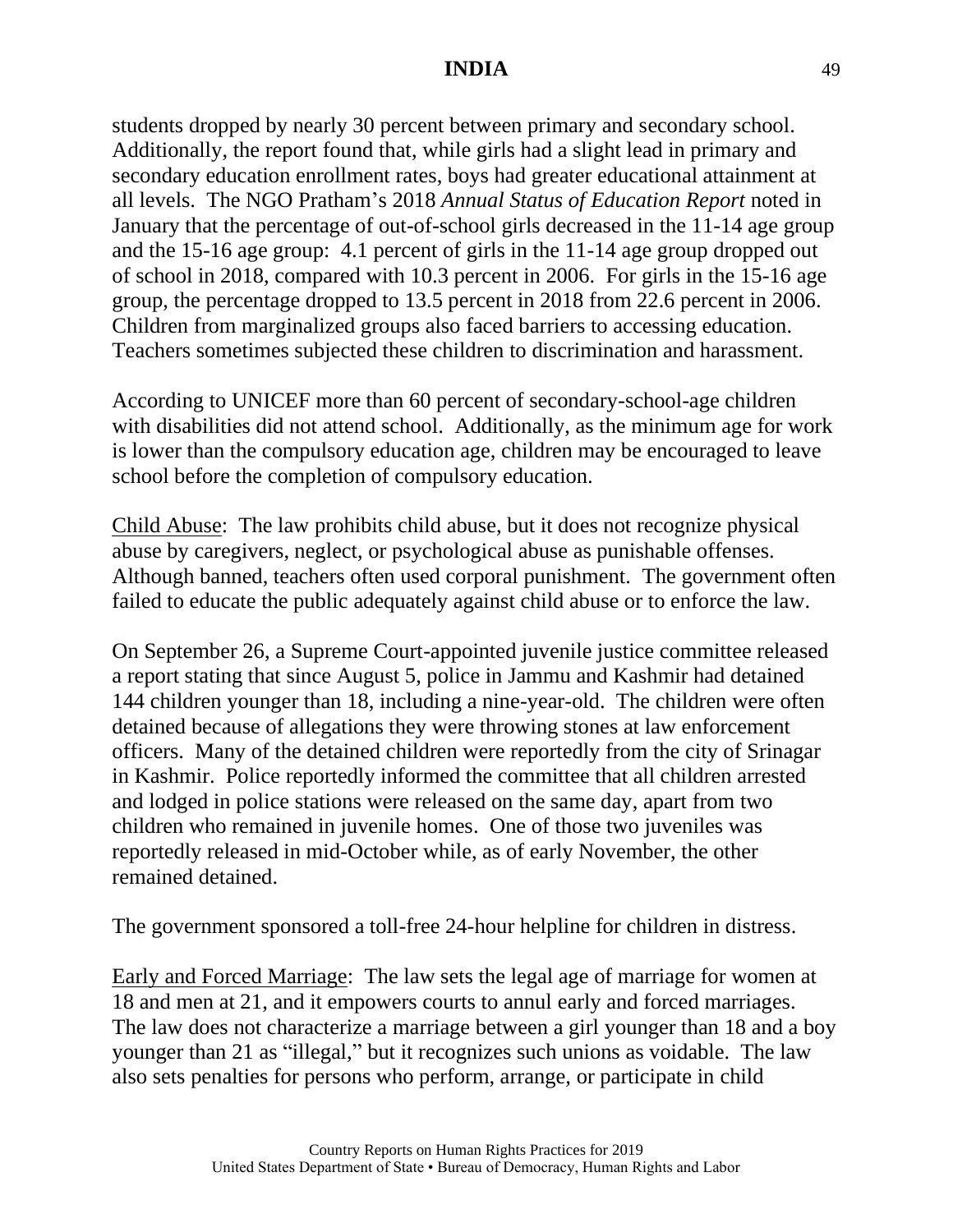marriages. Authorities did not consistently enforce the law nor address girls who were raped being forced into marriage.

According to international and local NGOs, procedural limitations effectively left married minors with no legal remedy in most situations. According to the Ministry of Home Affairs' 2015-2016 *National Family Health Survey*, 27 percent of women between 20 and 24 married before the age of 18, and 2017 UNICEF data revealed 7 percent of the same group of women married before the age of 15.

The law establishes a full-time child-marriage prohibition officer in every state to prevent child marriage. These individuals have the power to intervene when a child marriage is taking place, document violations of the law, file charges against parents, remove children from dangerous situations, and deliver them to local child-protection authorities.

In June the Karnataka government formed a committee to study the status of child brides who were younger than 18 at the time of their marriage and to prepare a standard operating procedure to work toward their protection, rehabilitation, and empowerment. In 2017 the Karnataka government declared child marriages *void ab initio* (void from the beginning).

Sexual Exploitation of Children: The law prohibits child pornography and sets the legal age of consent at 18. It is illegal to pay for sex with a minor, to induce a minor into prostitution or any form of "illicit sexual intercourse," or to sell or buy a minor for the purposes of prostitution. Violators are subject to 10 years' imprisonment and a fine.

Special courts to try child sexual abuse cases existed in all six Delhi courts. Civil society groups observed, however, that large caseloads severely limited judges' abilities to take on cases in a timely manner. Lack of training in handling forensic evidence also adversely affected case handling.

NGOs noted a significant increase of death penalty sentences for those convicted of egregious cases of sexual assault of children. In 2018 trial courts sentenced 162 persons to death, which was the highest in two decades. At the same time, the Supreme Court commuted death sentences in 11 out of 12 cases that came before it. Supreme Court justice Kurian Joseph expressed concern about the constitutionality of the death penalty in an opinion, highlighting that the death penalty lacks deterrent and reformatory purpose. NGOs suggested within a dominantly punitive environment, the Supreme Court judge's views were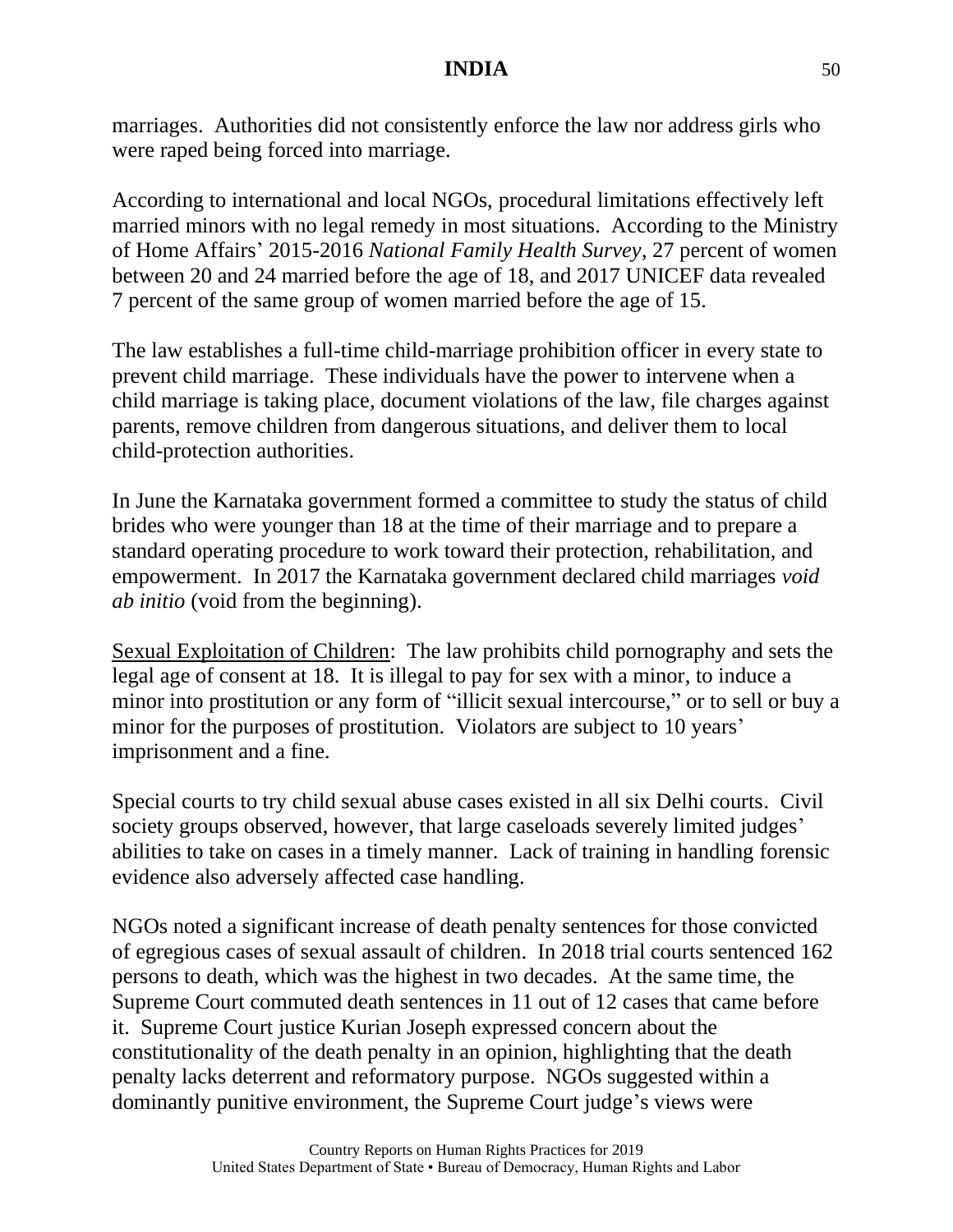indicative of the understanding of how punitive justice may not be as effective as is widely presumed.

In May the Delhi High Court examined the extended delays of child sexual abuse cases in Delhi, numbering 6,414 cases, and directed the Delhi government to establish 18 more fast-track courts to address pending cases.

The movement toward harsher punishments for child sexual abuse continued. On August 1, parliament passed the Protection of Children from Sexual Offences (Amendment) Bill, 2019. The act seeks to protect children from offenses such as sexual assault, sexual harassment, and pornography and provides stringent punishment for sexual crimes against children and death penalty in cases of aggravated sexual assault.

The June 20 UN Security Council *Children and Armed Conflict* report highlighted allegations of sexual violence perpetrated against children by security forces in Kashmir.

Child Soldiers: No information was available on how many persons younger than 18 were serving in the armed forces. The UN *Children and Armed Conflict* report outlined allegations that at least five children were recruited by, and joined, militant groups in Jammu and Kashmir and at least two of these children were killed in encounters with security forces. NGOs estimated at least 2,500 children were associated with insurgent armed groups in Maoist-affected areas as well as insurgent groups in Jammu and Kashmir.

Displaced Children: Displaced children, including refugees, IDPs, and street children, faced restrictions on access to government services (see also section 2.d.).

Institutionalized Children: Lax law enforcement and a lack of safeguards encouraged an atmosphere of impunity in a number of group homes and orphanages.

The National Commission for the Protection of Child Rights estimated that 1,300 of the country's approximately 9,000 shelters for vulnerable individuals were not registered with the government and operated with little or no oversight. In several cases government-funded shelter homes continued to operate despite significant gaps in mandatory reporting and allegations of abuse, at times due to alleged political connections. Police documented at least 156 residents, including sex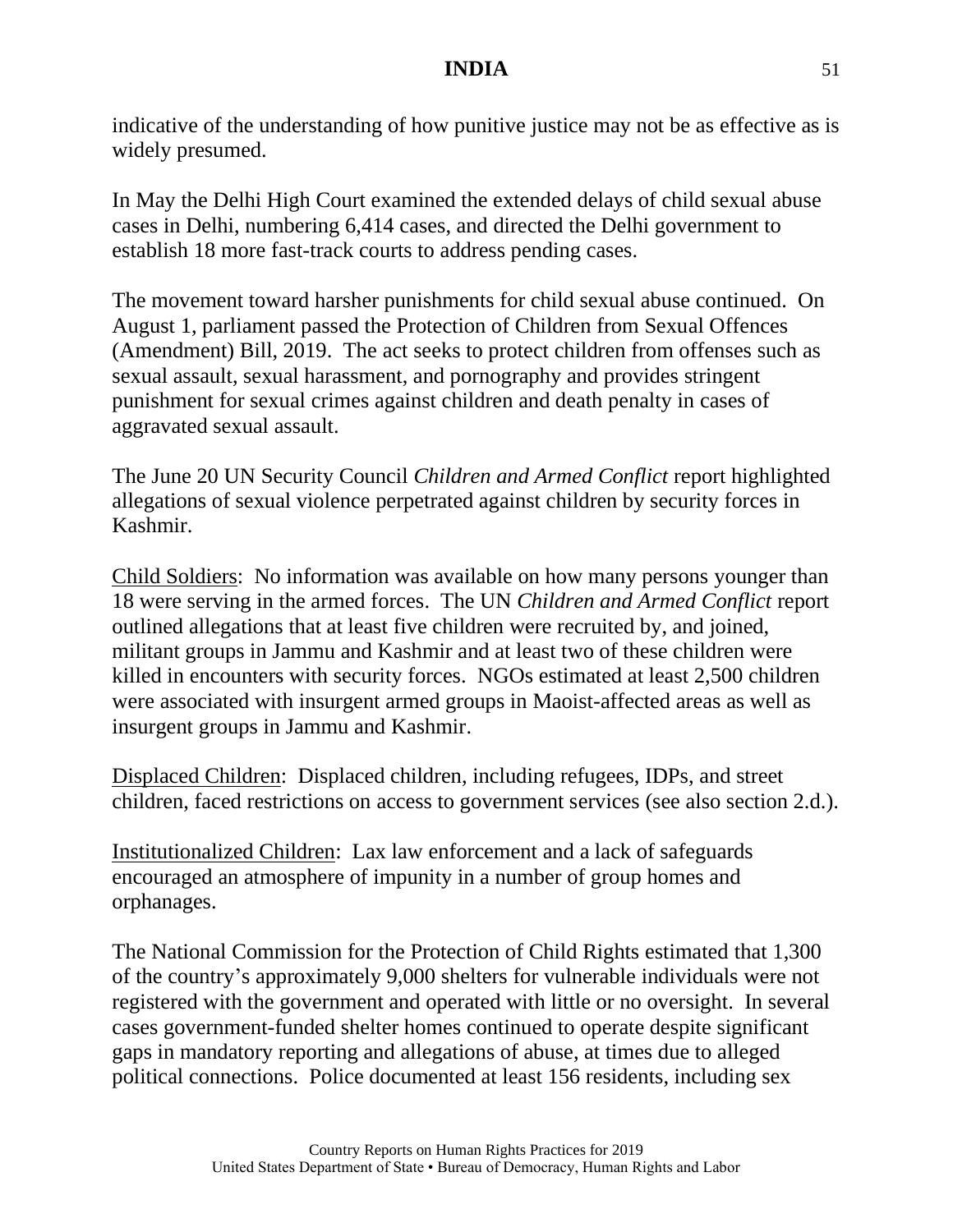trafficking victims, missing from six shelters as of March; at least one shelter owner had reportedly sold some of the women and girls for prostitution.

A 2018 report by the Tata Institute of Social Sciences documented abuse "varying in forms and degrees of intensity" that was reported to be prevalent in almost all 110 government-funded women- and child-care institutions surveyed in Bihar State. The report noted "grave concerns" in 17 institutions that required immediate attention. NGOs commended the Bihar government for undertaking the study and allowing the investigator full authority and independence to report on all institutions in the state. The Supreme Court was overseeing investigations into the shelter-home abuse cases. NGOs reported some subsequent positive actions by some state governments to address these reports. As of January the CBI had only initiated investigations into nine of the 17 homes.

The Calcutta Research Group reported police sometimes separated families detained at the India-Bangladesh border in the state of West Bengal by institutionalizing children in juvenile justice homes with limited and restricted access to their families.

International Child Abductions: The country is not a party to the 1980 Hague Convention on the Civil Aspects of International Child Abduction. See the Department of State's *Annual Report on International Parental Child Abduction* at [https://travel.state.gov/content/travel/en/International-Parental-Child-](https://travel.state.gov/content/travel/en/International-Parental-Child-Abduction/for-providers/legal-reports-and-data/reported-cases.html)[Abduction/for-providers/legal-reports-and-data/reported-cases.html.](https://travel.state.gov/content/travel/en/International-Parental-Child-Abduction/for-providers/legal-reports-and-data/reported-cases.html)

#### **Anti-Semitism**

Jewish groups from the 4,650-member Jewish community cited no reports of anti-Semitic acts during the year.

The Gujarat government accorded the Jewish community minority status, making the community eligible for government entitlements for faith minorities in 2018.

#### **Trafficking in Persons**

See the Department of State's *Trafficking in Persons Report* at [https://www.state.gov/trafficking-in-persons-report/.](https://www.state.gov/trafficking-in-persons-report/)

#### **Persons with Disabilities**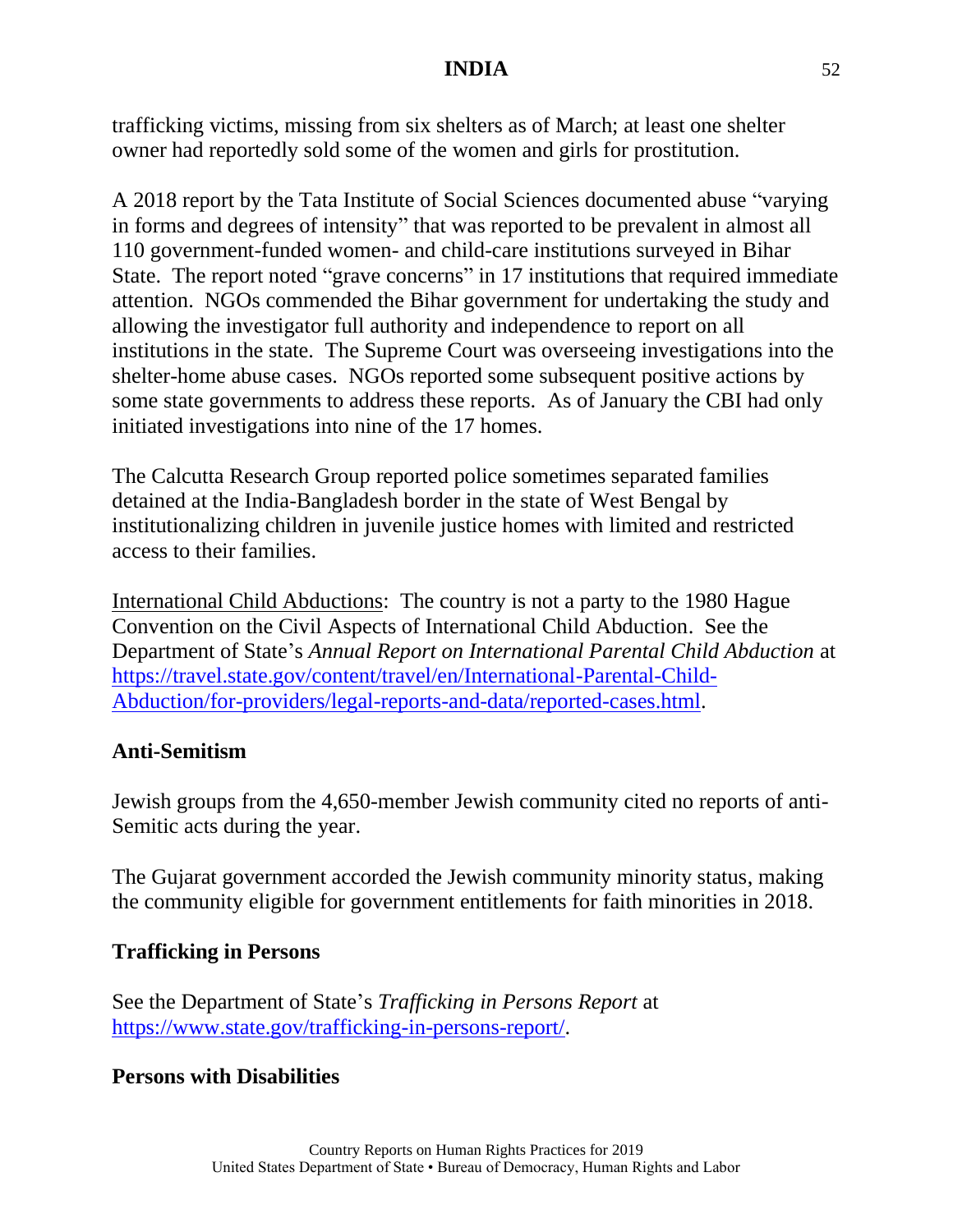The constitution does not explicitly mention disability. The law provides equal rights for persons with a variety of disabilities, and the Rights of Persons with Disabilities Act 2016 increased the number of recognized disabilities, including persons with Parkinson's disease and victims of acid attacks. The law set a twoyear deadline for the government to provide persons with disabilities with unrestricted free access to physical infrastructure and public transportation systems.

The law also reserves 3 percent of all educational places and 4 percent of government jobs for persons with disabilities. The government allocated funds to programs and NGOs to increase the number of jobs filled. In 2017 a government panel decided that private news networks must accompany public broadcasts with sign language interpretations and closed captions to accommodate persons with disabilities.

Despite these efforts, problems remained. Private-sector employment of persons with disabilities remained low, despite governmental incentives. Discrimination against persons with disabilities in employment, education, and access to health care was more pervasive in rural areas, and 45 percent of the country's population of persons with disabilities were illiterate. There was limited accessibility to public buildings.

The Ministry of Health and Family Welfare estimated 25 percent of individuals with mental disabilities were homeless. Mainstream schools remained inadequately equipped with teachers trained in inclusive education, resource material, and appropriate curricula. Patients in some mental-health institutions faced food shortages, inadequate sanitary conditions, and lack of adequate medical care. HRW reported women and girls with disabilities occasionally were forced into mental hospitals against their will.

On February 11, the government of Andhra Pradesh issued an order increasing the quota for recruitment and promotion for persons with disabilities from the existing 3 percent to 4 percent. The new order defined persons with disabilities to include persons with autism, mental disorders, multiple disabilities, and intellectual disabilities.

In Odisha participation of persons with disabilities in the works the state government executed under the Mahatma Gandhi National Rural Employment Guarantee Act (MGNREGA) increased during the year ending in March, compared with the preceding 12 months. While 83 persons with disabilities secured 100 days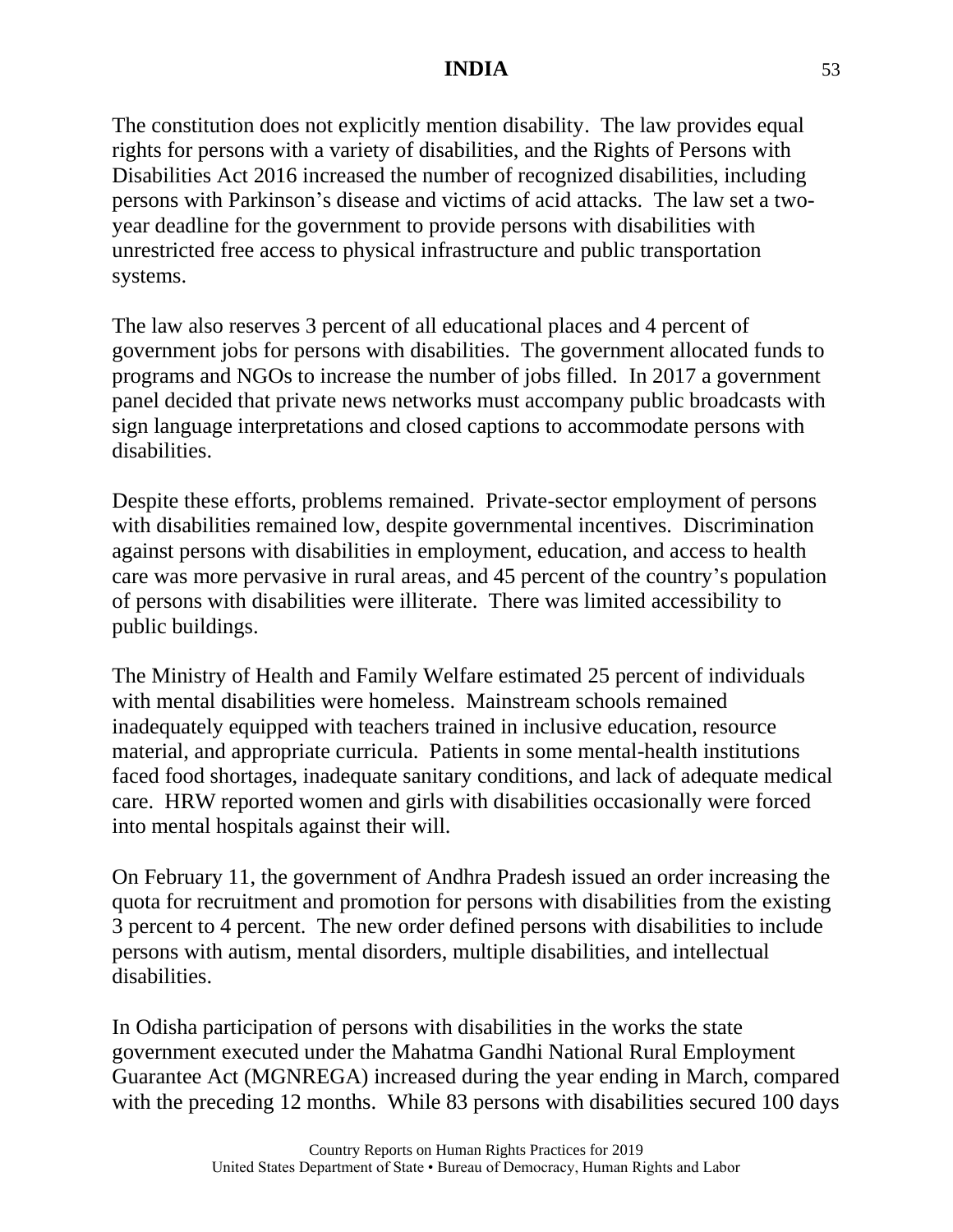of employment during 2017-2018, 105 persons secured employment in 2018-2019. According to state government officials, a coordinator has been appointed at different levels of administration in each district to work toward increasing the participation of persons with disabilities and other vulnerable groups in the MGNREGA program.

### **National/Racial/Ethnic Minorities**

The constitution prohibits caste discrimination. The registration of castes and tribes continued for the purpose of affirmative action programs, as the federal and state governments continued to implement programs for members of lower-caste groups to provide better-quality housing, quotas in schools, government jobs, and access to subsidized foods. Data published in the UN's 2019 *Multidimensional Poverty Index* showed a "positive trend" between 2006 and 2016 that lifted 271 million people out of poverty. Previous reports showed Muslims, members of the Scheduled Tribes, and Dalits experienced the greatest reduction in poverty. Discrimination based on caste, however, remained prevalent, particularly in rural areas. Critics claimed many of the programs to assist the lower castes suffered from poor implementation, corruption, or both.

The term *Dalit*, derived from Sanskrit for "oppressed" or "crushed," refers to members of what society regarded as the lowest of the Scheduled Castes (SC). According to the 2011 census, SC members constituted 17 percent of the population (approximately 200 million persons).

Although the law protects Dalits, there were numerous reports of violence and significant discrimination in access to services, such as health care and education, access to justice, freedom of movement, access to institutions such as temples, and marriage. Many Dalits were malnourished. Most bonded laborers were Dalits, and those who asserted their rights were often victims of attacks, especially in rural areas. As agricultural laborers for higher-caste landowners, Dalits reportedly often worked without monetary remuneration. Reports from the UN Committee on the Elimination of Racial Discrimination described systematic abuse of Dalits, including extrajudicial killings and sexual violence against Dalit women. Crimes committed against Dalits reportedly often went unpunished, either because authorities failed to prosecute perpetrators or because victims did not report crimes due to fear of retaliation.

Dalit rights activists in Telangana decried the role that village development committees (VDCs) played in the state. Activists alleged that upper-caste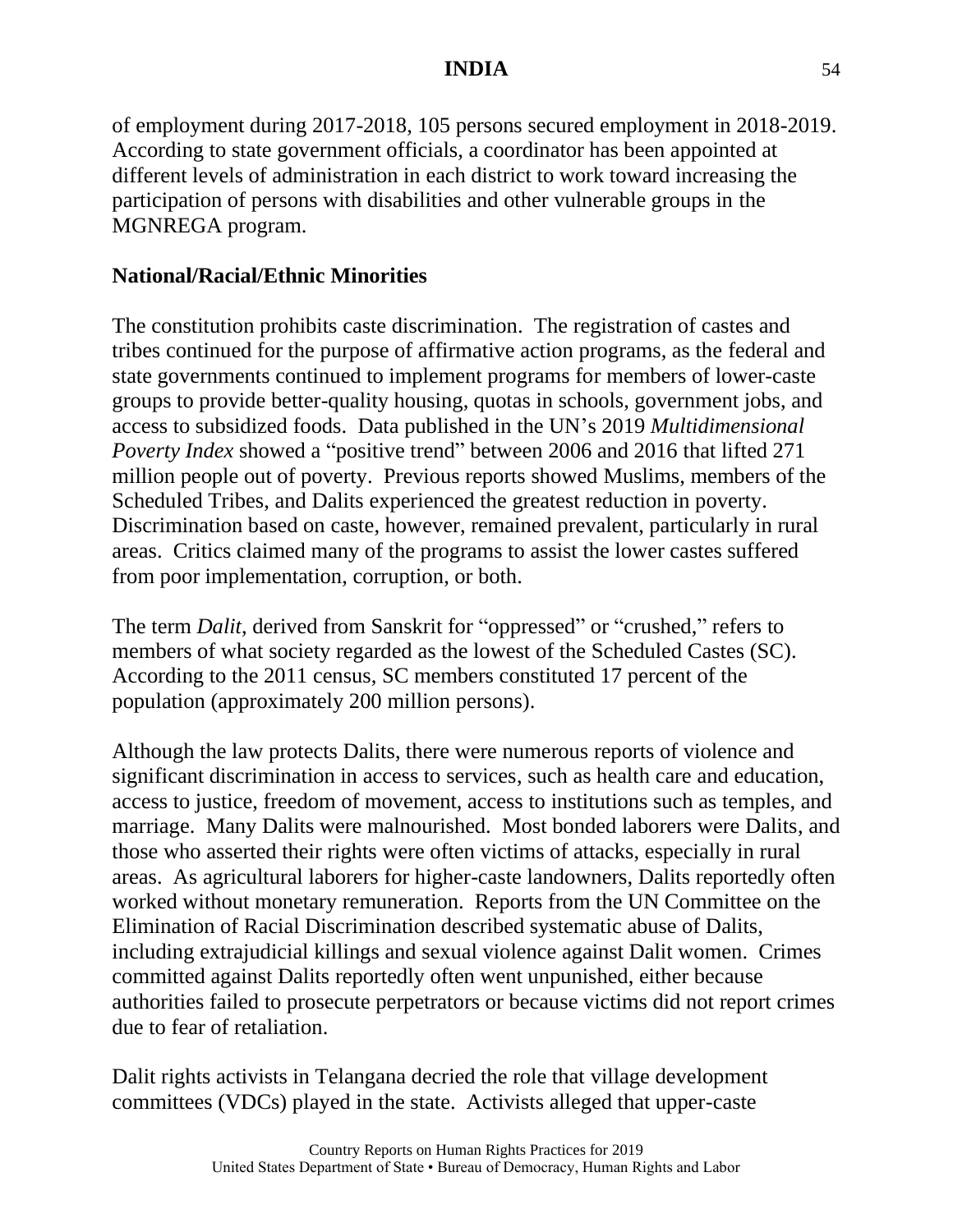individuals--who controlled most VDCs, which acted as parallel institutions to democratically elected village councils--often resorted to social boycott of Dalits who questioned decisions taken by the VDCs. According to a February 25 news report, Dalits of a village in Nizamabad District faced social boycott for 62 days on the orders of a VDC dominated by upper-caste individuals. The VDC ordered the boycott following a dispute over construction of a library on a piece of land given to the Dalits.

A study conducted by researchers at the University of California, Berkeley, found home-based garment workers consisted almost entirely of women and girls from historically oppressed ethnic communities and earned approximately 10 rupees (\$0.15) per hour. Titled *Tainted Garments: The Exploitation of Women and Girls in India's Home-based Garment Sector*, the study found about 99.3 percent of the workers were Muslims or belonged to Scheduled Castes and received no medical care when injured at work. The research was based on interactions with 1,452 home-based garment workers in parts of northern and southern India from October 2017 to April 2018.

NGOs reported Dalit students were sometimes denied admission to certain schools because of their caste, required to present caste certification prior to admission, barred from morning prayers, asked to sit in the back of the class, or forced to clean school toilets while being denied access to the same facilities. There were also reports teachers refused to correct the homework of Dalit children, refused to provide midday meals to Dalit children, and asked Dalit children to sit separately from children of upper-caste families.

Manual scavenging--the removal of animal or human waste by Dalits--continued despite its legal prohibition. HRW reported that children of manual scavengers faced discrimination, humiliation, and segregation at village schools. Their occupation often exposed manual scavengers to infections that affected their skin, eyes, respiratory, and gastrointestinal systems. Health practitioners suggested children exposed to such bacteria were often unable to maintain a healthy body weight and suffered from stunted growth.

On June 14, seven persons, including four sanitation workers, died of asphyxiation while cleaning a septic tank in a hotel in Dabhoi town of Vadodara District in Gujarat. Police arrested the hotel owner on charges of murder and violation of the Prohibition of Employment as Manual Scavengers and their Rehabilitation Act. The Gujarat government announced financial assistance for the families of the victims.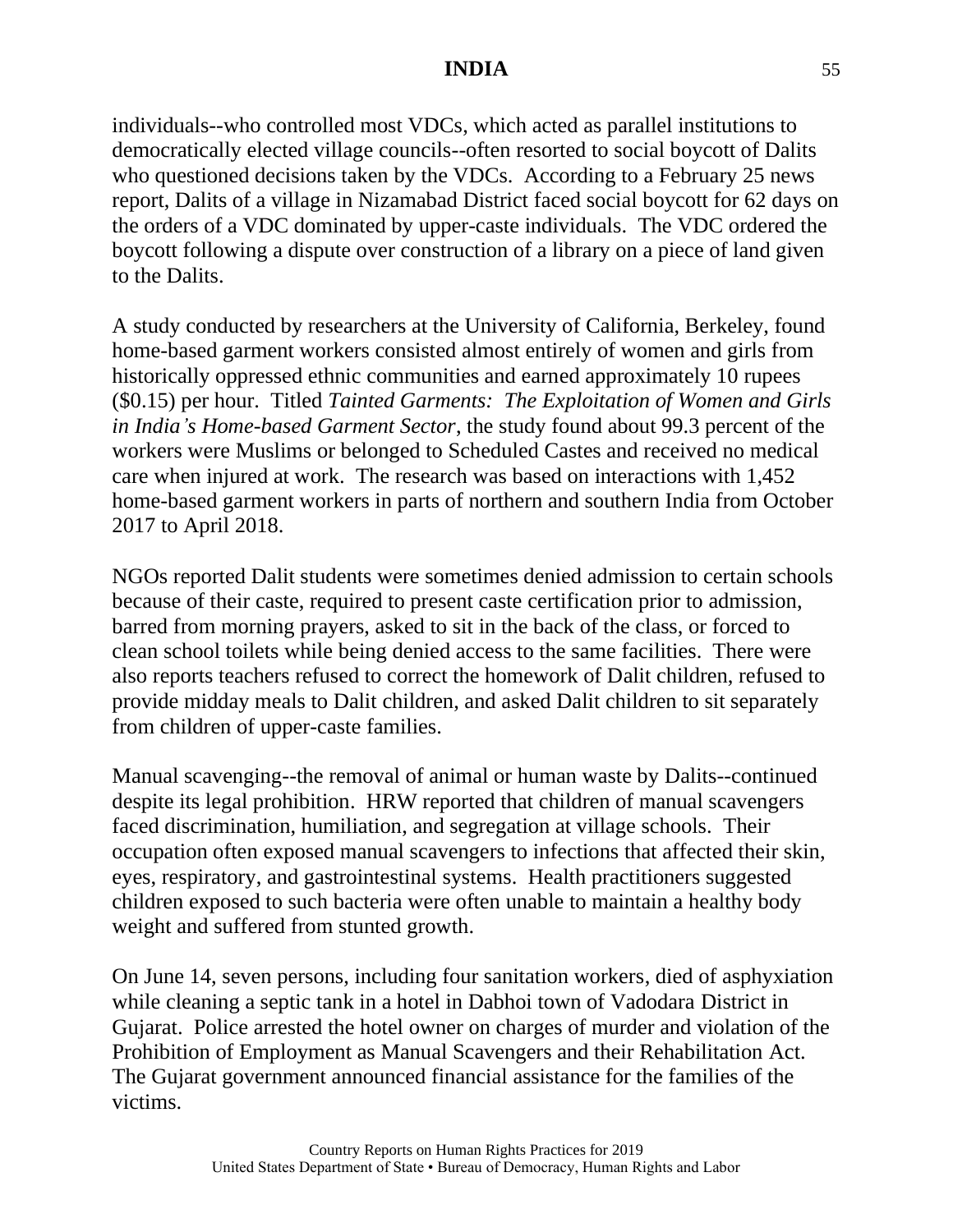### **Indigenous People**

The constitution provides for the social, economic, and political rights of disadvantaged groups of indigenous persons. The law provides special status for indigenous individuals, but authorities often denied them their rights.

In most of the northeastern states, where indigenous groups constituted the majority of the states' populations, the law provides for tribal rights, although some local authorities disregarded these provisions. The law prohibits any nontribal person, including citizens from other states, from crossing a governmentestablished inner boundary without a valid permit. No one may remove rubber, wax, ivory, or other forest products from protected areas without authorization. Tribal authorities must also approve the sale of land to nontribal persons.

On February 13, the Supreme Court ordered the eviction of forest dwellers in 21 states. Media reported more than 1.3 million land claims, each potentially representing a household, had been rejected. Experts estimated that the legal order could result in more than eight million tribal people leaving forest areas that their ancestors have inhabited for centuries. The Supreme Court later stayed the eviction order until November 26 and ordered the 21 states to file affidavits with details on how they had processed claims.

## **Acts of Violence, Discrimination, and Other Abuses Based on Sexual Orientation and Gender Identity**

In September 2018 the Supreme Court decriminalized same-sex relations in a unanimous verdict. Activists welcomed the verdict but stated it was too early to determine how the verdict would translate into social acceptance, including safe and equal opportunities at workspaces and educational institutions.

Lesbian, gay, bisexual, transgender, and intersex (LGBTI) persons faced physical attacks, rape, and blackmail. LGBTI groups reported they faced widespread societal discrimination and violence, particularly in rural areas. Activists reported that transgender persons continued to face difficulty obtaining medical treatment. Some police committed crimes against LGBTI persons and used the threat of arrest to coerce victims not to report the incidents. With the aid of NGOs, several states offered education and sensitivity training to police.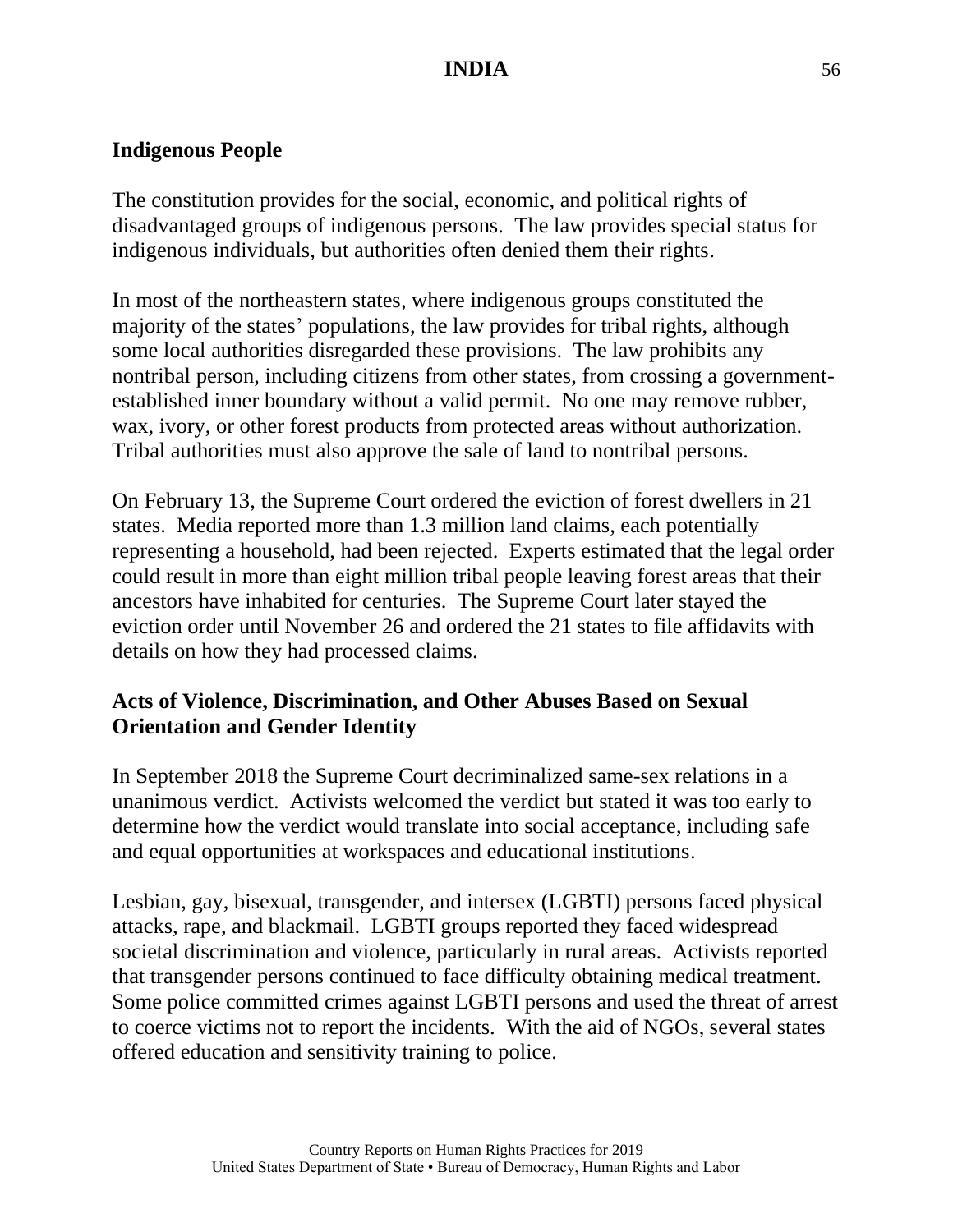On August 28, the Tamil Nadu state government issued an order banning sexreassignment surgeries on intersex infants and children, except under lifethreatening circumstances. The order follows a ruling from the Madras High Court in April, in which the court observed that a parent's consent could not be considered the consent of the child. The April ruling acknowledged a World Health Organization report, which referred to sex-reassignment surgery of intersex individuals as "intersex genital mutilation." As part of the court direction, Tamil Nadu's director of medical education has to constitute a four-member committee to assess individual cases before determining whether reassignment surgery falls under the life-threatening circumstances exception.

Three transgender candidates contested the elections to the Odisha state legislature in April. Although none of them won, activists stated their presence was a step forward in the political empowerment of the transgender community after the 2014 Supreme Court verdict recognized the transgender community.

## **HIV and AIDS Social Stigma**

The number of new HIV cases decreased by 57 percent over the past decade. According to official government records, there were 191,493 newly diagnosed cases in 2017. The epidemic persisted among the most vulnerable and high-risk populations that include female sex workers, men who have sex with men, transgender persons, and persons who inject drugs. UNAIDS 2018 data indicated that new HIV infections were declining among sex workers and men who have sex with men, although stigma related to key populations continued to limit their access to HIV testing and treatment. The data showed 79 percent of individuals were aware of their HIV status and that 71 percent living with HIV were on HIV treatment.

The National AIDS Control Program prioritized HIV prevention, care, and treatment interventions for high-risk groups and advocated for the rights of persons living with HIV. Antiretroviral drug stock outages in a few states led to treatment interruption. The National AIDS Control Organization worked actively with NGOs to train women's HIV/AIDS self-help groups. Police engaged in programs to strengthen their role in protecting communities vulnerable to human rights violations and HIV.

In September 2018 the Ministry of Health announced the creation of rules to implement the HIV and AIDS (Prevention and Control) Bill, 2017 in response to a public interest litigation filed with the Delhi High Court. The bill was designed to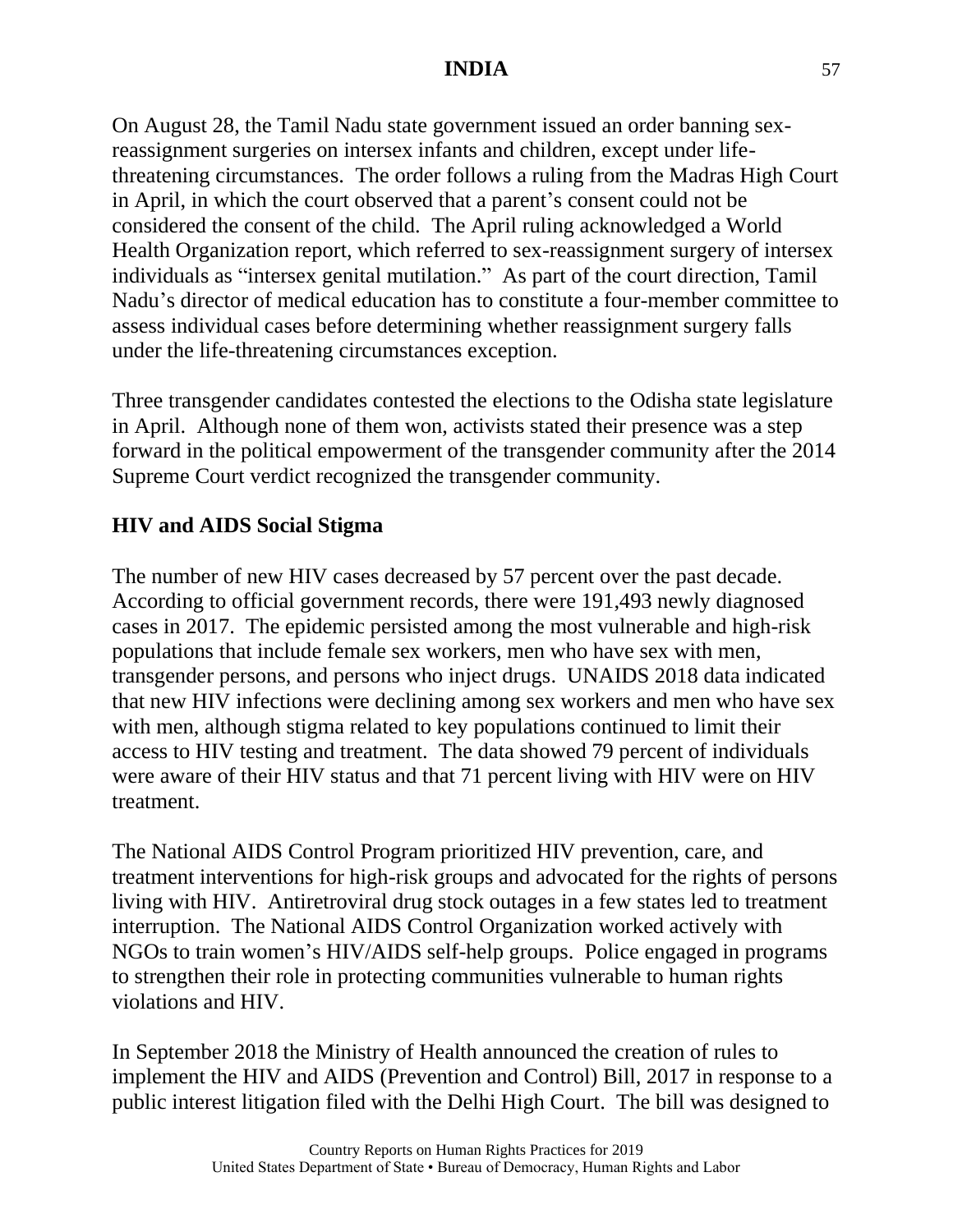prevent discrimination in health care, employment, education, housing, economic participation, and political representation for those with HIV and AIDS.

### **Other Societal Violence or Discrimination**

Societal violence based on religion and caste and by religiously associated groups continued to be a serious concern. Muslims and lower-caste Dalit groups continued to be the most vulnerable. MHA data for 2016-2017 showed that 703 incidents of communal (religious) violence occurred in which 86 persons were killed and 2,321 injured. According to the NHRC, there were 672 cases of discrimination and victimization against Scheduled Castes and 79 cases against minorities in 2018-2019.

On June 18, a mob attacked 24-year-old Tabrez Ansari in Jharkhand for allegedly stealing a motorcycle. The police rescued Ansari from the mob, but he died of his injuries in the hospital. The police arrested 11 persons and suspended two police officials, but police dropped murder charges against the accused, contending that Ansari had died of cardiac arrest due to stress. In September, after allegations of attempted tampering of the case, police reversed their request and submitted supplementary charges in September, seeking punishment for the accused.

On July 17, the Madhya Pradesh state assembly passed the Anti-Cow Slaughter Amendment Act of 2019 that includes imprisonment of six months to three years and a fine of 25,000-50,000 rupees (\$350-\$700) for those convicted of committing violence in the name of cow protection. The amended law allows cattle transportation from Madhya Pradesh to other states with special permission, a reversal from earlier provisions.

Media outlets reported more than 20 instances of mob lynching of individuals believed to be child abductors. On August 27, two brothers taking their nephew to a doctor were attacked by a mob in Sambhal, Uttar Pradesh, on the suspicion of being child abductors. One of the men died in the attack. Police arrested five persons who led the attack.

## **Section 7. Worker Rights**

## **a. Freedom of Association and the Right to Collective Bargaining**

The law provides for the right to form and join unions and to bargain collectively, although there is no legal obligation for employers to recognize a union or engage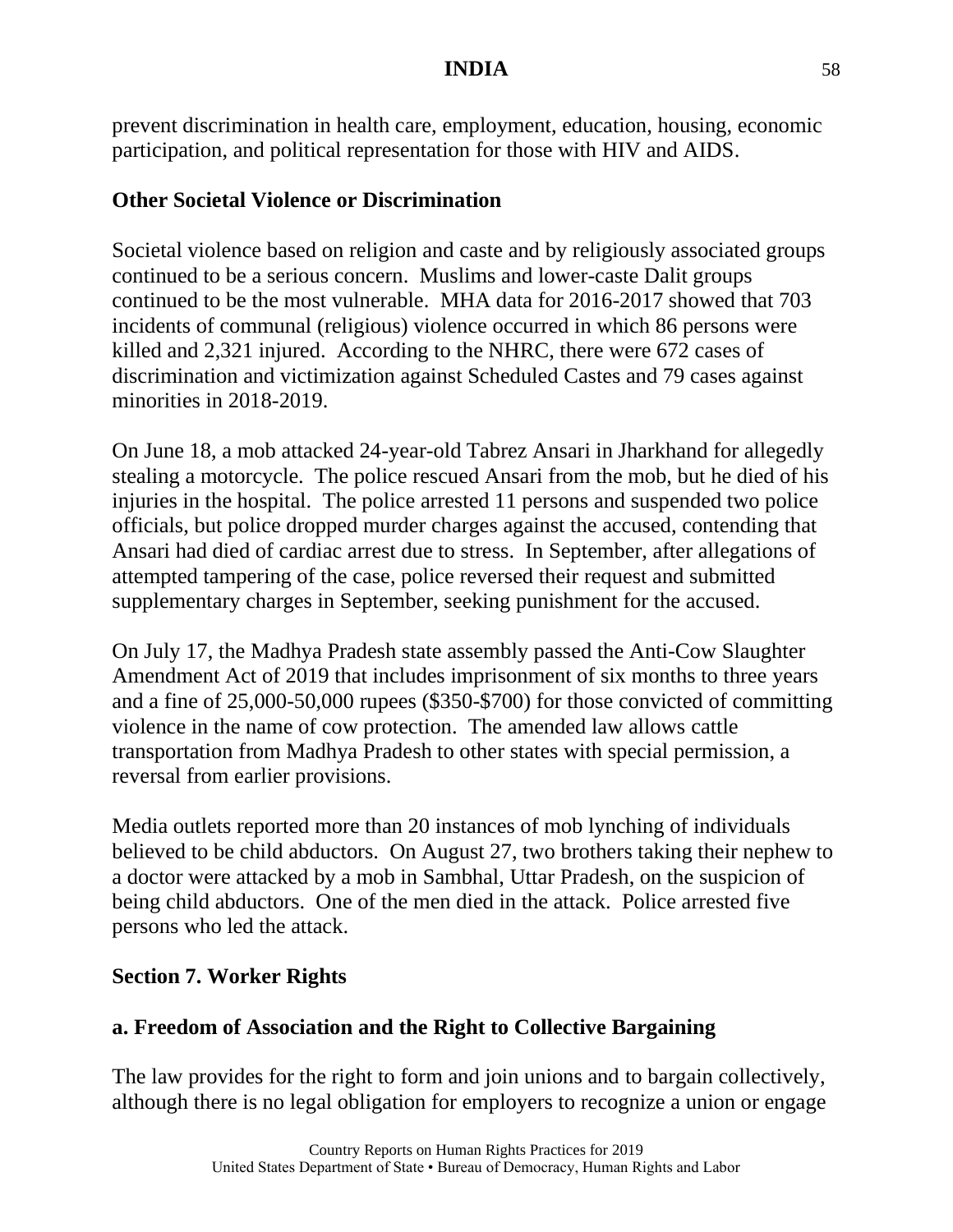in collective bargaining. In the state of Sikkim, trade union registration was subject to prior permission from the state government. The law limits the organizing rights of federal and state government employees.

The law provides for the right to strike but places restrictions on this right for some workers. For instance, in export processing zones (EPZs), a 45-day notice is required because of the EPZs' designation as a "public utility." The law also allows the government to ban strikes in government-owned enterprises and requires arbitration in specified "essential industries." Definitions of essential industries vary from state to state. The law prohibits antiunion discrimination and retribution for involvement in legal strikes and provides for reinstatement of employees fired for union activity. In October, 48,000 workers of the Telangana State Road Transport Corporation (TSRTC) went on strike. The unions were demanding that the TSRTC be merged with the state government, so workers were able to obtain full benefits. After almost 45 days, the transport workers returned to work with no resolutions reached between labor unions and the state government of Telangana State.

Enforcement of the law varied from state to state and from sector to sector. Enforcement was generally better in the larger, organized-sector industries. Authorities generally prosecuted and punished individuals responsible for intimidation or suppression of legitimate trade union activities in the industrial sector. Civil judicial procedures addressed abuses because the Trade Union Act does not specify penalties for such abuses. Specialized labor courts adjudicate labor disputes, but there were long delays and a backlog of unresolved cases.

Employers generally respected freedom of association and the right to organize and bargain collectively in the formal industrial sector but not in the larger, informal economy. Most union members worked in the formal sector, and trade unions represented a small number of agricultural and informal-sector workers. Membership-based organizations, such as the Self-Employed Women's Association, successfully organized informal-sector workers and helped them to gain higher payment for their work or products.

An estimated 80 percent of unionized workers were affiliated with one of the five major trade union federations. Unions were independent of the government, but four of the five major federations were associated with major political parties.

State and local authorities occasionally used their power to declare strikes illegal and force adjudication. Labor groups reported that some employers continued to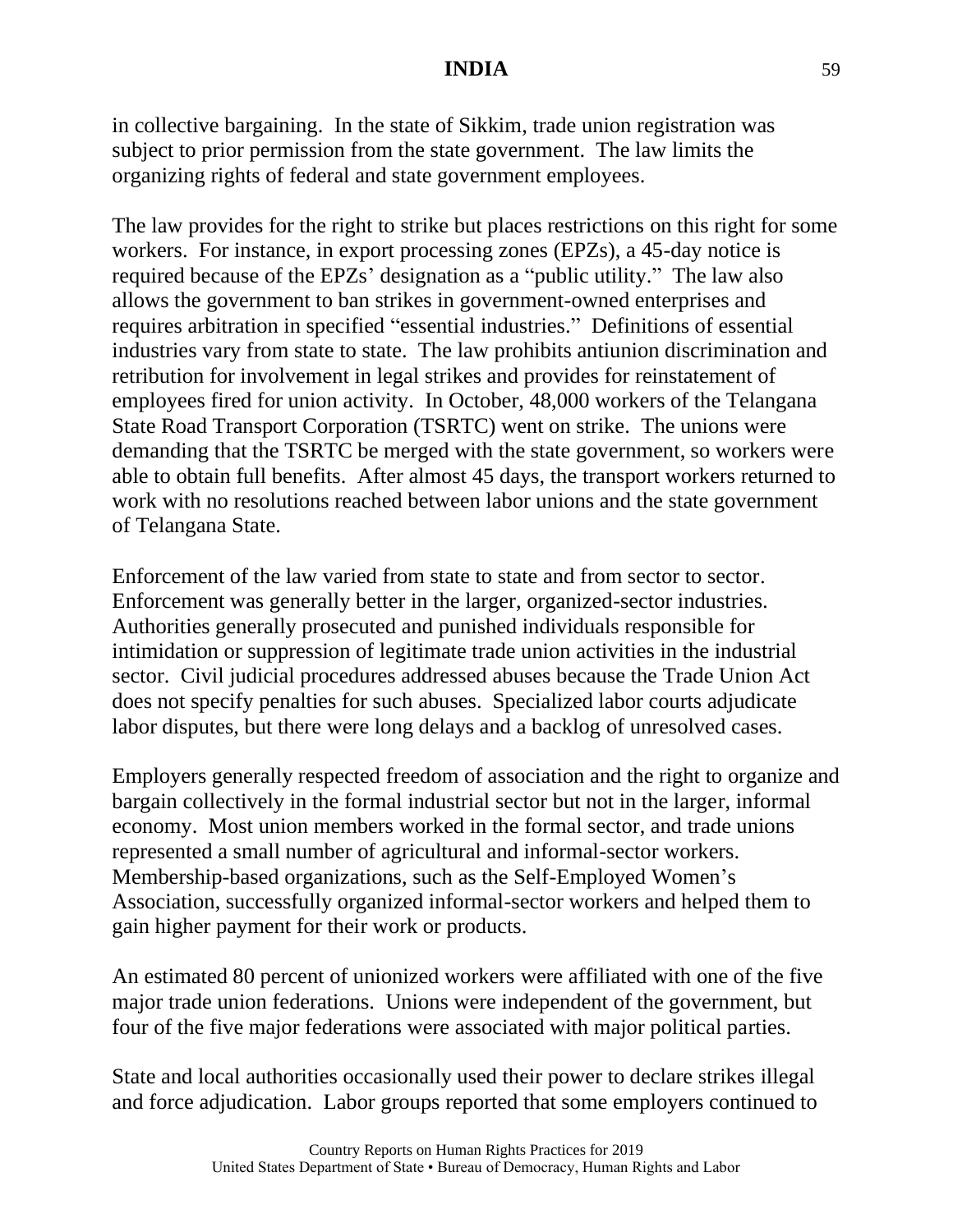refuse to recognize established unions, and some, instead, established "workers' committees" and employer-controlled unions to prevent independent unions from organizing. EPZs often employed workers on temporary contracts. Additionally, employee-only restrictions on entry to the EPZs limited union organizers' access.

# **b. Prohibition of Forced or Compulsory Labor**

The law prohibits all forms of forced or compulsory labor, but forced labor, including bonded labor for both adults and children (see section 7.c.), remained widespread.

Enforcement and compensation for victims is the responsibility of state and local governments and varied in effectiveness. The government generally did not effectively enforce laws related to bonded labor or labor-trafficking laws, such as the Bonded Labor System (Abolition) Act. On August 27, the Madras High Court found a rice mill owner guilty of holding six workers, including three women, under bondage in his mill, and the court sentenced the owner to a three-year prison term. The workers were each awarded compensation of 50,000 rupees (\$700). When inspectors referred violations for prosecution, court backlogs, inadequate preparation, and a lack of prioritization of the cases by prosecuting authorities sometimes resulted in acquittals. In addition, when authorities did report violations, they sometimes reported them to civil courts to assess fines and did not refer them to police for criminal investigation of labor trafficking.

Penalties under law varied based on the type of forced labor and included fines and prison terms; not all were sufficiently stringent. For example, bonded labor was specifically criminalized under the Scheduled Castes and Scheduled Tribes (Prevention of Atrocities) Act, which prescribes sufficiently stringent penalties, and the Bonded Labor System (Abolition) Act, which prescribes penalties that were not sufficiently stringent.

The Ministry of Labor and Employment reported the federally funded, state-run Centrally Sponsored Scheme assisted in the release of 2,289 bonded laborers during the period from April through December 2018. Many NGOs reported delays of more than one year in obtaining release certificates for rescued bonded laborers. Such certificates were required to certify that employers had held them in bondage and entitled them to compensation under the law. The NGOs also reported that in some instances, they failed to obtain release certificates for bonded laborers at all. The distribution of initial rehabilitation funds was uneven across states. The majority of bonded labor victim compensation cases remained tied to a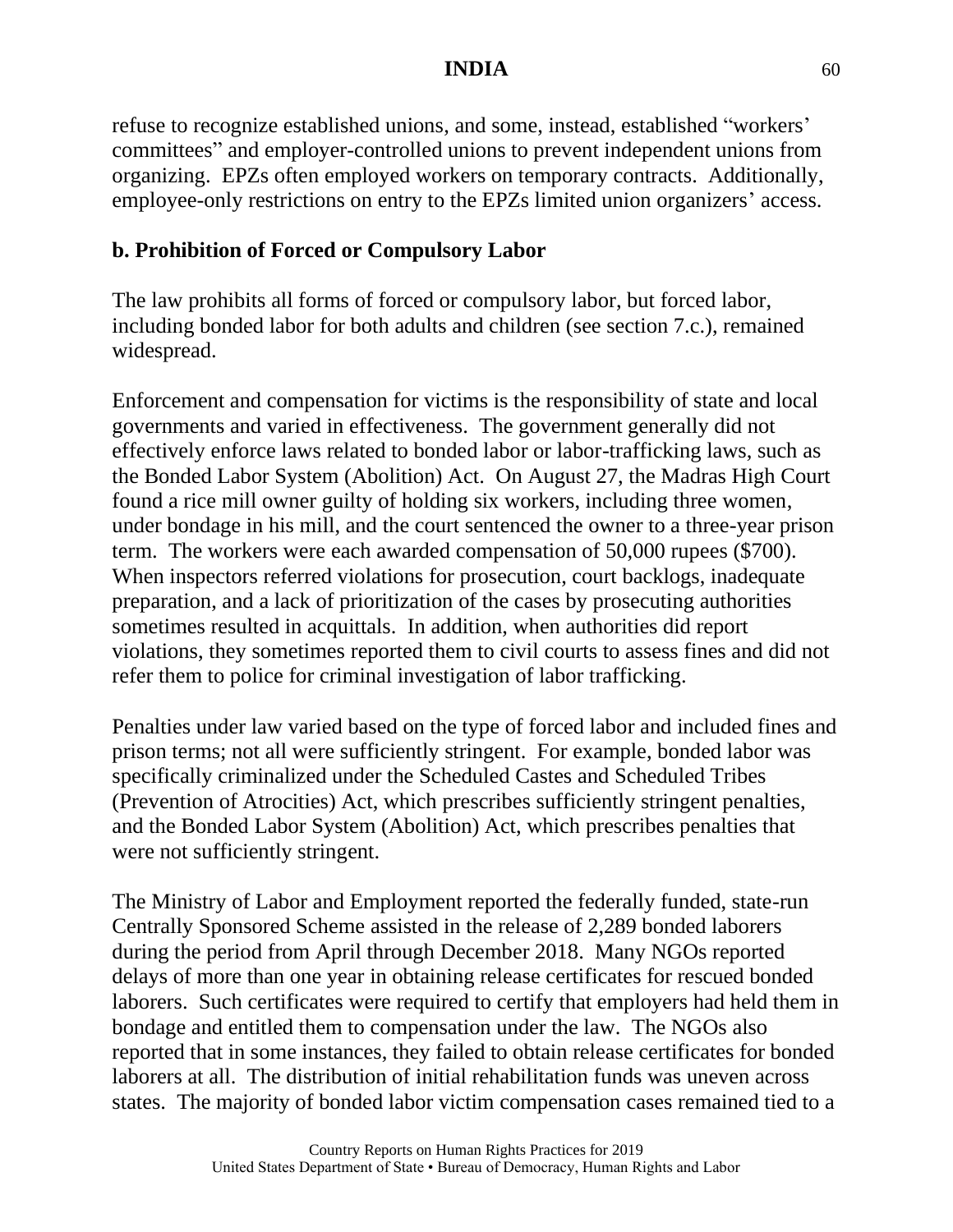criminal conviction of bonded labor. As authorities often registered bonded labor cases as civil salary violations in lieu of bonded labor, convictions of the traffickers and full compensation for victims remained rare.

Estimates of the number of bonded laborers varied widely. Media reports estimated the number at 18 million workers in debt bondage. Most bonded labor occurred in agriculture. Nonagricultural sectors with a high incidence of bonded labor were stone quarries, brick kilns, rice mills, construction, embroidery factories, and *beedi* (hand-rolled cigarettes) production.

Bonded labor continued to be a concern in many states.

On August 19, police and civil officials in Kolar District of Karnataka rescued 10 tribal workers, including two girls and a boy, from a construction site. Nine of the 10 rescued persons belonged to two families and had worked as bonded laborers for three years. State officials stated that the workers were denied wages to account for a loan of 60,000 rupees (\$845) each that they took from labor agents. In Tamil Nadu release certificates were not handed to bonded labor from Odisha, who were rescued from Tiruvallur District in 2018. This deprived them of interim compensation and rehabilitation.

Bonded laborers from Odisha were rescued from brick kilns in Andhra Pradesh and Karnataka during the year. In March, 96 workers were rescued in Koppal and Yadgir Districts of Karnataka, while 40 workers, including nine children, were rescued in Krishna District of Andhra Pradesh in April.

Scheduled Caste and Scheduled Tribe members lived and worked under traditional arrangements of servitude in many areas of the country. Although the central government had long abolished forced labor servitude, these social groups remained impoverished and vulnerable to forced exploitation, especially in Arunachal Pradesh.

Also see the Department of State's *Trafficking in Persons Report* at [https://www.state.gov/trafficking-in-persons-report/.](https://www.state.gov/trafficking-in-persons-report/)

# **c. Prohibition of Child Labor and Minimum Age for Employment**

All of the worst forms of child labor were prohibited. The law prohibits employment of children younger than 14. The law also prohibits the employment of children between the ages of 14 and 18 in hazardous work. Children are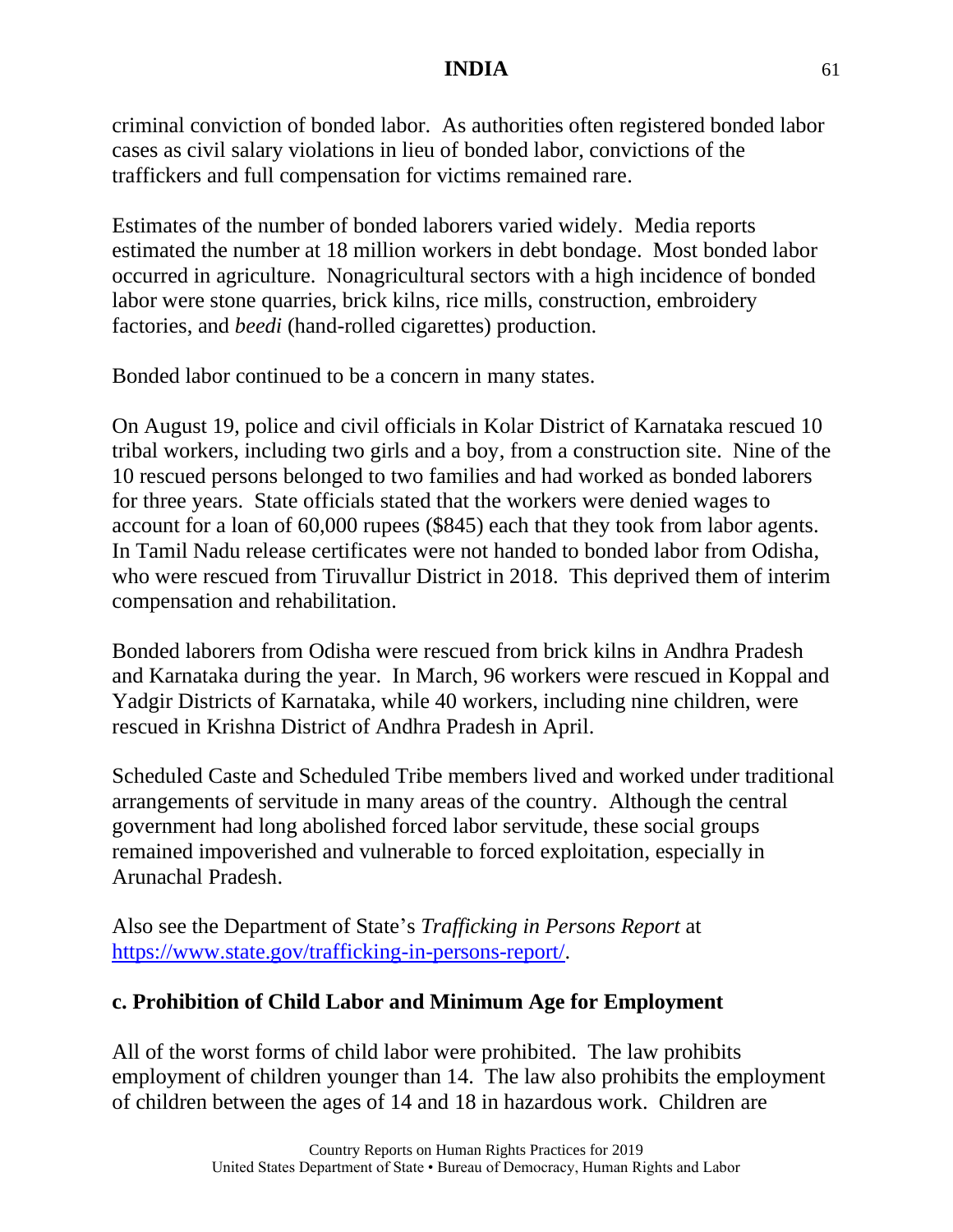prohibited from using flammable substances, explosives, or other hazardous material, as defined by the law. In 2017 the Ministry of Labor and Employment added 16 industries and 59 processes to the list of hazardous industries where employment of children younger than 18 is prohibited, and where children younger than 14 are prohibited from helping, including family enterprises. Despite evidence that children work in unsafe and unhealthy environments for long periods of time in spinning mills, garment production, carpet making, and domestic work, not all children younger than 18 are prohibited from working in occupations related to these sectors. The law, however, permits employment of children in family-owned enterprises involving nonhazardous activities after school hours. Nevertheless, child labor remained widespread.

Law enforcement agencies took actions to combat child labor. State governments enforced labor laws and employed labor inspectors, while the Ministry of Labor and Employment provided oversight and coordination. Nonetheless, gaps existed within the operations of the state government labor inspectorate that might have hindered adequate labor law enforcement. Violations remained common. The law establishes penalties that are insufficient to deter violations, and authorities sporadically enforced them. The fines collected are deposited in a welfare fund for formerly employed children.

The Ministry of Labor and Employment coordinated its efforts with states to raise awareness about child labor by funding various outreach events, such as plays and community activities.

The majority of child labor occurred in agriculture and the informal economy, in particular in stone quarries, in the rolling of cigarettes, and in informal food service establishments. Commercial sexual exploitation of children occurred (see section 6, Children).

In July, Telangana police rescued 67 children younger than 14, all hailing from Bihar, from bangle-making factories in Hyderabad. Six persons were arrested. The children were locked in a tiny room and lived in inhuman conditions, besides being made to work for nearly 17 hours a day. The children were given "release certificates" recognizing them as bonded laborers, which qualified them to receive 25,000 rupees (\$350) as interim relief and 300,000 rupees (\$4,200) as compensation. The children were sent back to Bihar in August.

During Operation Smile in July, Telangana police and other government officials rescued 3,470 children from bonded labor and begging schemes. Police fined 431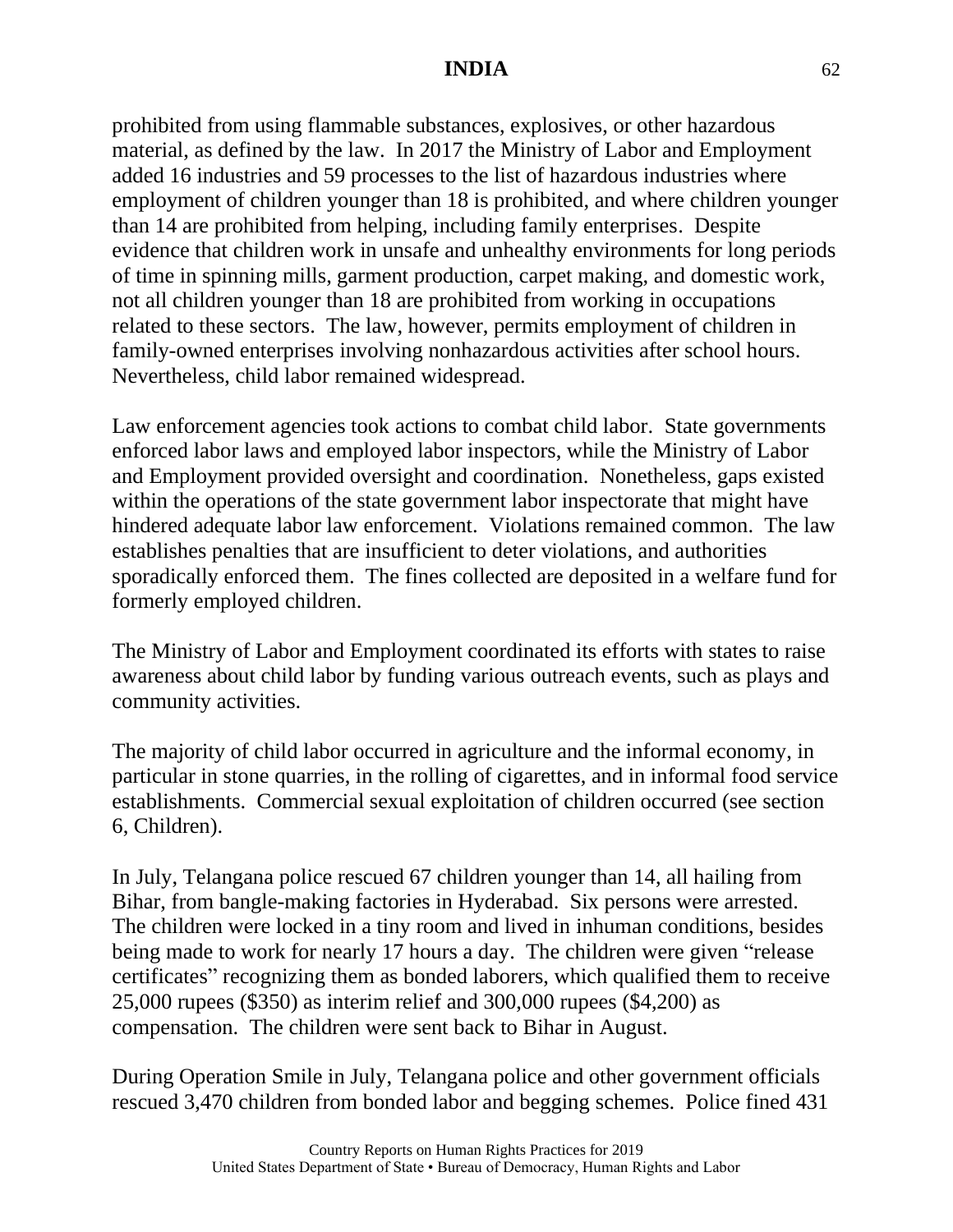employers 1.87 million rupees (\$26,300) and registered cases against seven employers. It was unclear if police filed any trafficking or bonded labor charges.

In August the International Labor Organization commenced a three-year project in partnership with the Telangana government covering the entire cotton supply chain from farm to factory, to identify the presence of child labor, bonded labor, and gender discrimination.

In Telangana, local groups cited flaws in the implementation of a bridge-school program meant for rescued child laborers under the government's National Child Labor Project, noting that the state has no way of knowing if rescued child laborers have dropped out of school and returned to work. State government officials agreed that, following the 2016 amendments to the Child Labor (Prohibition and Regulation) Act, 1986, state surveys no longer identified the number of children working in family enterprises, bonded labor, and nonhazardous work environments.

Forced child labor, including bonded labor, also remained a serious problem. Employers engaged children in forced or indentured labor as domestic servants and beggars, as well as in quarrying, brick kilns, rice mills, silk-thread production, and textile embroidery.

Also see the Department of Labor's *Findings on the Worst Forms of Child Labor* at <https://www.dol.gov/agencies/ilab/resources/reports/child-labor/findings> and the Department of Labor's *List of Goods Produced by Child Labor or Forced Labor* at [https://www.dol.gov/agencies/ilab/reports/child-labor/list-of-goods.](https://www.dol.gov/agencies/ilab/reports/child-labor/list-of-goods)

# **d. Discrimination with Respect to Employment and Occupation**

Provisions in the constitution and various laws and regulations prohibit discrimination based on race, sex, gender, disability, language, sexual orientation, gender identity, or social status with respect to employment and occupation. A separate law prohibits discrimination against individuals suffering from HIV/AIDs. The law does not prohibit discrimination against individuals with communicable diseases or based on color, religion, political opinion, national origin, or citizenship.

The government effectively enforced the law and regulations within the formal sector. Penalties were not sufficient to deter violations. The law and regulations, however, do not protect those working within the informal sector (industries and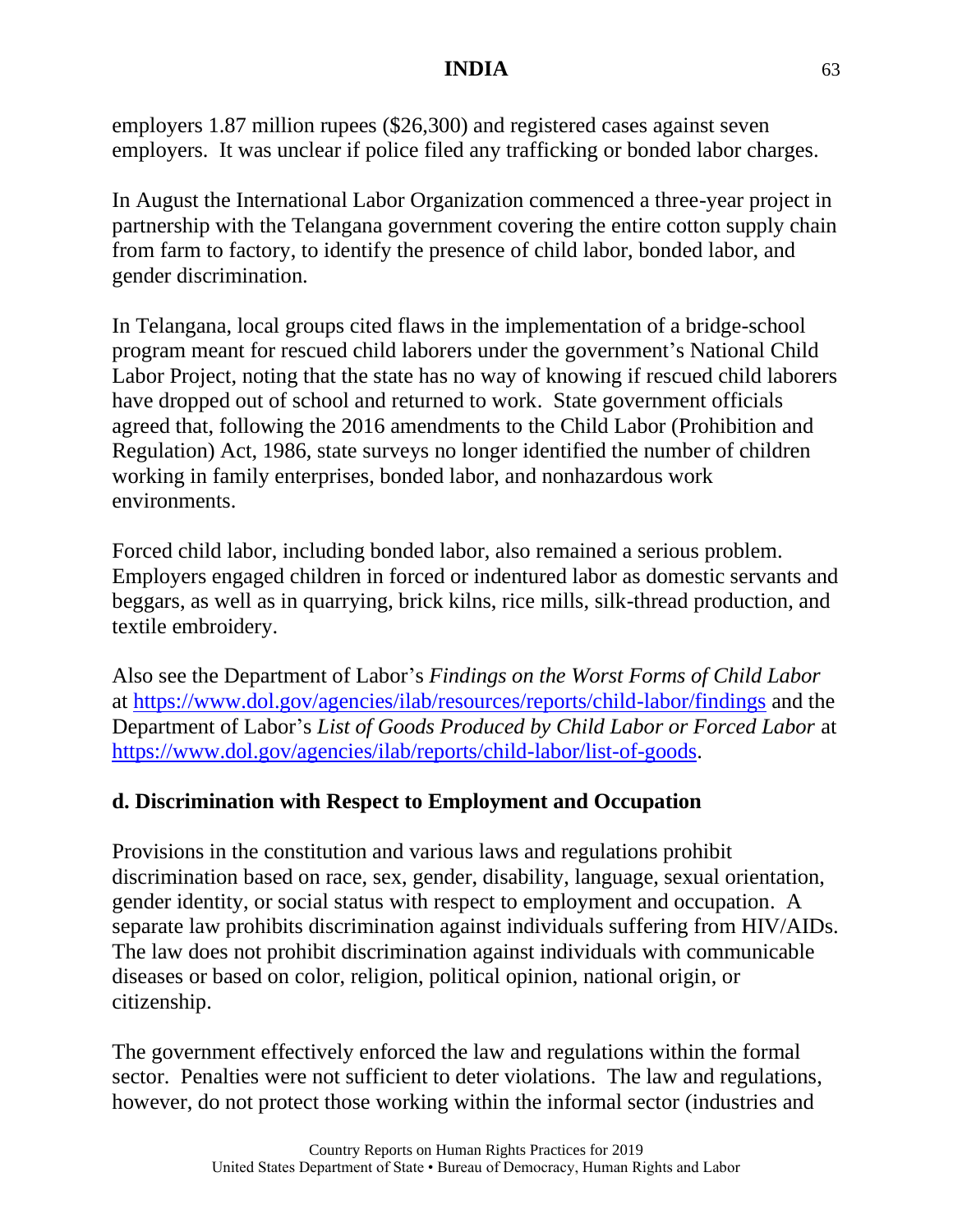establishments that do not fall under the purview of the Factories Act), who made up an estimated 90 percent of the workforce.

Discrimination occurred in the informal sector with respect to Dalits, indigenous persons, and persons with disabilities. Gender discrimination with respect to wages was prevalent. Foreign migrant workers were largely undocumented and typically did not enjoy the legal protections available to workers who are nationals of the country.

#### **e. Acceptable Conditions of Work**

Federal law sets safety and health standards, but state government laws set minimum wages, hours of work, and additional state-specific safety and health standards. The daily minimum wage varied but was more than the official estimate of poverty-level income. State governments set a separate minimum wage for agricultural workers. Laws on wages, hours, and occupational health and safety do not apply to the large informal sector. On December 9, a building fire in New Delhi killed 43 persons. The building did not have appropriate fire licenses and was illegally operating as a factory.

The law mandates a maximum eight-hour workday and 48-hour workweek as well as safe working conditions, which include provisions for restrooms, cafeterias, medical facilities, and ventilation. The law mandates a minimum rest period of 30 minutes after every four hours of work and premium pay for overtime, but it does not mandate paid holidays. The law prohibits compulsory overtime, but it does not limit the amount of overtime a worker can perform. Occupational safety and health standards set by the government were generally up to date and covered the main industries in the country.

State governments are responsible for enforcing minimum wages, hours of work, and safety and health standards. The number of inspectors generally was insufficient to enforce labor law. State governments often did not effectively enforce the minimum wage law for agricultural workers. Enforcement of safety and health standards was poor, especially in the informal sector, but also in some formal-sector industries. Penalties for violation of occupational safety and health standards were not sufficient to deter violations.

Violations of wage, overtime, and occupational safety and health standards were common in the informal sector. Small, low-technology factories frequently exposed workers to hazardous working conditions. Undocumented foreign